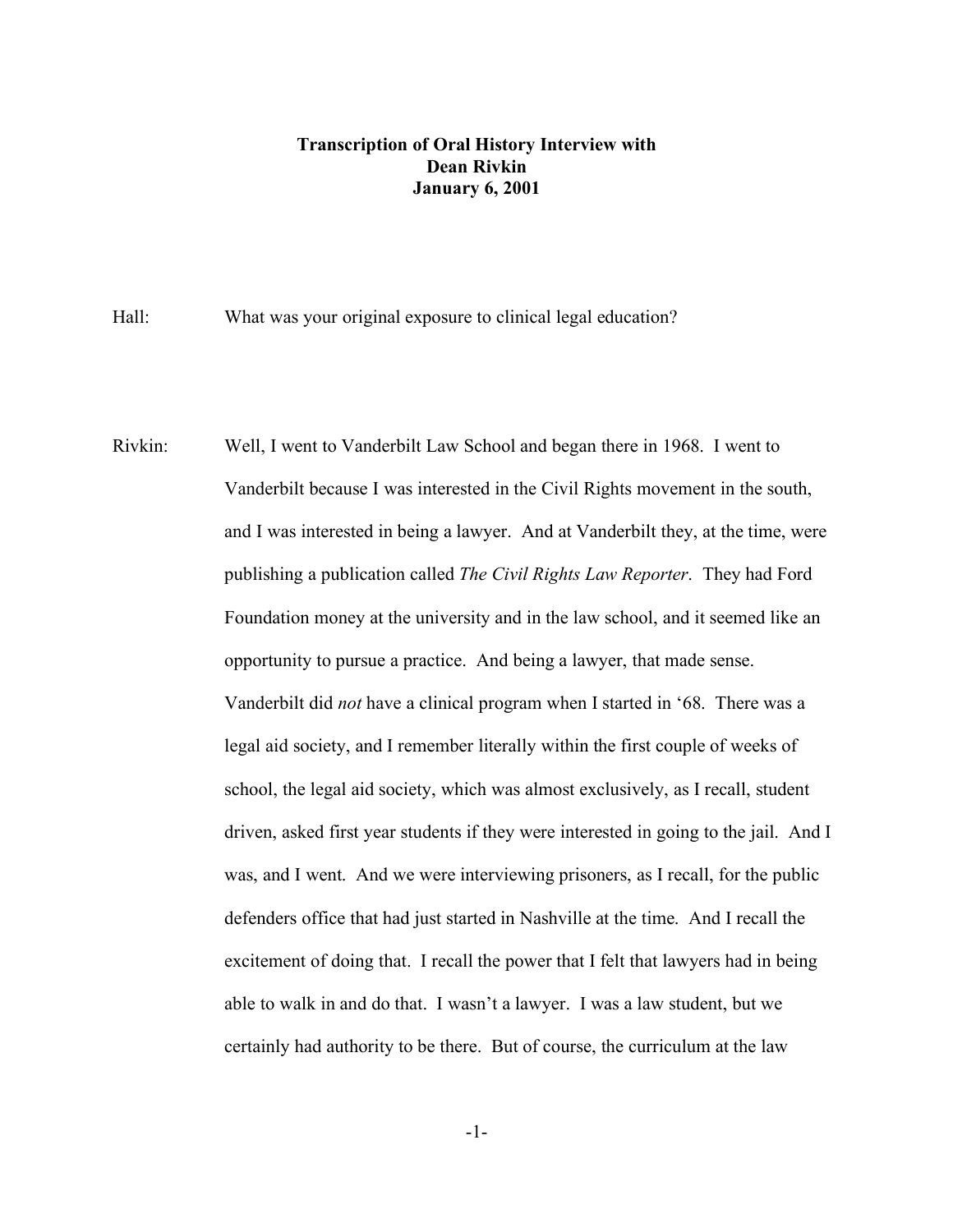school at the time was quite traditional and non-clinical. During the summers, I did work that I guess today would be called externships at some places. I was a law student civil rights research council fellow after my first year of law school and worked for a law firm in Memphis that was the only bi-racial firm in the state and was supported by the NAACP Legal Defense Fund and was involved in a number of civil rights cases, lots of desegregation cases. Of course, it was the summer after Dr. Martin Luther King was killed. It was an extraordinary time to be there. And there's no doubt that I felt part of a movement of law and lawyers and activists.

The summer after my second year of law school, still no clinical courses, I shifted gears some and worked on a project that several of us at the law school . . . students worked on with med students . . . that took us into Appalachia where the med students were conducting health fairs, and the law students were doing benefits counseling and working with some of the emerging grassroots groups there around issues of strip-mining primarily, and land ownership and taxation. Finally, my third year of law school, a very nascent, unstructured clinical program started. I recall I think my first case was a divorce. And it was very rote and unsupervised, but there was credit attached to it. It got me doing some lawyering work. There was no classroom component to it. But it was the start, there anyway, of a clinical program.

-2-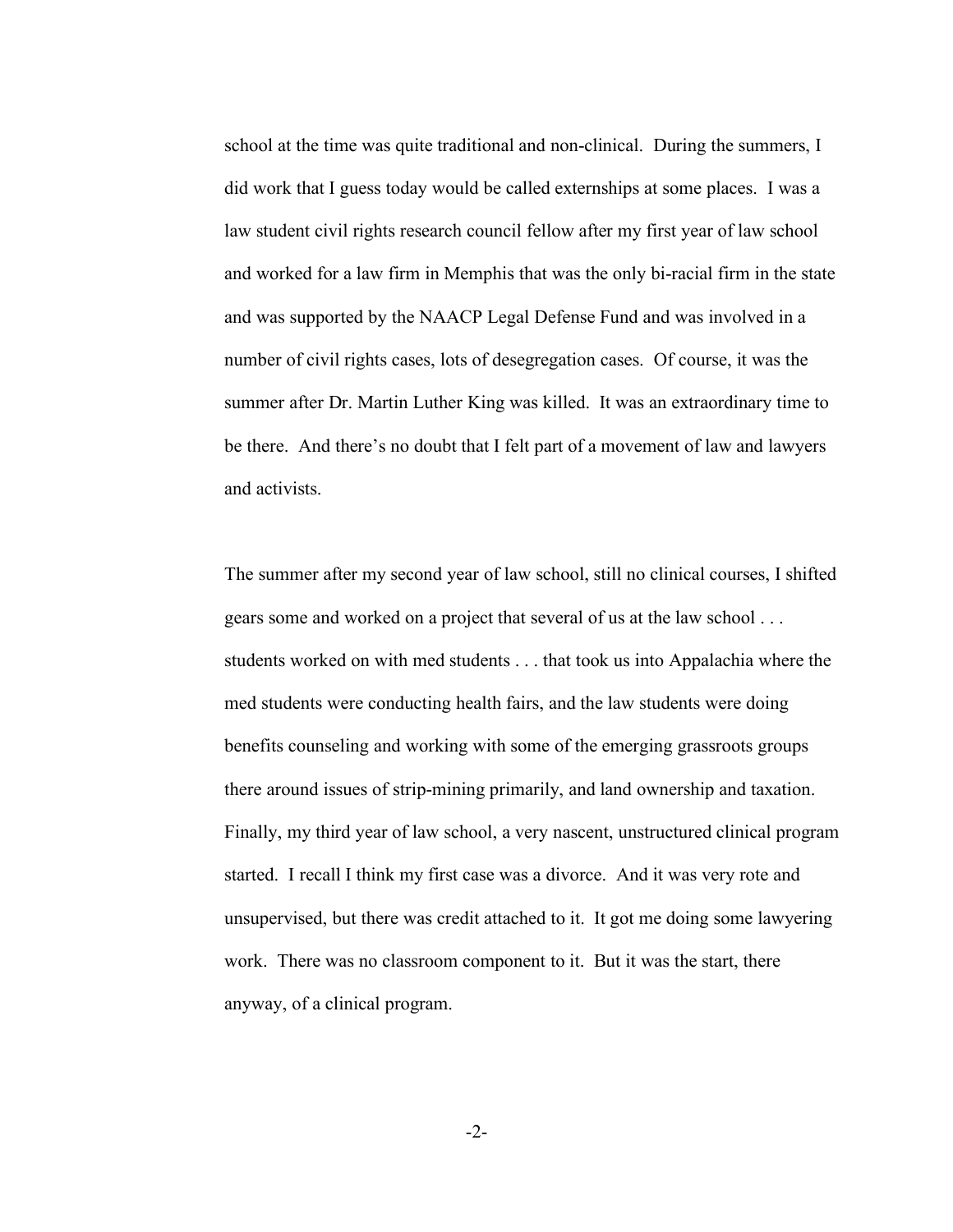- Hall: Was this the result of any kind of student demand for something like that? Or was it just simply instituted by the school?
- Rivkin: You know as I recall, there was a student demand for it. I mean, there were a handful of us who were involved in draft counseling and anti-war activities at the time, and civil rights activity some. And there was a segment of students who I know felt that clinical education was an opportunity to be expressive and to be faithful to some of the ideals that we had at the time about being a lawyer. And I do recall there were efforts by students to get this in place. Somebody from the legal aid society in Nashville was hired as kind of the supervisor. He had no idea, of course, what he was getting into. And that's how it started there as I recall.
- Hall: Well the program you're describing sounds pretty rudimentary, but what were some of just your personal experiences in doing that during your third year?
- Rivkin: Well, other than divorce, my recollection is I did some very small sort of what we call 'general sessions court work: consumer case, maybe a landlord/tenant case. I don't recall if we did any criminal cases, preliminary hearings. We may have,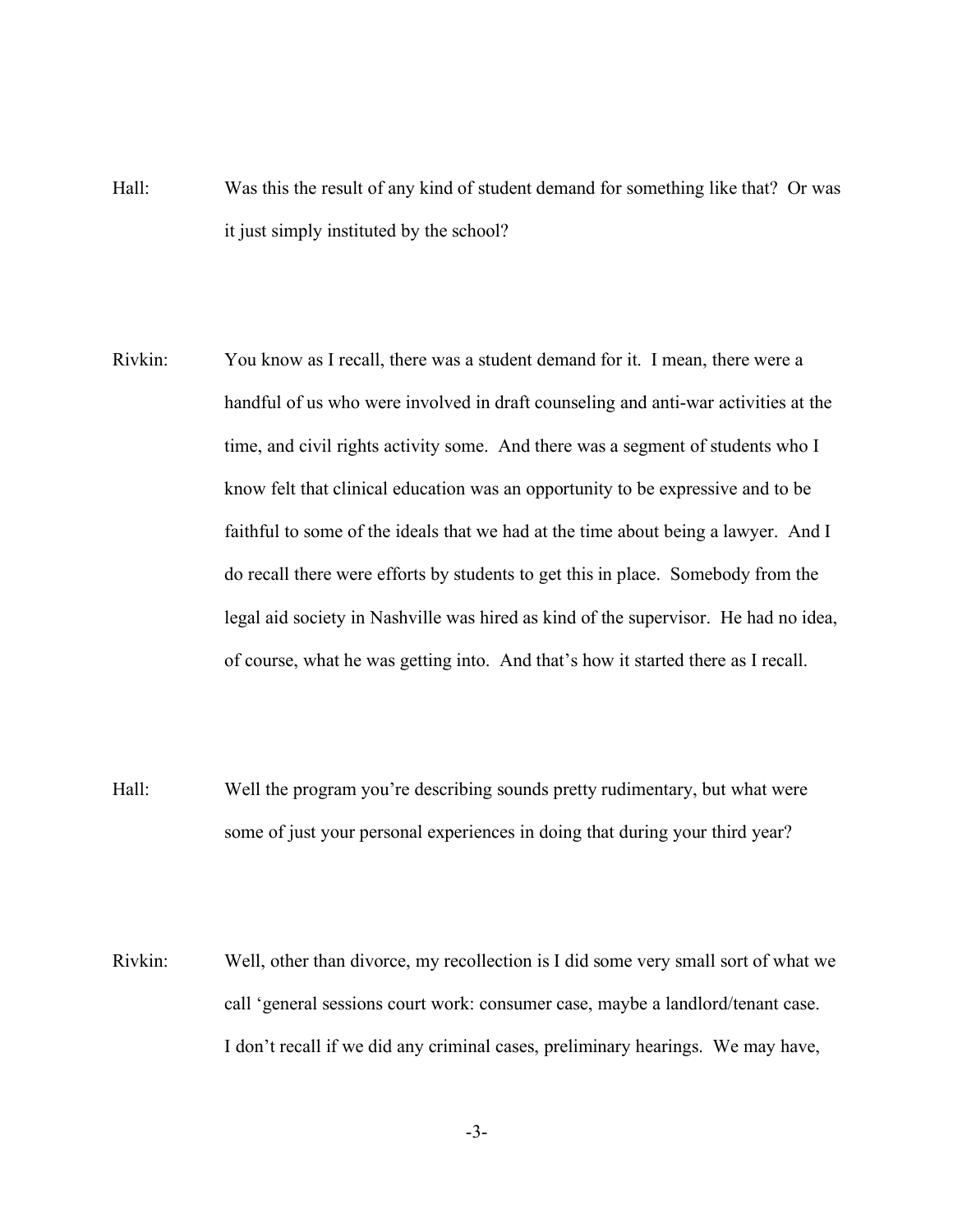but I just don't remember. It was pretty routine, at least it seemed that way to me. And pretty sort of rote practice work where the supervisor had, you know, almost a script for us, and we followed it. Very little reflection on the work, connecting it up to anything bigger. No talk about interviewing and counseling and negotiation. It was quite routine. But *still*, there was something about doing it that was galvanizing, and that was interesting. Being in the courthouse was itself something that was extraordinarily enriching from the traditional . . . from the other third year courses that I was taking. And I knew there was something there that was much bigger than what we were doing. I wasn't quite sure at the time what it was, but it was definitely there. And I went on, then, to a clerkship with the United States Court of Appeals for the Second Circuit, which was a very unique clerkship. I didn't wanna be a clerk. I thought that was an opportunity to work with judges who I felt were progressive judges. So I figured out a list of them and looked in New York and several other places. I was at this time pretty interested in prisoners' rights work. And sure enough, there was a clerkship still in the Second Circuit, and it had started in the '60's, called the *pro se* clerkship, which at the time were two law clerks who were under the supervision of the Chief Judge of the court at the time. While I was there it was Judge Henry Friendly, and then Irving Kaufman. And we screened for the court all the Section 2254 and 2255, and other . . . section 1983 and some other *pro se* petitions, people who were representing themselves. It's a great . . . It was a great clerkship.

-4-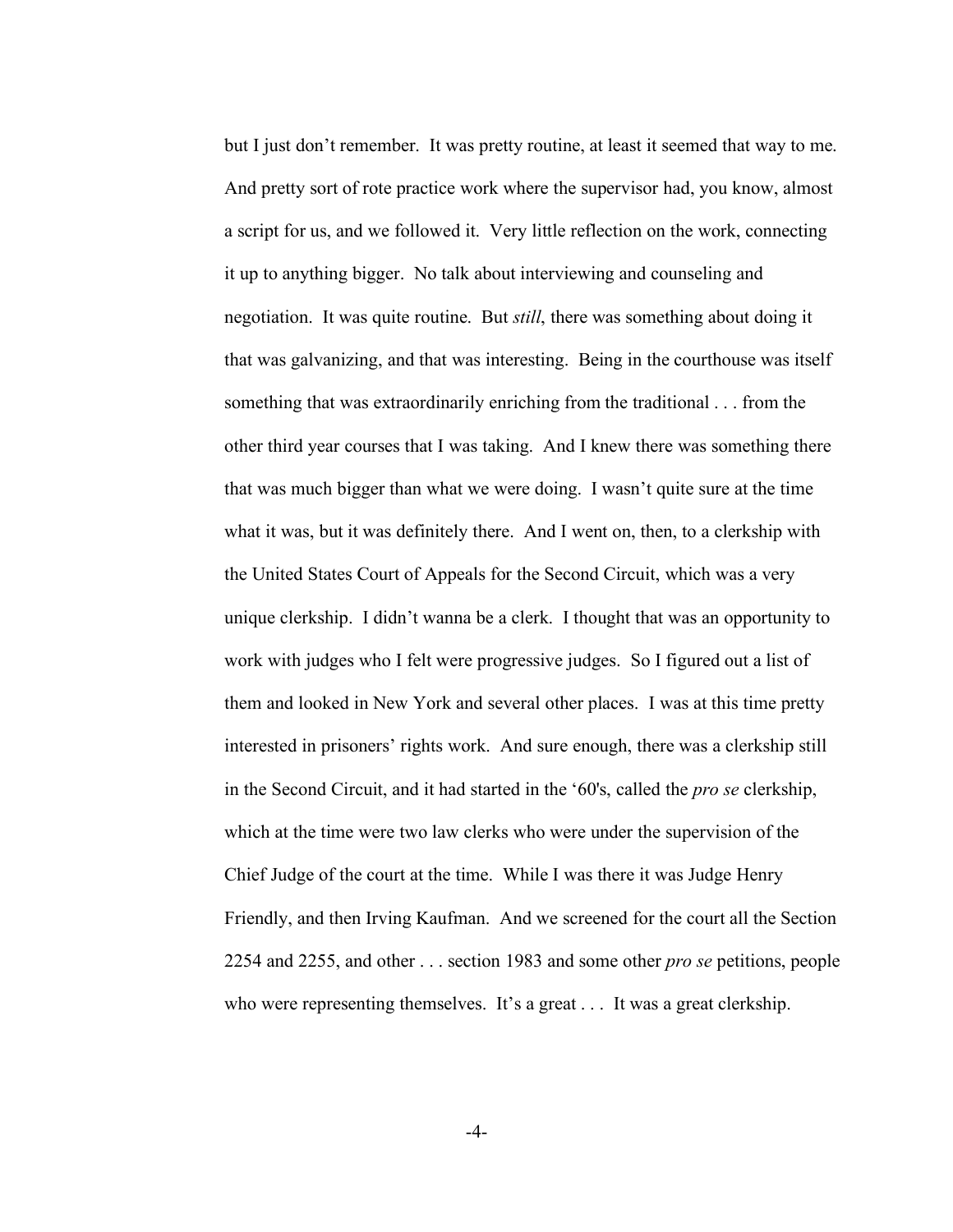- Hall: My assumption is a large majority of those would have in fact been from inmates.
- Rivkin: Large majority were from inmates. Our job was to screen them and to recommend in the cases where we felt there were viable issue, the appointment of counsel. And we succeeded when we convinced a panel that counsel should be appointed to represent the inmate. And so there was a lot of strategy to what we did when we screened these cases. And once we got the go-ahead, we were the ones who called the lawyers on the list that the court had maintained and asked them to take the case. And of course, when you're calling for the Chief Judge of the Second Circuit, and you're the big Wall Street or other law firm, no one turned us down. So, it was a terrific experience at a time when there was *room* in *habeas corpus* for developing claims. And there was a lot more latitude to the review than certainly exists today.
- Hall: Okay. Did you start into clinical work after the clerkship, or did you go in another direction?

Rivkin: No, I became a legal services lawyer. New York wasn't the place where we

-5-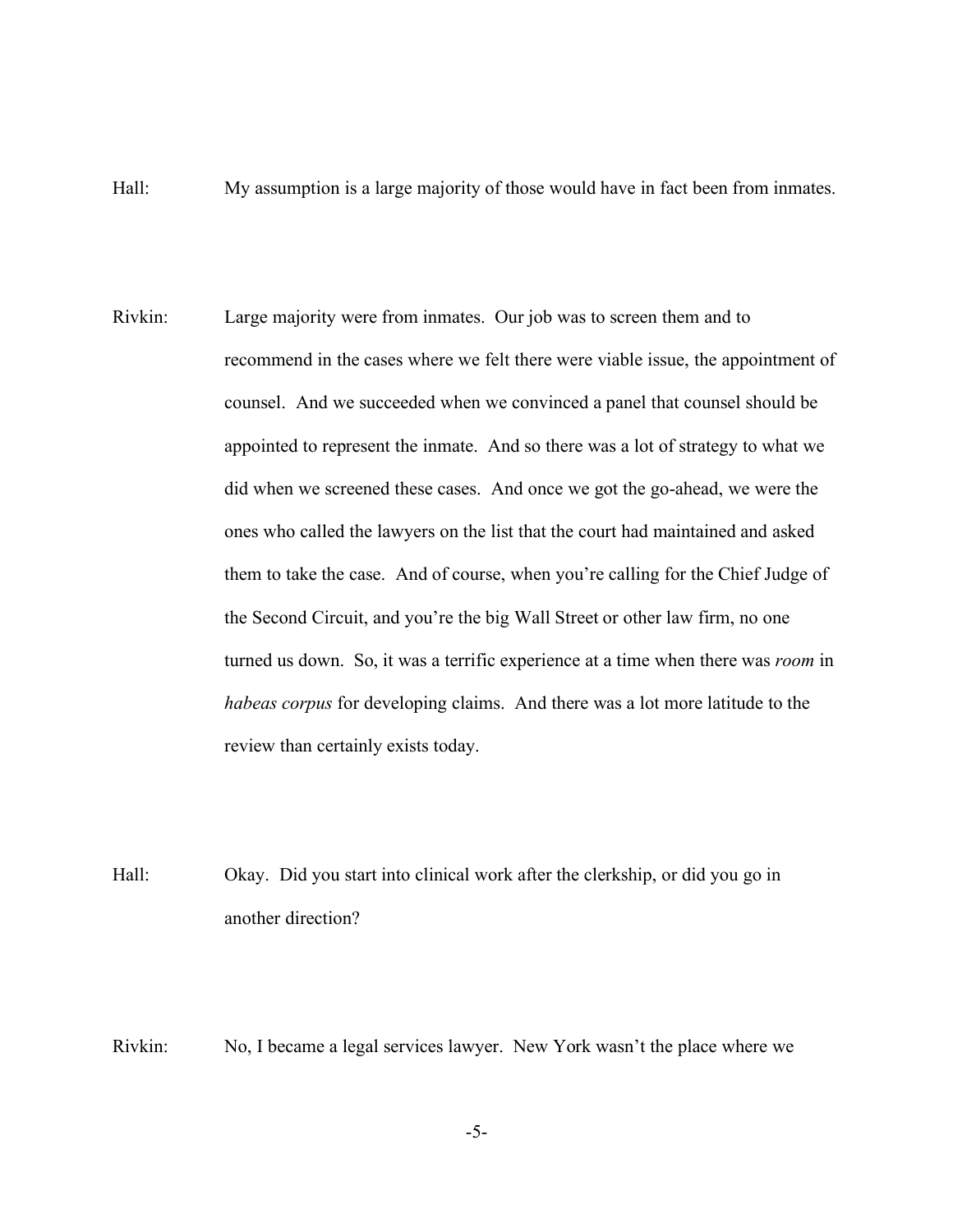wanted to stay, and the work I had done in Appalachia after the second year of law school was work that I wanted to continue. And I was able to get a Reginald Hebersmith community lawyer fellowship to do that. And I went to work for what was then a *very* new legal services program called Appalachia Research and Defense Fund. And I negotiated being in Lexington, Kentucky as opposed to Prestensburg where the office was located. Coming from New York, it was a little bit better transition for us. But there, I really was able to pursue issues that had been of interest to me and moved me while I was in law school. A lot of environmental work, what's today called Environmental Justice Work is what I would consider we were doing. We were representing a lot of low income people, and environmental problems ranging from wills that had been destroyed, to homes that had been destroyed, to pollution . . . air pollution related issues, land related issues, a whole spectrum. Overweight coal trucks, a whole spectrum of legal issues that was certainly not the typical legal services fair, but were of extreme importance to the groups that we represented and the people we represented. And I did that for three years, from '72 to '75. And I had always wanted to be, from the day I graduated from law school . . . even before . . . I wanted to teach. I felt that there was room there to be faithful to what I wanted to do, which was both practice and teach and write. And the opportunity to do that came in the form of a fellowship . . . a teaching fellowship . . . a clinical teaching fellowship at Harvard that was funded by CLEPR. I have no idea right now where I even saw the availability of it, but I obviously did. Gary Bellow was the director of the

-6-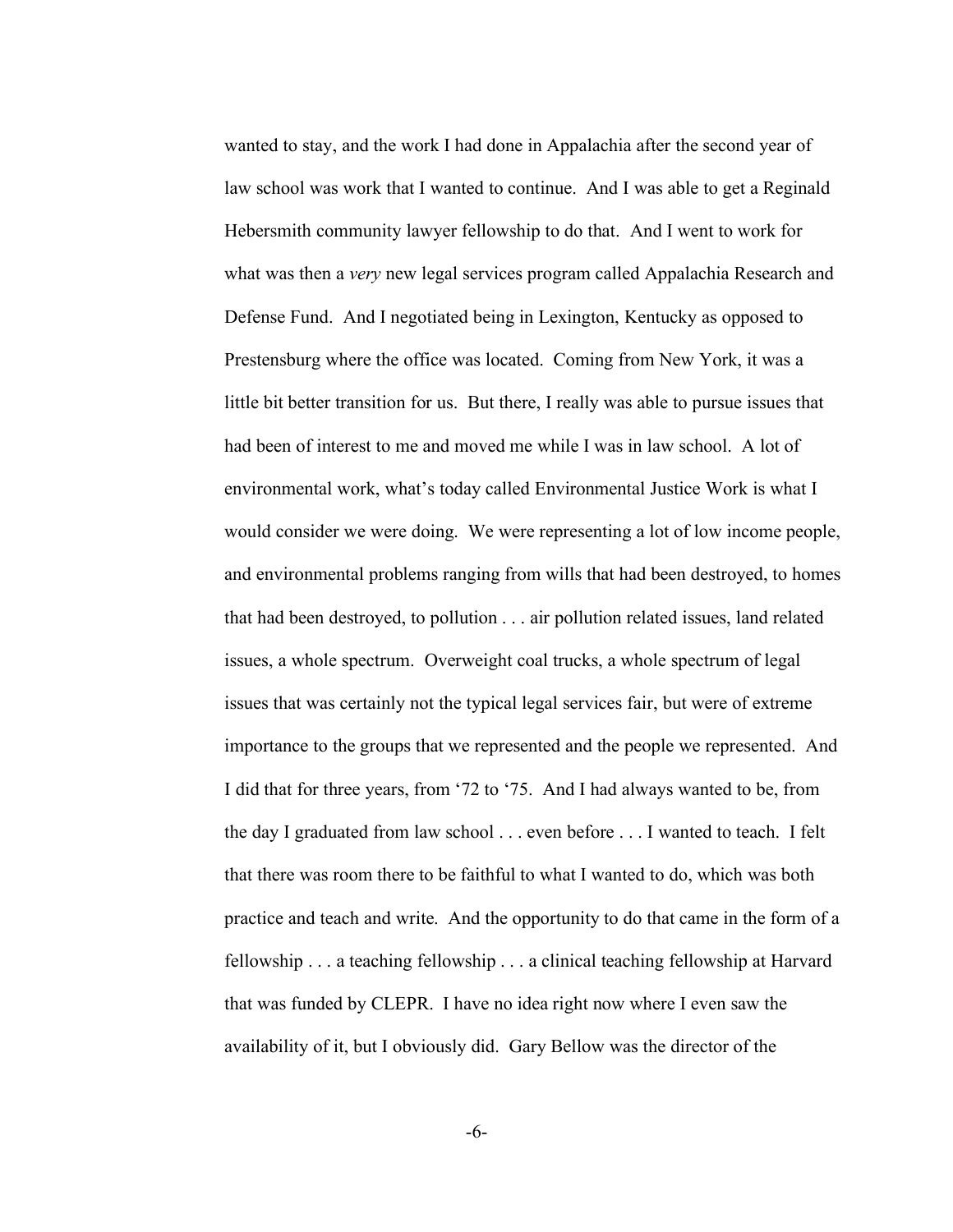program, and I applied and was accepted. And we moved from Kentucky to Cambridge, and it was the most transforming year of my career without doubt.

- Hall: Unfortunately, very sadly actually, we were not able to talk to Gary before he passed away. So *anything* you can tell us about working with him, and just the experience at Harvard would be really wonderfully helpful.
- Rivkin: Yeah. It was a program with a mission. It was a program that was still developing, so there was opportunity for all of us who are in the program to contribute. The lawyering process book was still in draft form. We used it in the course that Gary taught. The course was called Lawyering Process. There was a large class component where every student who took the course participated along with the teaching fellows: Gary; Jean Kettleson; (now Jean Charn, Gary's wife). And it was a time of great, sort of, ferment about clinical legal education. Gary, of course, had been at USC and had written some of the \_\_\_\_\_\_ pieces. Put the lawyering process book to this day, I think, is *the* most extraordinary book in legal education, has the iconic status, in my opinion, of the Hart & Sachs materials that people over the years have thought of as an extraordinary intellectual model. And Gary and Bea Moulton's book . . . I don't want to leave Bea out of this because she, although she wasn't there the year I was there, she had left Harvard, she was

-7-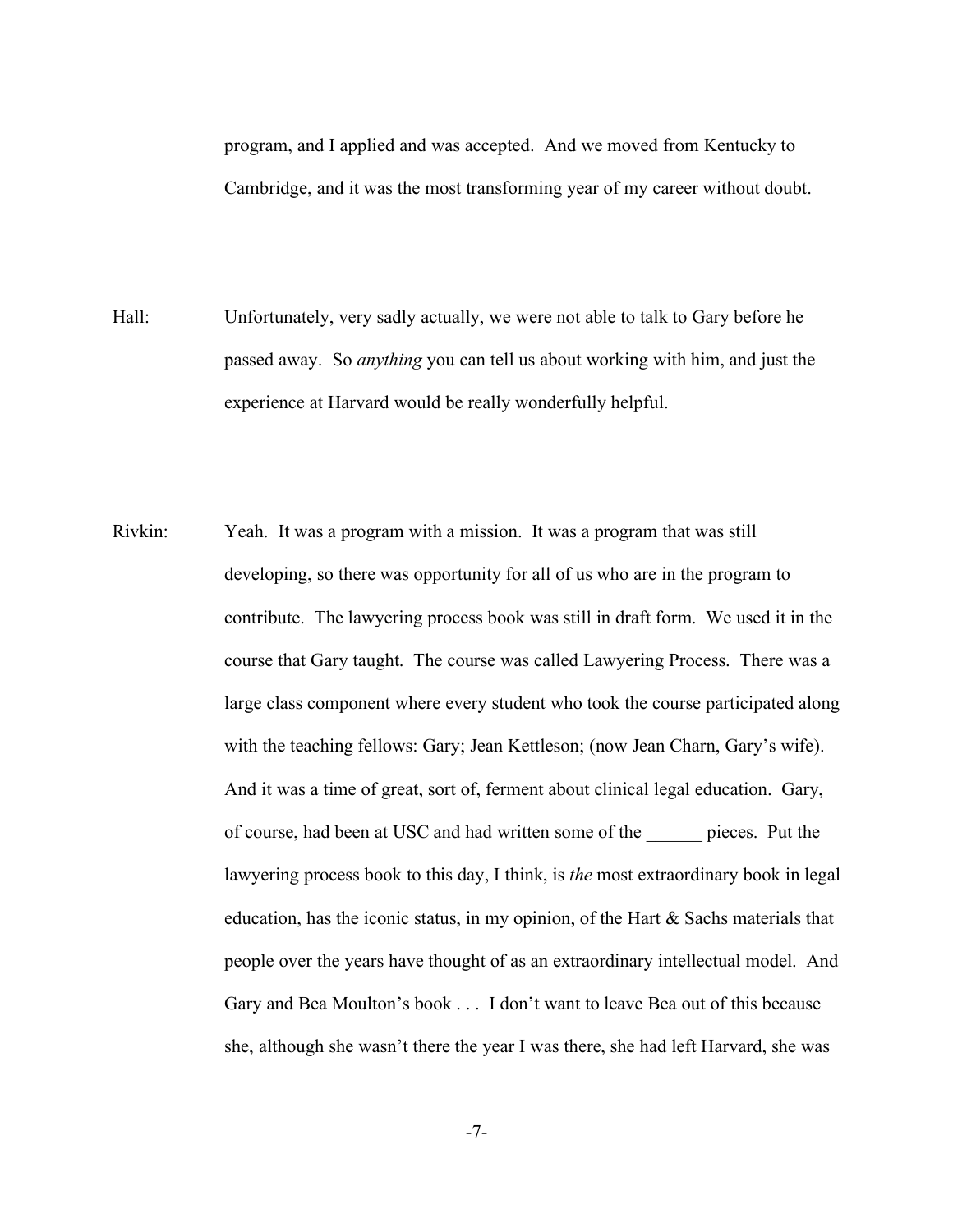certainly an extraordinary contributor, writer, hand-in-hand with Gary with the book.

The course was structured with the large lawyering process course which Gary taught, which was . . . You know, when I was talking about before about I know there was . . . there were content in what we were doing back when I was in the clinical course at Vanderbilt, the content just exploded before your eyes. Both the content and the method.

- Hall: I want to ask you if I can, cause people have had some difficulty articulating their thoughts on Gary and Bea's book. Because everybody says it's brilliant. I tried it on students. They hated it. It was way too dense, but it still remained useful for me in my working with students. It doesn't sound like in your case you had the option of evading that full book and that full text being thrown at you, because you were being taught directly by Gary. So as a student, what was his level of use and difficulty? It sounds like you were very enthusiastic in your reception of it.
- Rivkin: Oh yeah. Of course we were, as teaching fellows, both students and teachers, because we each had eight students we were supervising. My recollection is that those of us who had practice for four or five years and had done legal work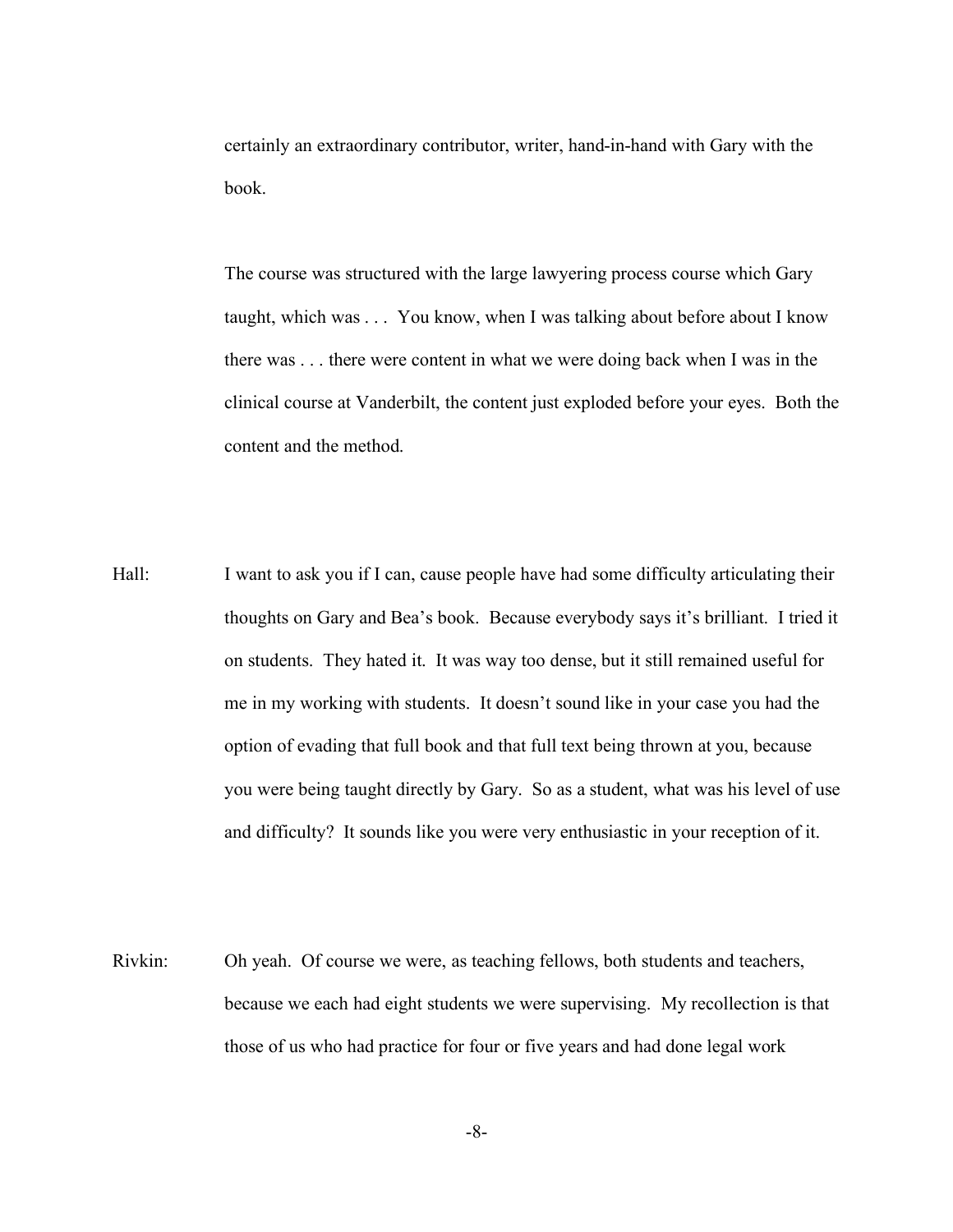certainly got a great deal more out of it than the students we were supervising. But, *why* is that the case? I haven't figured that out yet either. I still see, when I go back and look at various parts of that book when I'm teaching a negotiation class or looking at something in counseling or what have you, I still see the genius of the sequence of those materials, and the richness of the integration of the social science materials and the notes which bought the social science materials into a legal context. It was sensational, and I used the book with students when I started teaching at Tennessee. It still hadn't been published I guess, the first year. I don't think it was published until '77 if I'm not mistaken. And I was so happy to be using those materials, and ultimately I used the book for several years. And I felt as if I had an understanding of the book and its rationale and how to use it that seemed to work. But it was frankly just too much, ultimately, for the students, at least in *our* clinical course at Tennessee.

Hall: Let me ask you now as a teaching fellow at Harvard where you'd had some prior practice. I get the feeling almost, in looking at your body language while you're talking about it like it just opened whole new horizons in your understanding and thinking about what you were doing. If that's a correct impression, is there any way of articulating some of the sort of revelations you were experiencing?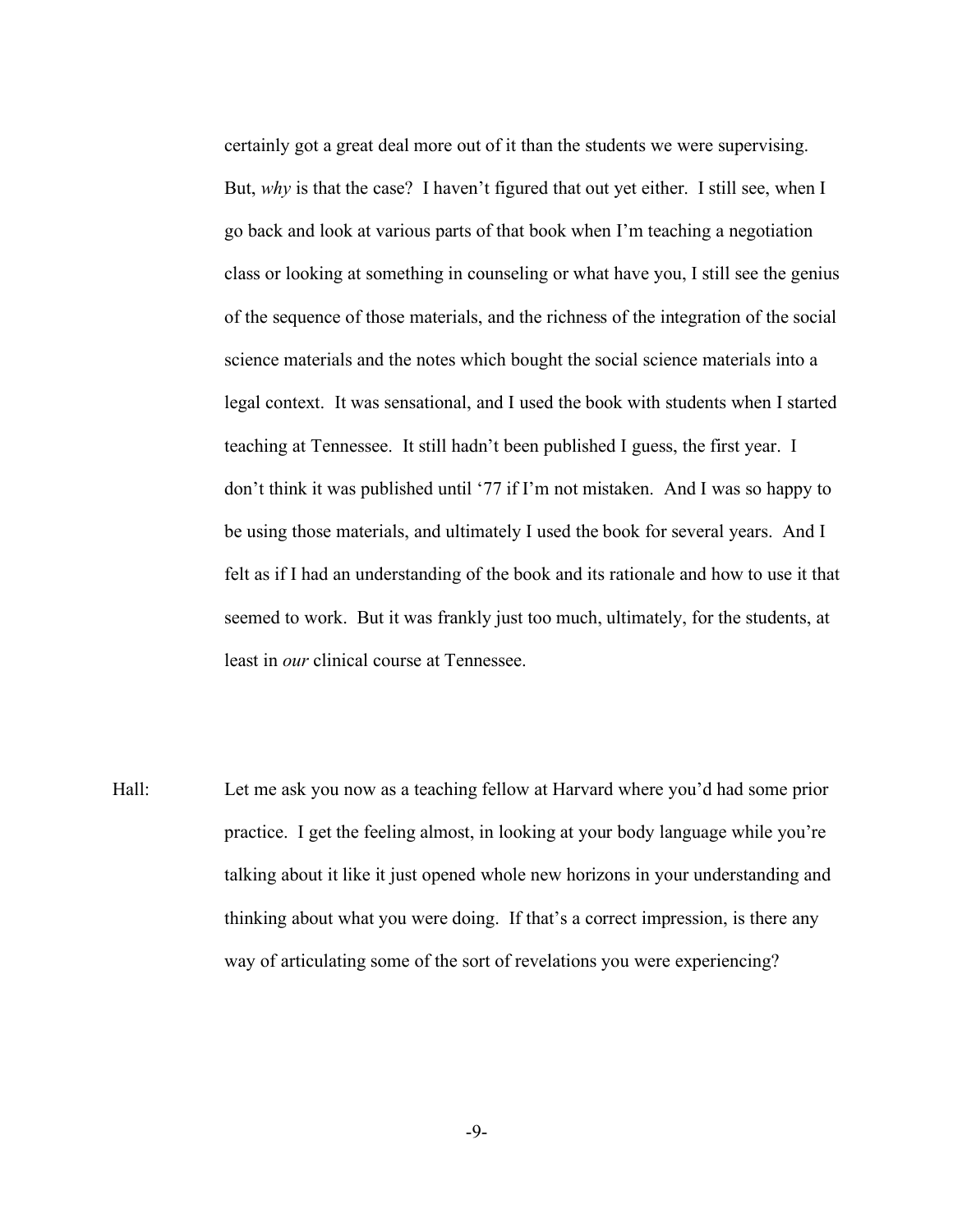- Rivkin: I think it's very much . . . I'm trying to think of the best example. I mean, it's very much like becoming an expert in *any* field where you, before you're an expert, you see, you read things, and there's not much in it. All of a sudden, you're both reading things and looking at things, and it's like every word almost all of a sudden started to grow and inflate and fill with ideas. And words that before . . . And not just words, but images, cause we used a lot of video tape and case files, and of course observation of lawyering and what have you. All of a sudden, you could talk, and I found myself being able to put it into framework, and being able to talk about different dimensions of it. Before, it was kind of flat on the screen, and all of the sudden it became multi-dimensional. I hope that helps in trying to understand this magic that took place.
- Hall: Tell me about Harvard during the Number 2011. What kinds of cases did the students take on, and what kind of interaction did you have with them as an instructor?
- Rivkin: The supervision, the model that we used at Harvard was . . . I mean, we were there full time to do this. And we had sessions weekly with Gary and Jean, and Chris Arjuris and . . . I'm trying to think . . . Don Shoen. These were people who ultimately wrote a book on the reflective practitioner. And we would talk about pedagogy, and we would talk about supervision, and we would talk about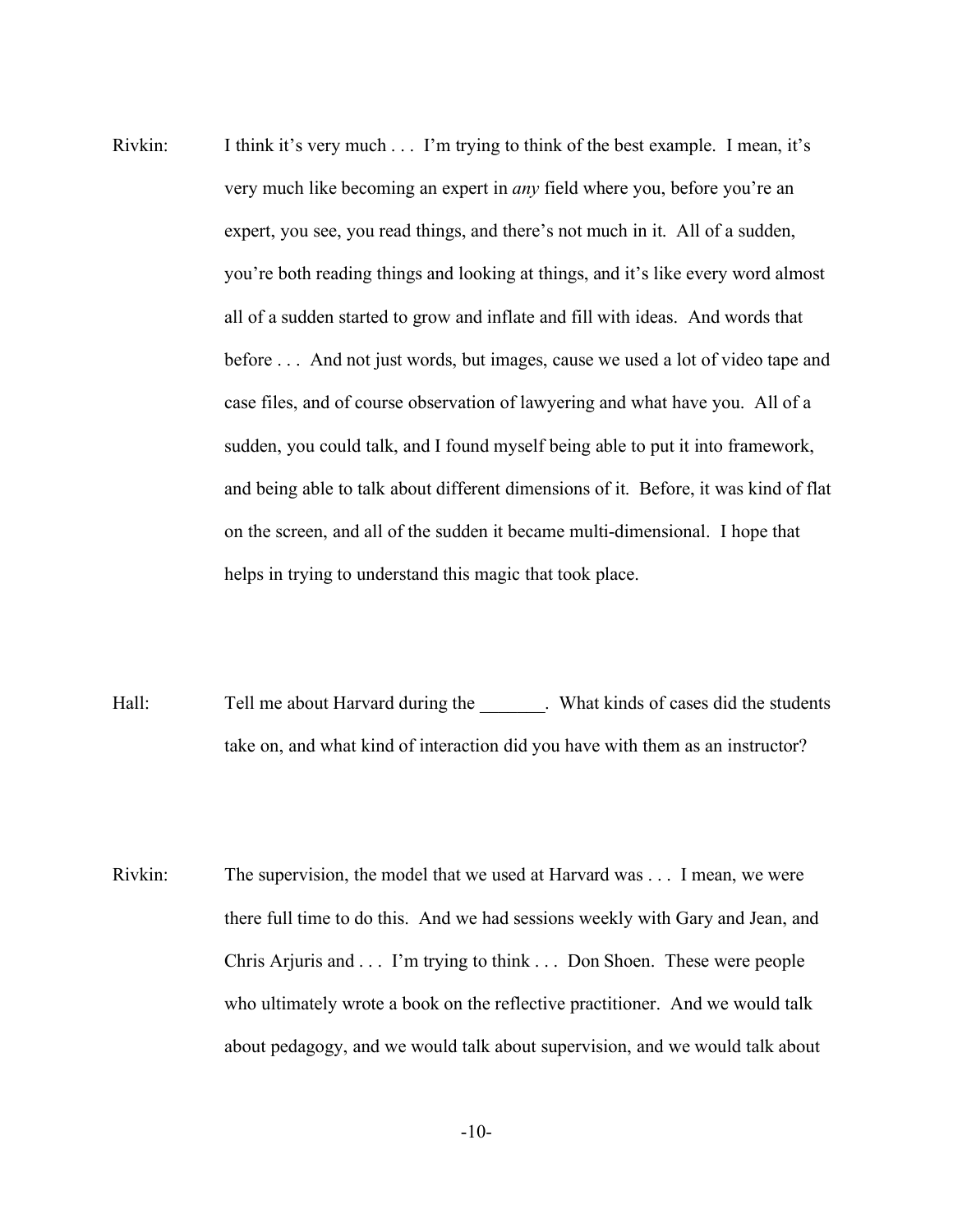the power of reflection in practice. And we each . . . Each of the clinical fellows had eight students as I recall. Students were practicing. My students were practicing at Cambridge Summerville Legal Services doing a standard fare, at the time, of legal services practice. I remember we did a lot of landlord/tenant cases primarily. And we were available 24/7. We were there to review just about every significant piece of work the students did. We did *extraordinarily* detailed evaluations, written evaluations as well as oral evaluations at the end of the course. We had a weekly seminar with our eight students where we linked the legal work they did with the ideas that were developed in the three-hour lawyering process segment of the course. So, it was a very close relationship, supervisory relationship that was formed with our students. And the students were . . . It was a very popular course, and the students were very, very good in their commitment to it.

Hall: Bea also very much described it as a kind of round-the-clock operation.

Rivkin: Yeah, it felt that way.

Hall: What accounted for that level of excitement and drive and just almost like,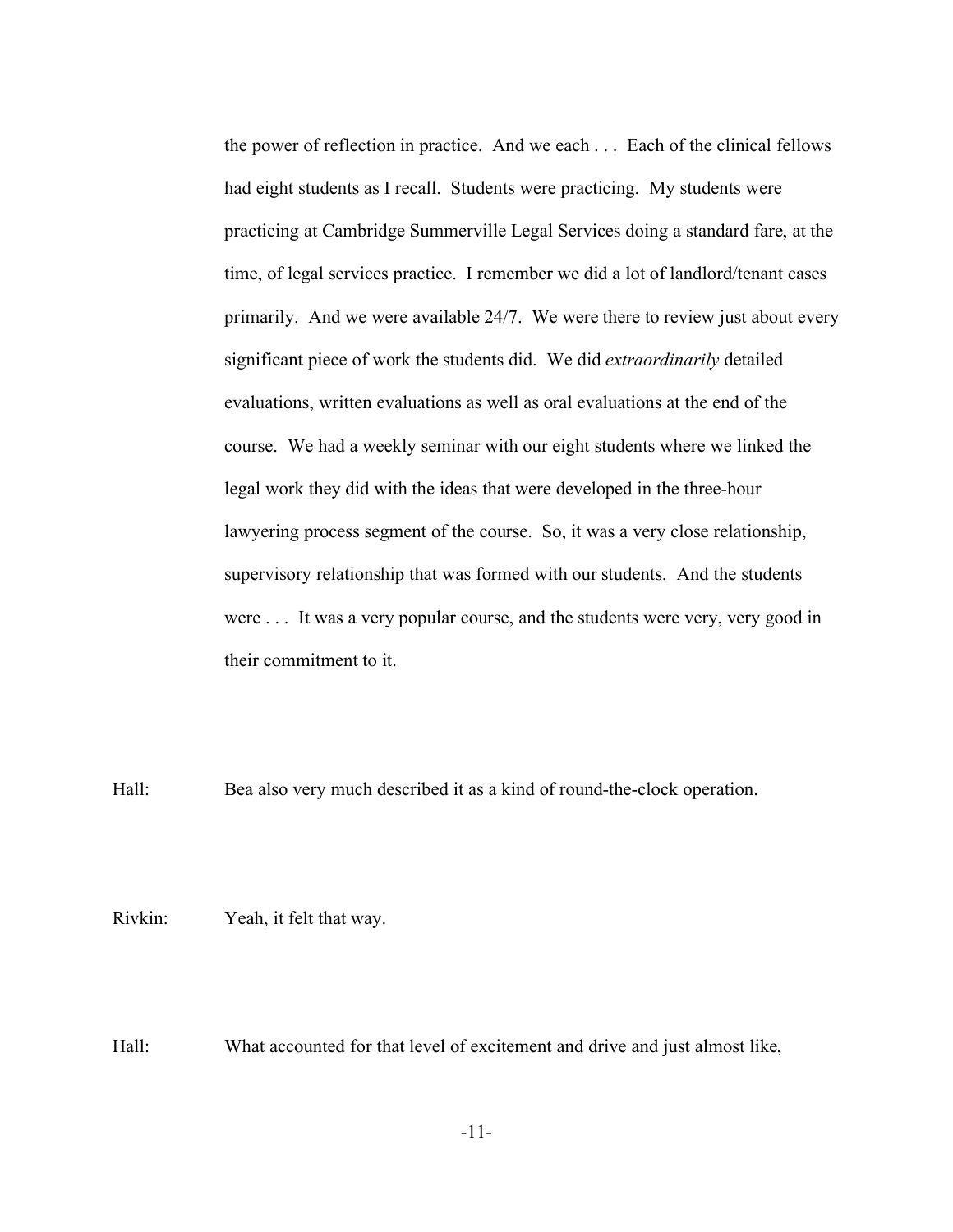## *boundless* commitment to it?

- Rivkin: Well there's no question, Gary was a motivator in that regard. And I think what drove the energy was . . . for me anyway . . . was the ability to bring into the process issues that I cared about, social concerns that I cared about, working with people, into teaching, which is also something that I cared about. And there's no question it was exciting to be part of, literally, the creation of a new subject, I felt at the time. And I think from the history, it *was* literally the creation of a new subject, but it was infused with a movement type feeling.
- Hall: If I might ask, cause I'm struck that you have a lot of energy about there, as you're talking about you went to Vanderbilt in part because of its civil rights . . .

## Rivkin: Opportunities.

Hall: Right, opportunity. So, I think that, and I think of a lot of people from that era really see the course as a way to kind of change society, very activist. I think of teaching a lot of times nowadays as being a different thing, as being in the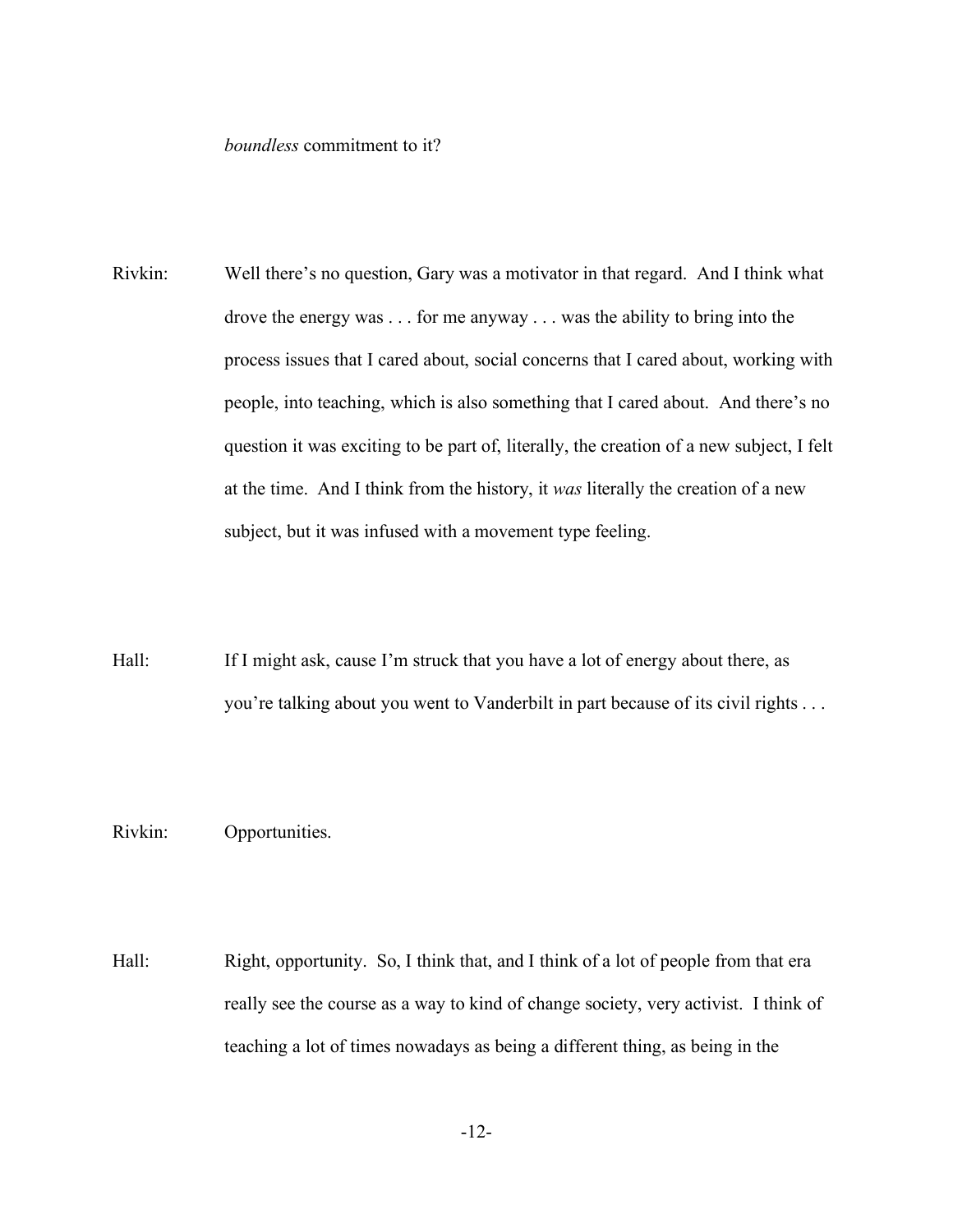Academy. And obviously, this is a different model of teaching you guys had stumbled upon. But what was it about these early clinical years that seemed to satisfy too what seemed to be kind of different drives?

- Rivkin: Well it's . . . I mean, that's a question that's . . . is a good one. I think that a lot of us who went into clinical teaching from legal services practice were looking for a heightened understanding, and a more *critical* understanding of the work we did as legal services lawyers. At least I did. And it seemed to me that the best way to do that was to go in the direction of being a teacher. And at the same time, here was an opportunity in clinical teaching not only to go in the direction of being a teacher and having not only the opportunity, but sort of the right to read and to think and to write and to talk about those kind of issues, but at the same time to practice with our students, and to take on the kind of . . . to create the kind of practice that was consistent again with the values at least I was . . . I saw as what being a lawyer was all about.
- Hall: Did you, in all your conversations . . . you know, Gary and the others as you spoke . . . was there a conscious goal of trying to create a new type of lawyer or new model for lawyer, or is it something less ambitious than that?

-13-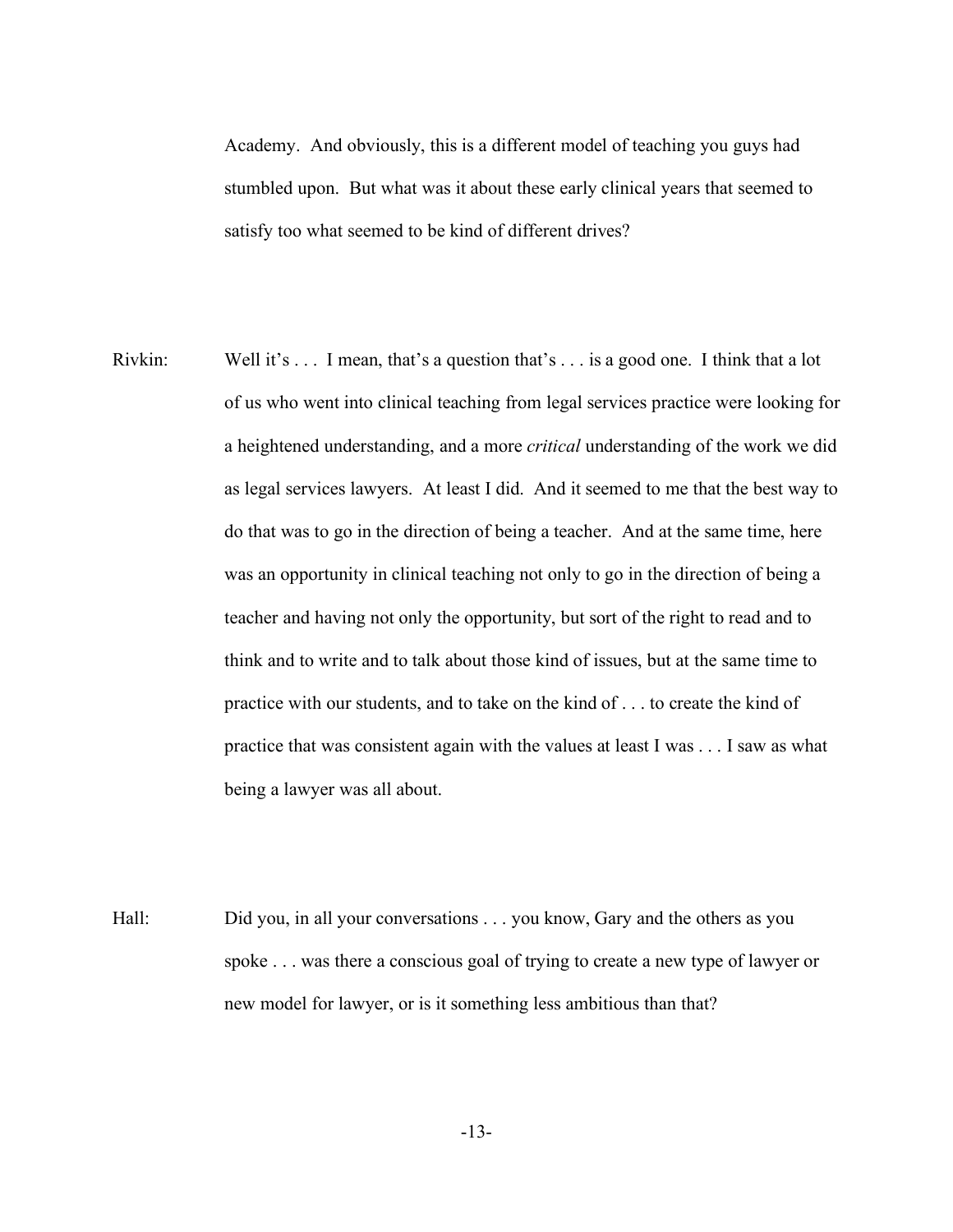- Rivkin: No, I think it was very *explicit*, *very* explicit that there was an ultimate vision of trying to create lawyers who were more reflective and community grounded. And I remember Gary in particular talking about how the frameworks of practice that the book was developing, and that the course developed, could give . . . at least the hope was . . . it could give students who then went into practice wherever an alternative framework to assess and judge what they were doing wherever they were. And by creating that kind of almost sort of dialectic, it would potentially allow students to understand the restraints and the norms that exist in a particular area, I mean geographical area and practice area, and to fight them some and to say, 'Wait. I have something over here that I can draw on and that I recall thinking about and discussing when I was in law school,' and using that as a way of building a critical theory of practice, I guess you might say. So it was very explicit that there was a mission to this effort, and that was to create lawyers that were more critical of their own practice, more socially aware of what they were doing, had horizons. You know, the book broadens your horizons about practice, and students who had those horizons, or could at least have course work and discussion and discourse about how law practice can do that.
- Hall: Dean, looking back, do you have any sense as to why some of those new models crept into the process as opposed to . . . It seems like it would have been very

-14-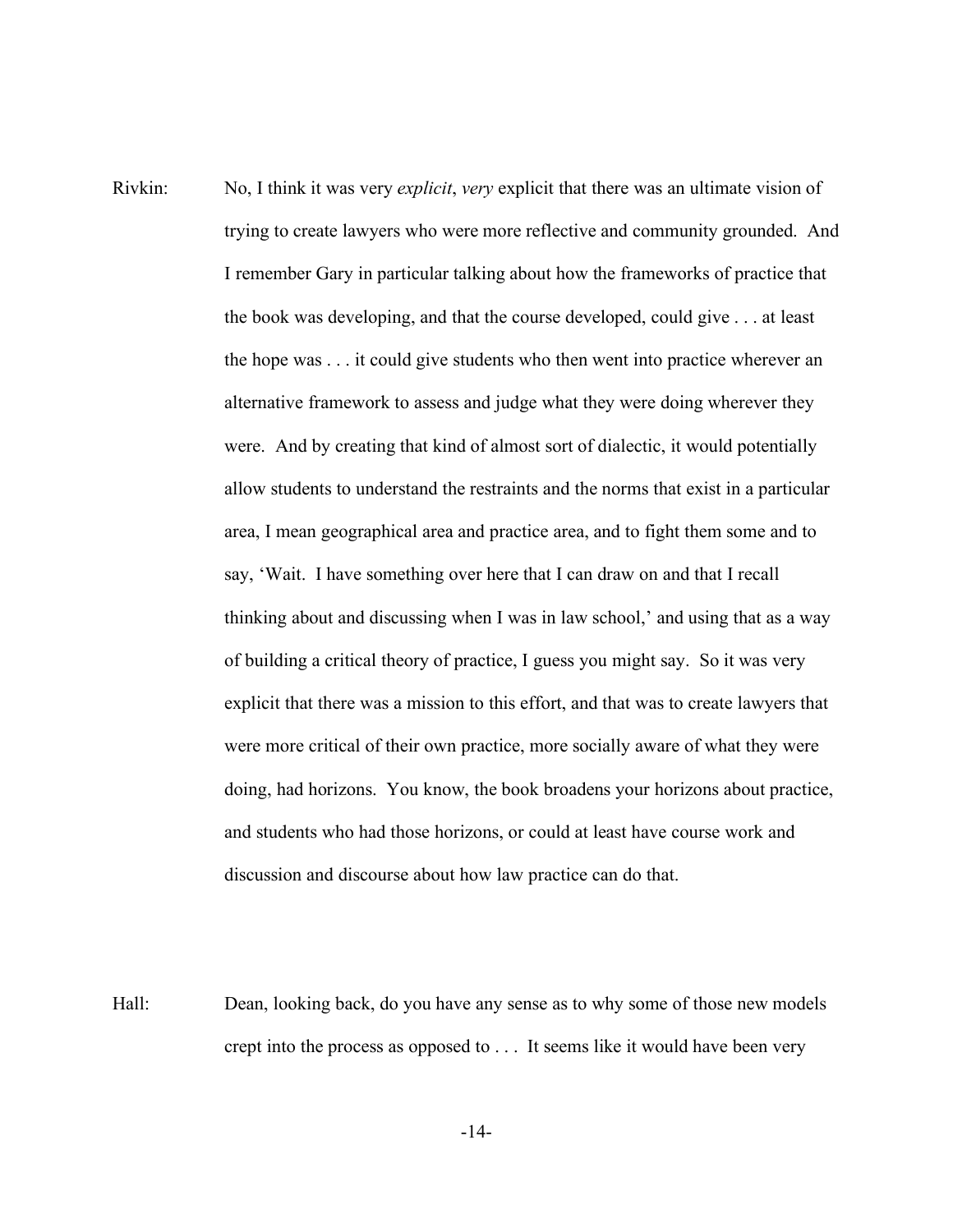easy to say, 'Let's just use these clinic to train new public interest lawyers without trying to create a new kind of lawyer.' Do you know how the second notion began evolving?

Rivkin: I'm trying to grasp your question.

Hall: Let me try another ... Let me take another crack at it. It seems like it would have been easy . . . In fact, some models of these programs did pretty much just do that. 'Let's make these kids,' in a sense, 'almost like adjuncts in the standard legal aid programs and just try, through exposure, to get more kids to do lawyering in the same way its always been done, but in a worthier cause.' It seems like what you were taking part in at Harvard was not just, 'Let's direct students practicing the traditional way to this cause, versus like being a lawyer at a law firm. But let's actually teach them the public view of the process of what is a lawyer in a different way.'

Rivkin: I mean, I understand what you're saying.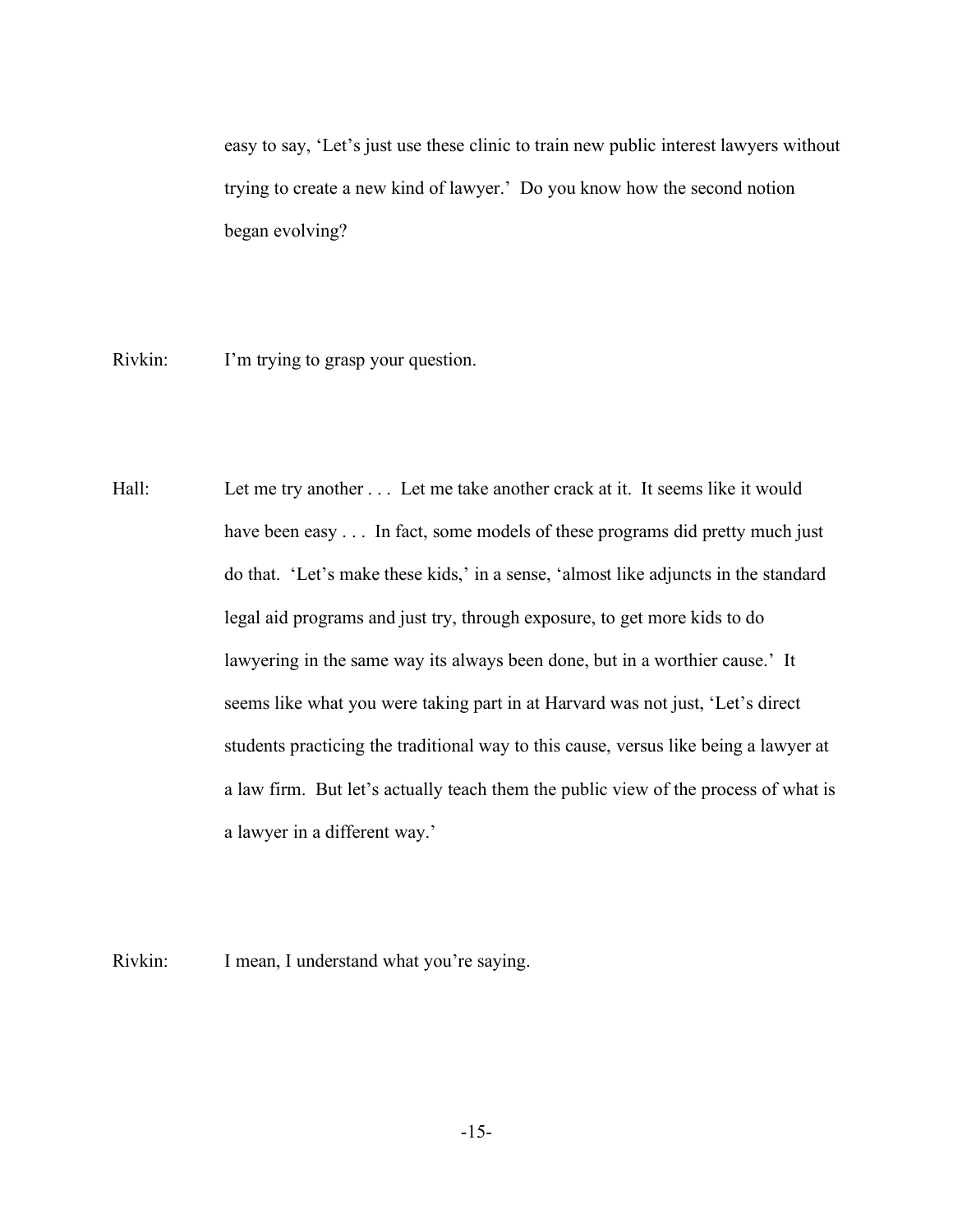- Hall: So the question is, do you have a sense as to how that second part of it became as important as it did?
- Rivkin: I hate to attribute it just to Gary, but his vision and his politics about law and law practice and lawyering were, for me, were very central. Here was someone who had a well articulated politics of practice and of social justice. And to hear that get . . . that very abstract sort of . . . Well, it wasn't very abstract. It was sort of well worked ideas connected up to things such as client interviewing, and talking about issues of autonomy, and talking about issues of empowerment and control and looking at it at both the micro-social sort of level of practice. You know, thinking about how the first minute of the interview had an extraordinary impact on the relationship, and ultimately on the information. And then seeing that placed in the context of a political world view or view was, to me, a terrific eyeopening path to take.

I remember when I first came to Tennessee and started teaching in the clinic, I remember we had a good bit of CLEPR money. And I remember being visited . . . I don't remember whether it was by Bill Pincus, or whether it was by Victor Rubino. But I remember I had on my desk 50 books, none of which were casebooks or what-have-you, but I must have had 50 books that I said to Victor, 'I really need to read these books. They're sociology, they're psychology, social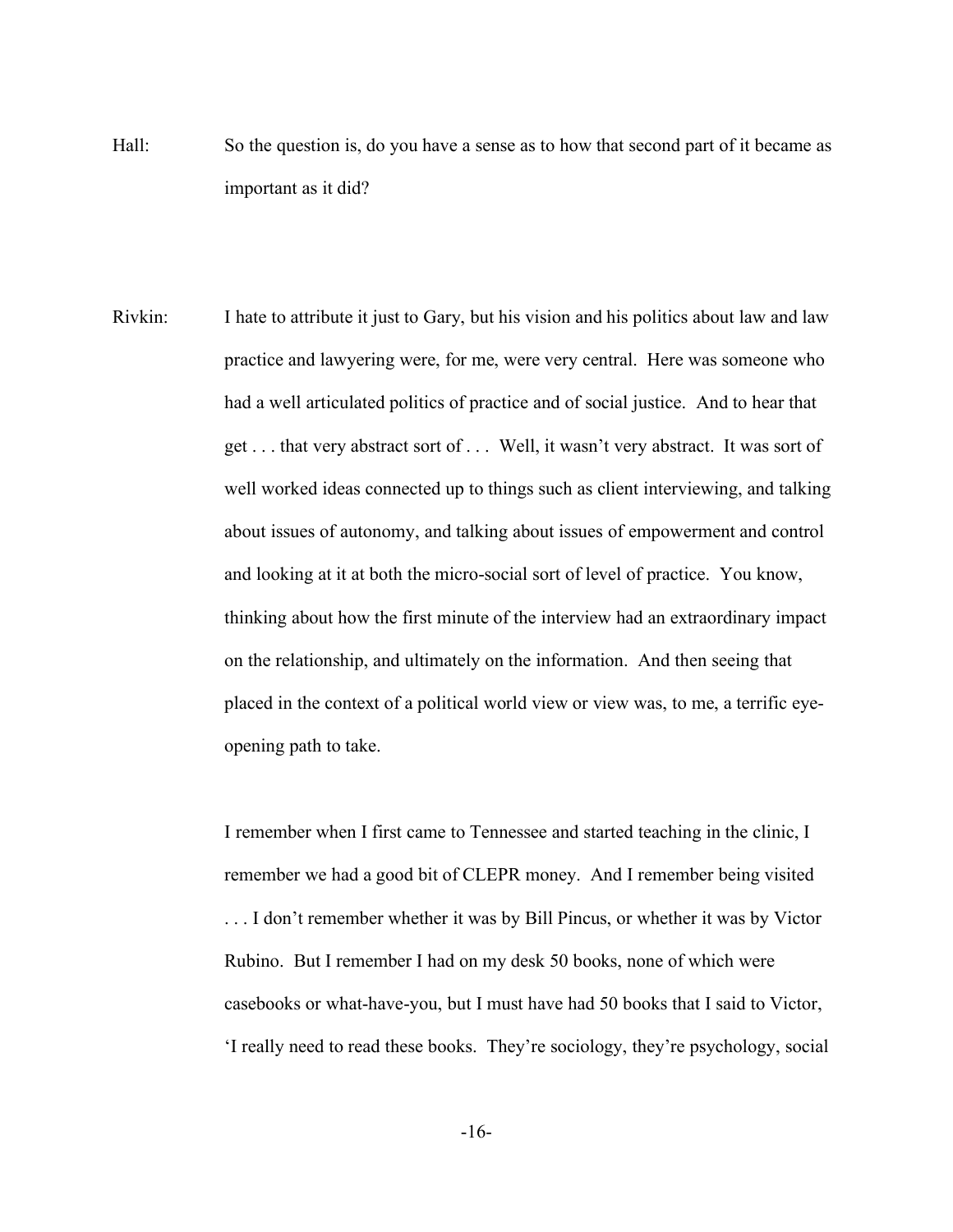theory. I really need to read these books Victor to understand what I'm doing in a way that I wanna understand it.' And he said, 'Well, you'll never finish them.' And of course he's right. Some of them are still sitting on my bookshelf. But there was that dimension to it, a very exciting intellectual dimension to it that was connected to practice in a way that I had never experienced before.

- Hall: My next question I'm gonna ask you is very concrete. Just in the day-to-day dealing with Gary, are there any anecdotes that you can think of that would just help people, hearing the anecdotes, just to sort of get a gut sense of what he's about?
- Rivkin: Sure. I remember going, working with a student on a very difficult landlord/tenant case. One of the things that made it difficult was our client was . . . the student was having *tremendous* problems with the relationship with the client who was sort of . . . had a good bit of conduct disorder in her, as best I could tell. And she had a son who was also *. . . very* difficult person to deal with. And this was a critical case. It was an eviction case, and it was critically important testimony about . . . and the case was critically important. And we spent days with her working on her testimony, and we *never* could . . . first the student and then I can't . . . We just couldn't get a handle on it. And it was a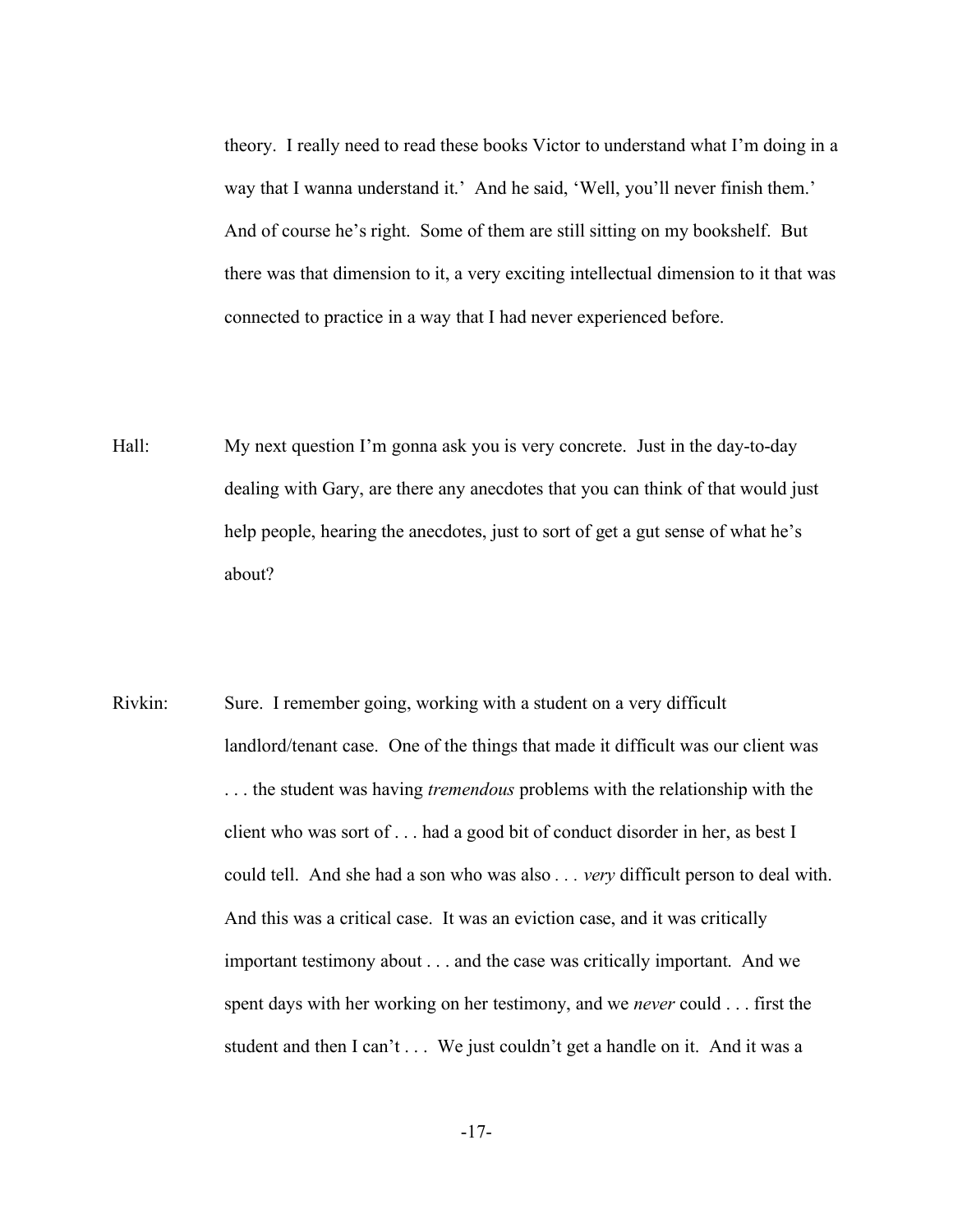couple of days before the hearing, and it was . . . I remember, we called Gary and we said, 'We can't do this. We just can't figure this case out.' We called in the afternoon and he said, 'Come on over the house tonight, 8:00,' or something like that, 'and we'll talk it through.' And we spent hours talking about very concrete ways . . . there was no theory here . . . This was a case where we were keeping a client in shelter in her home, in her apartment. And we talked about very concrete ways of how we were gonna handle the hearing, and what was gonna happen if *this* happened, and what we were gonna do if *that* happened. And I mean, it was . . . We spent all night talking about this problem. There were a lot of students in the course. There were probably six clinical supervisors. I remember saying to myself, 'This is an availability that is pretty unusual.' I mean, there's lots of other day-to-day work that we did. We used to have these sessions that I mentioned before. . . I remember in one of the sessions with the clinical supervisors and Gary and Jean, we were asked to take a case that we had handled when we were in practice before we came to the program, and sort of present it to the group. And I remember presenting a case involving an eviction, a school conviction in a small Kentucky town of an African-American kid who was a rare family of color in this community, very small community. And I remember we talked about . . . I presented how we went to federal court, and we got an injunction, and we were requesting a hearing before he was removed, expelled, or suspended and whathave-you. And I remember I thought we had done a fairly decent job on this case. But the kid had been out of school for some time before we had gotten the case.

-18-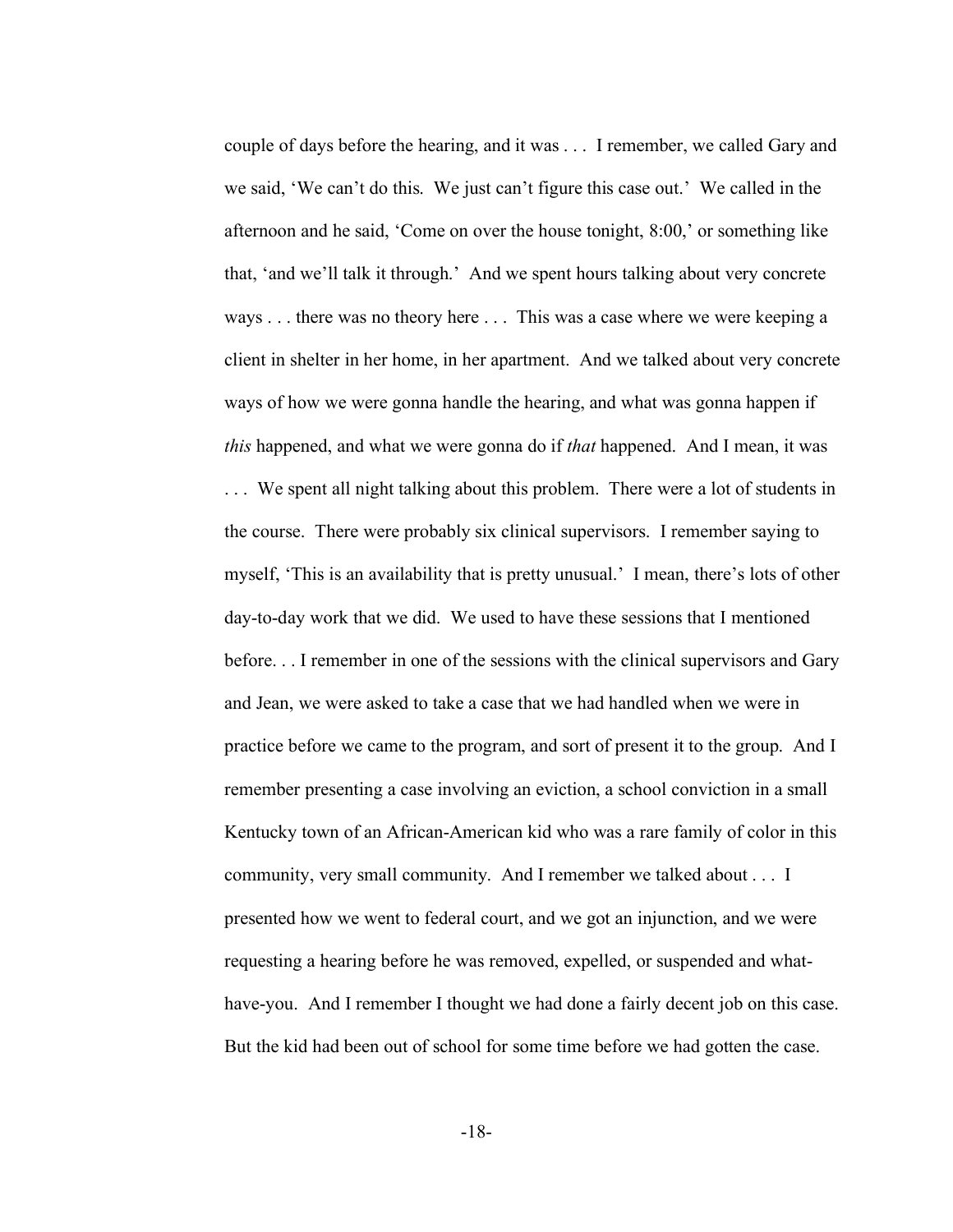And I remember Gary in just a very kind unassuming way saying, 'Did you ask for damages?' And I remember just going, 'Oh no. We didn't ask for damages.' We were so focused on getting the kid back in school, that we didn't even *discuss* it with the mom, or among ourselves. It was just such a penetrating observation. I mean, it seems now pretty routine and what-have-you. But I remember saying to myself, 'You know, he sees things,' at the time, 'he sees things about being a lawyer much more broadly than I do, and I need to be able to do that.' And I hope today I can, if I saw the same situation, I would ask the same. And over the years I *have* asked the same question to students.

- Hall: How was he in terms of . . . Like, one of the things that's unusual in clinical is you have to look at how are cases being handled. It's not just how a paper's being written or something like that. When he saw that things weren't meeting his level of satisfaction, how did he communicate that to you or to the students?
- Rivkin: Well in these meetings, we would present cases. Not just past cases, but we ultimately worked up to cases that we were handling with students, too. And the discussions were . . . I remember Gary asked a lot of questions, just like he did I mentioned a minute ago. And they were questions, again, that comes from a richness of seeing the world that you're presenting in ways that none of us, at

-19-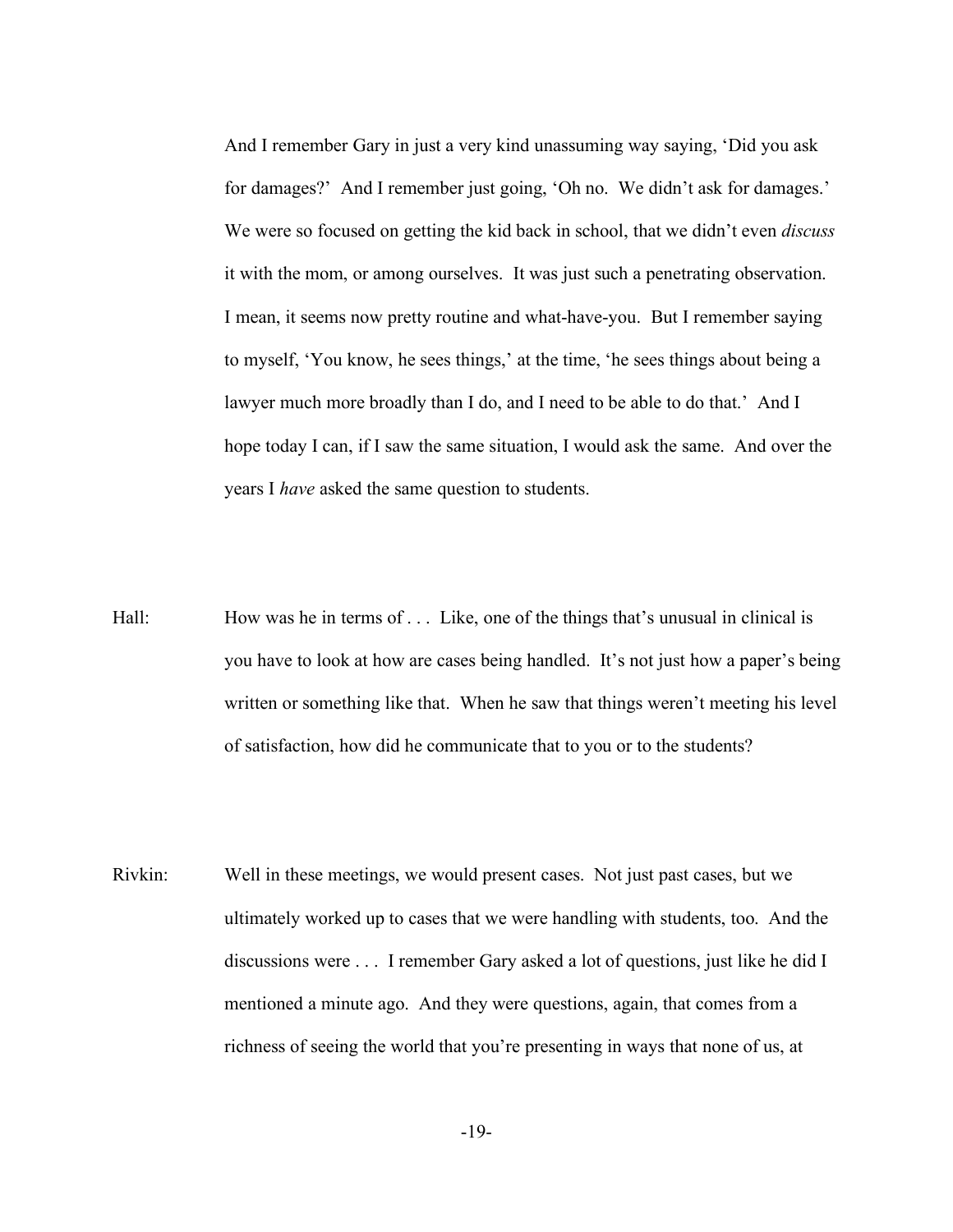least certainly not I, was seeing in what I was handling. How you develop that kind of cognitive criticalness was something that . . . well, to this *day* still fascinates me. But that's how it took place. I mean, he was modeling the model with us certainly that we were working on, and of supervision with our students. I mean, it was all very kind of interlocking. And again, full of new ideas and learning. For me, I remember the first time Gary . . . I guess it was in the lawyering process class . . . opened up a case file. And he handed out copies of this case file . . .it was a welfare case as I recall . . . to the class. And he said, 'We're gonna spend three hours with this case file.' It was pretty narrow. It was a pretty small case file, right? And we started right from the first line in the opening intake memo, and we worked out way for three hours through a complaint ultimately, and through memos I'm quite sure was one of his cases that had been documented. And I remember again saying to myself, 'This is an extraordinary way of teaching, using these materials as the casebook,' if you wanna look at it that way, gives infinite sort of opportunities for learning that certainly couldn't take place in a class where the traditional sort of materials and methods were used, and then linking up certainly the materials in the case file to video examples of work that was . . . of the tasks and the legal work that was done.

Hall: Dean, how actually were you using video in this in those early years?

-20-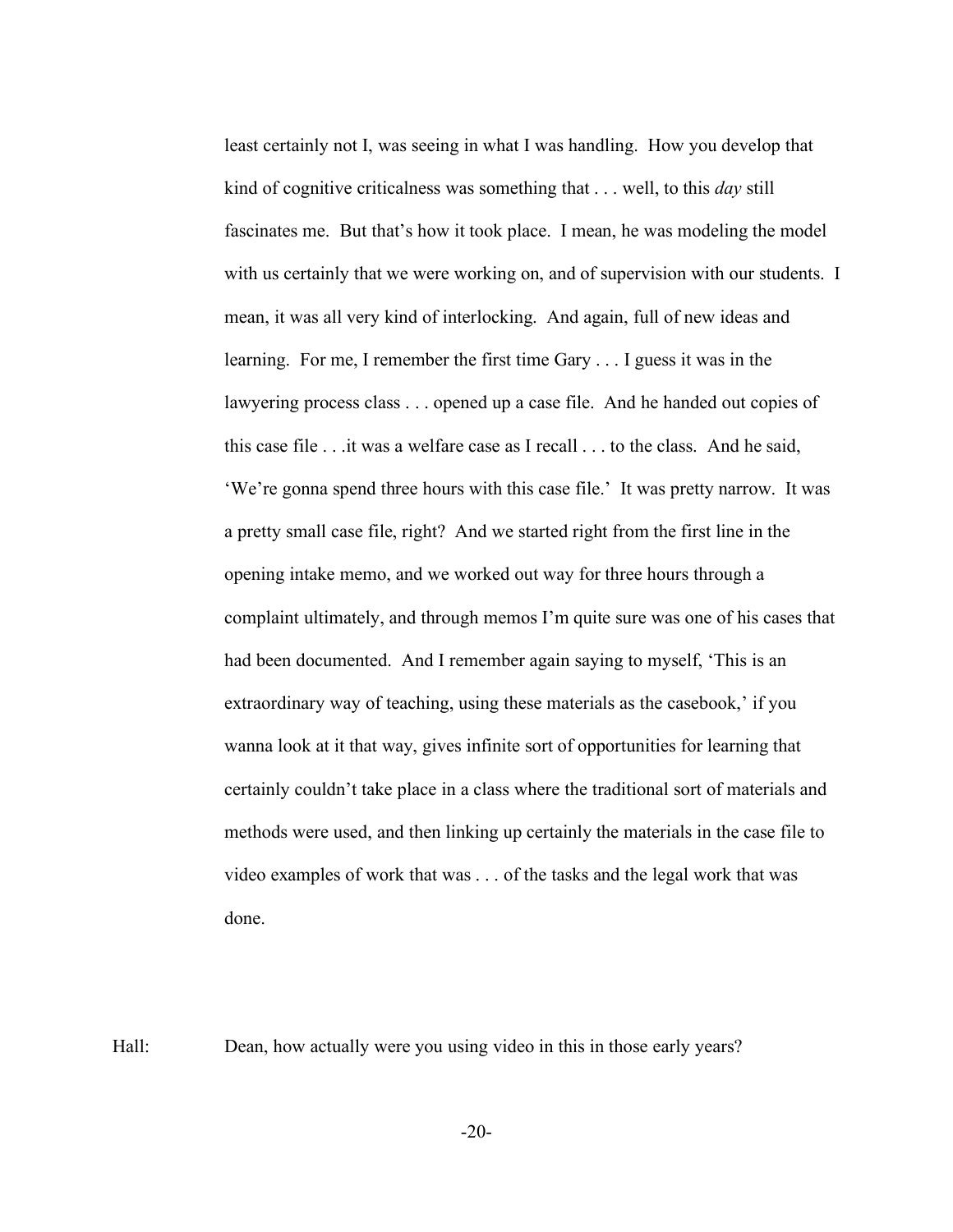- Rivkin: Well, there were case files that had video simulations that went with them. The Allen case file. Mrs. Allen bought a freezer food plan. And I think Bea may have developed this, the Allen case. I'm not sure. But we were . . . there was a client interview, and I certainly remember there were depositions. There were negotiation simulations. And they all went with the case file which had a rules part of as well as a case file part of it, and it all fit together. It was great for the seminars we had with our students. The discussion was really rich. Gary used it in the larger lawyering process tape, in the larger lawyering process class, and in very strategic sort of ways. I remember saying, I remember knowing how much time had to be spent in reviewing the tapes and selecting the segments for the class and working at the case file. It was an entirely new approach to teaching about lawyering than I had certainly ever seen, and I think at the time that *most* people had ever seen.
- Hall: The court room aside of this, were there any cases that you have any recollections from during your time there?

Rivkin: With my students?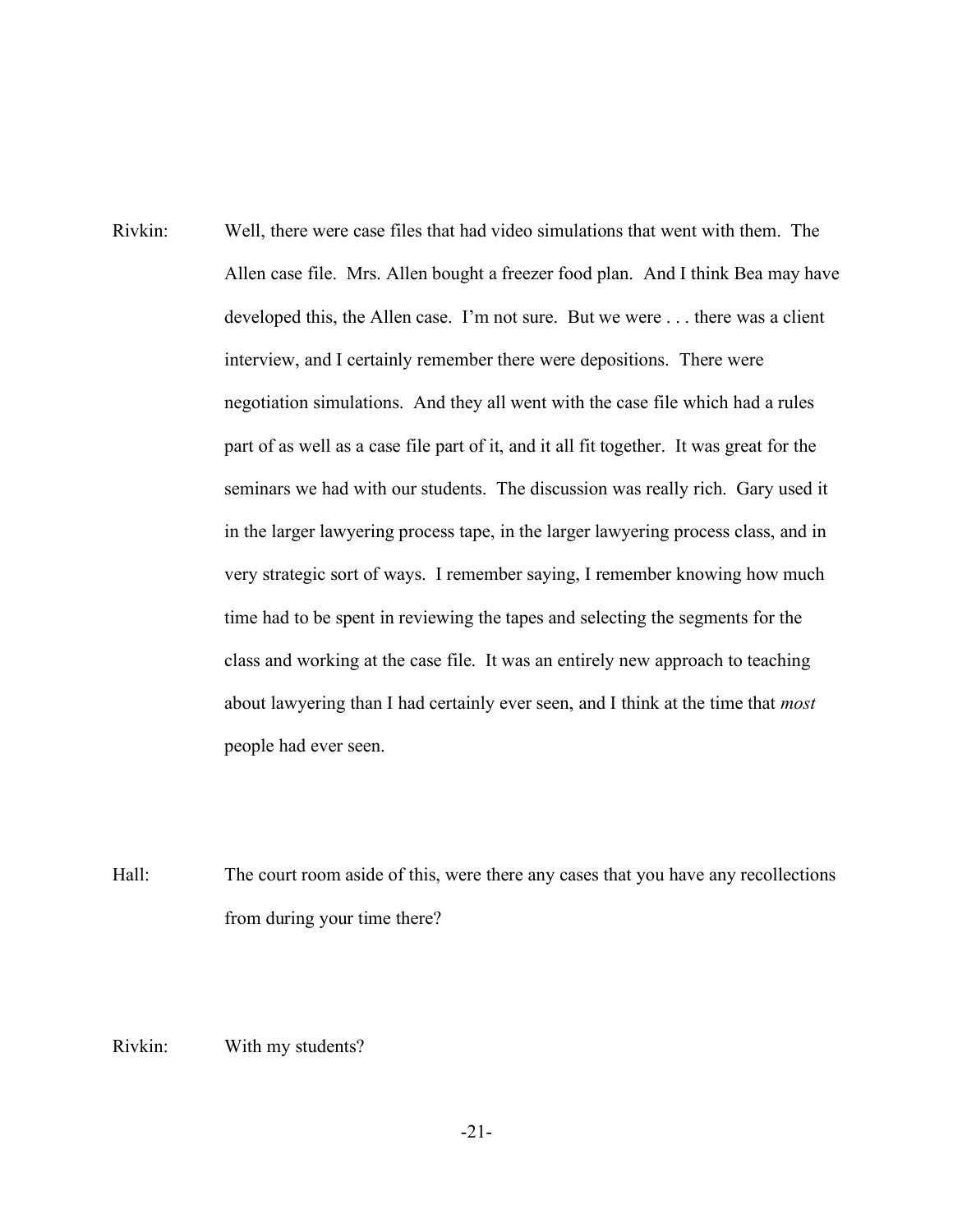## Hall: Yeah.

- Rivkin: Sure. I mean, I remember trying cases, and I forget the name of the county that Summerville was in. But we did a succession of landlord/tenant cases is what predominates with me for that year. And the rules, the landlord/tenant rules in Massachusetts were rich for opportunities for tenants. You know, other than the case I mentioned before, I don't remember any really specific cases that we worked on, but they were a succession of eviction and conditions cases.
- Hall: After you left Harvard, did you go straight to Tennessee, or was everything intervening?
- Rivkin: I did. I went straight to Tennessee. I only stayed as a year as a teaching fellow. I had the option  $\dots$  *All* of us had the option, and several people did, of staying two years. But I felt as if from a standpoint of my family, it was time to settle in.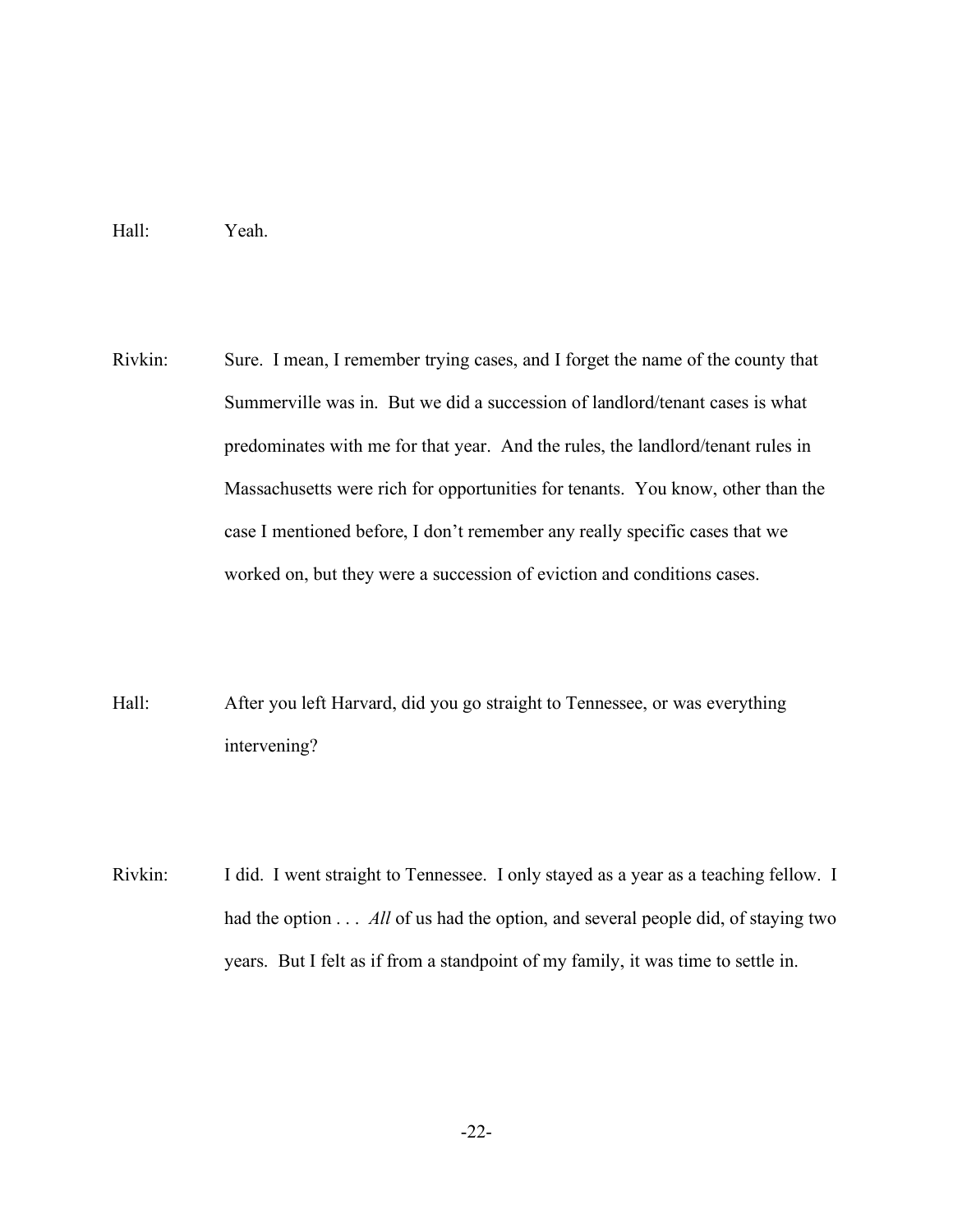Hall: I have one question. It'll lead into some of our status questions in a few minutes. My understanding of the Harvard model. Gary was the only person of tenure, long-term contract.

Rivkin: Correct.

Hall: Was there a rationale for that that you were aware of?

- Rivkin: I mean, Gary had tenure.
- Hall: Yeah, he had tenure. I gather everything was consciously kept as all of his other people were just teaching fellows.
- Rivkin: Right. Jean was an instructor. There were other instructors, maybe not many at the time. And then there were those of us who were fellows. I mean, and we had a faculty status. We certainly didn't have any voting or participation in that sense. But we were invited, certainly, to all of the faculty events. We could sit in on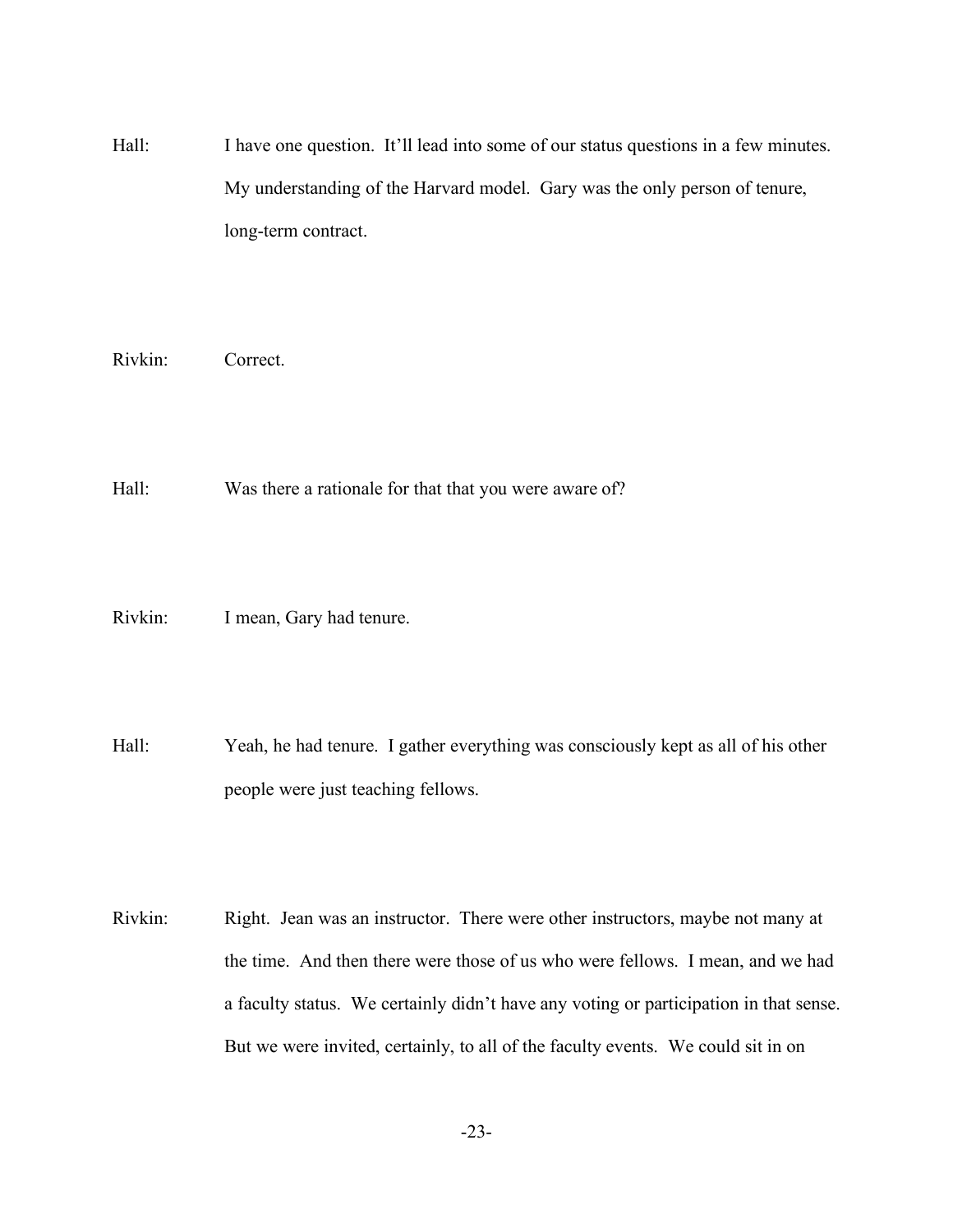faculty meetings if we wanted to. But it was a very pyramid . . . in that sense . . . a very pyramid structure with Gary being the central . . .

- Hall: (Interrupting) Did Gary ever share his thoughts on why he thought that was a best structure?
- Rivkin: You know, my recollection is we didn't start talking about . . . *I* didn't start talking or thinking much about clinical status, the status of clinicians until after I left Harvard. I don't remember that it was much of an issue while we were there at all.

Let me mention one other thing that occurred during the year while I was at Harvard. Bob Keaton and Gary worked closely together on developing kind of a NITA model. And as teaching fellows, we taught at the beginning of each semester a three week intensive trial ad course to the clinical students, students in lawyering process. And of course, as in NITA models, there were lawyers flown in . . .

Hall: Help me with that term. The NITA model is . . . What is the NITA model?

-24-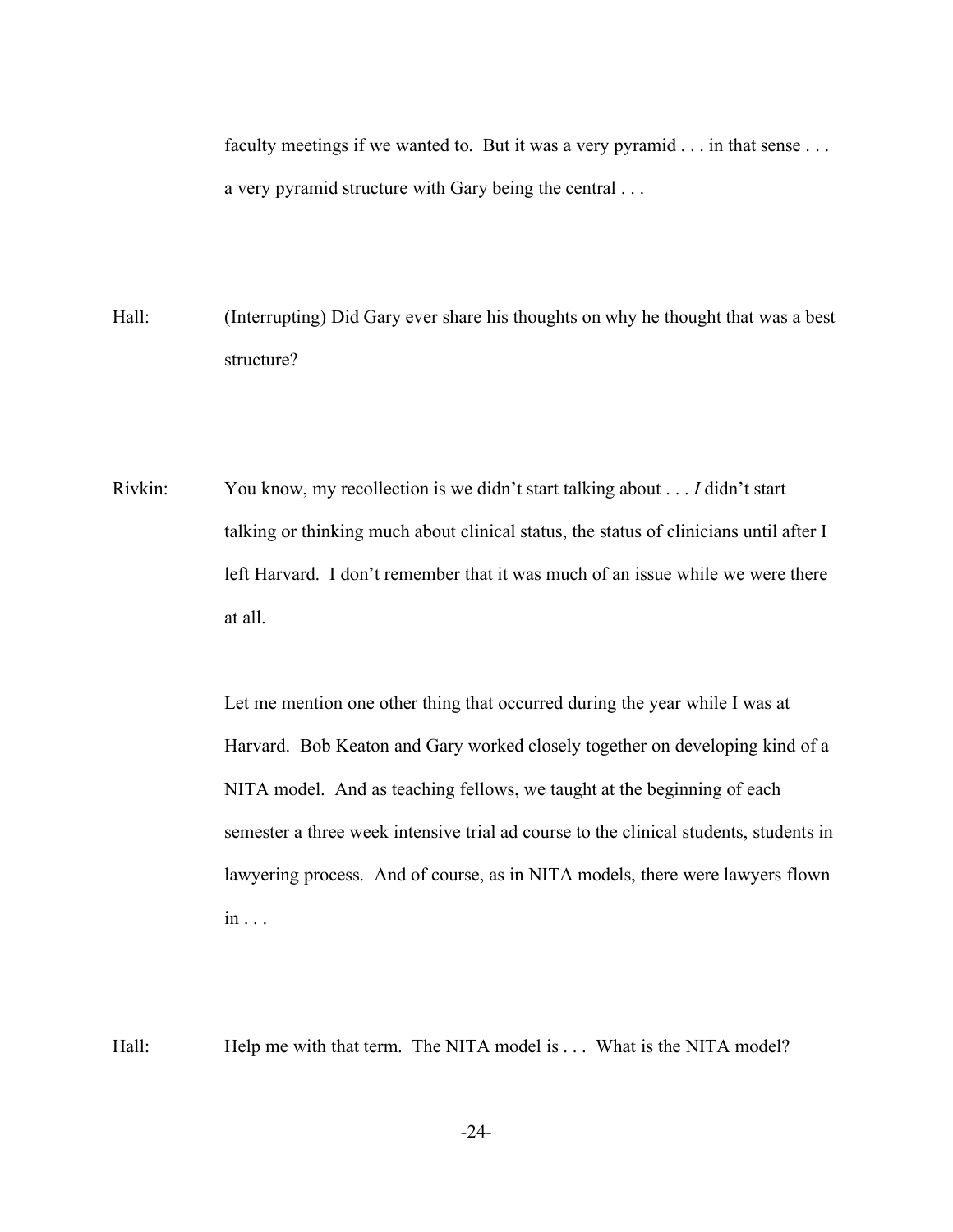- Rivkin: It's a simulated, intensive, all day, simulated trial practice course that leads to the students doing simulated trials at the end, starting with very basic exercises in examination and what-have-you, leading to putting it altogether. And in fact, I remember attending the AALS meeting that year. Bob Keaton brought those of us who were clinical teaching fellows to the AALS meeting. I didn't even have a *sense* of what the AALS *was* at the time, and certainly not what the meetings were about. And all of a sudden we were asked to make a presentation on what we felt was the impact of teaching this intensive trial ad course to students who ultimately went onto practice. And we talked about the ethical practice dimensions of it and what-have-you. It was very fast. Things happened . . . I remember Bob Keaton was running us around to different meeting having is talk about this. Gary wasn't involved in *that* aspect of it, but it certainly was an important, I think, part of the model that was developed being at that time at Harvard, trying to wed the two different sort of pedagogies in one dimension. I think it was an interesting experiment.
- Hall: Dean, as you went to Tennessee, what was the state of the program there when you arrived?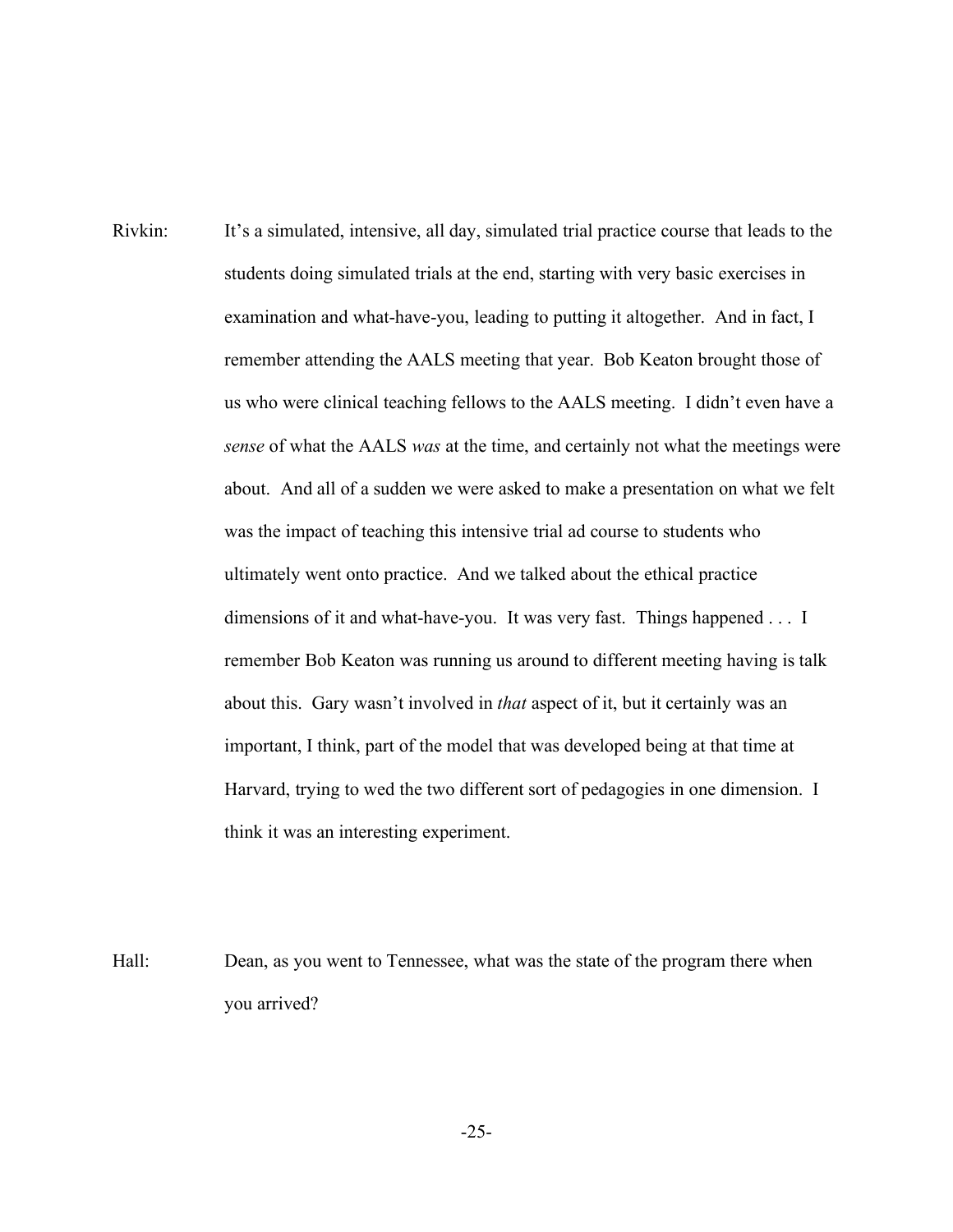Rivkin: I went to Tennessee for several reasons. A geographical reason, I liked the region. I'd been there. My wife was from Arkansas. We had met at Vanderbilt. We were happy to go back. More importantly, though, I went to Tennessee because the clinic at Tennessee was rich in funding because we were the legal services program for Knoxville and surrounding areas at the time. I think we were, at the time, one of two law schools that were recipients of the LS . . . It wasn't LCS, but . . . Well, maybe it was . . . of the legal services grant. I think LSC was created ... I wanna say '74, or '73, or '75. As a result we had a great deal of funding to integrate the clinical program and practice, cause we were all one. And it seemed to me a terrific opportunity, and I know Gary felt that way when we were talking my going down there. Terrific opportunity to have the room to do both practice and teaching with people of different . . . Talking about status, there was lots of different positions. I came down as a tenure track assistant professor. And the clinic had, at the time I arrived, there were at least three, four tenure faculty, a number of faculty who were instructors, other faculty who didn't teach. When I say faculty, other members of the clinic who were lawyering but were not teaching, except to the extent that they're just sort of brought in to different classes or what-have-you. But they didn't have any line responsibility for supervision. We had social workers. It was a sizable, wellfunded program in which we were obligated to deal with issues of service and responsiveness to the community, as well as develop a clinical program. So it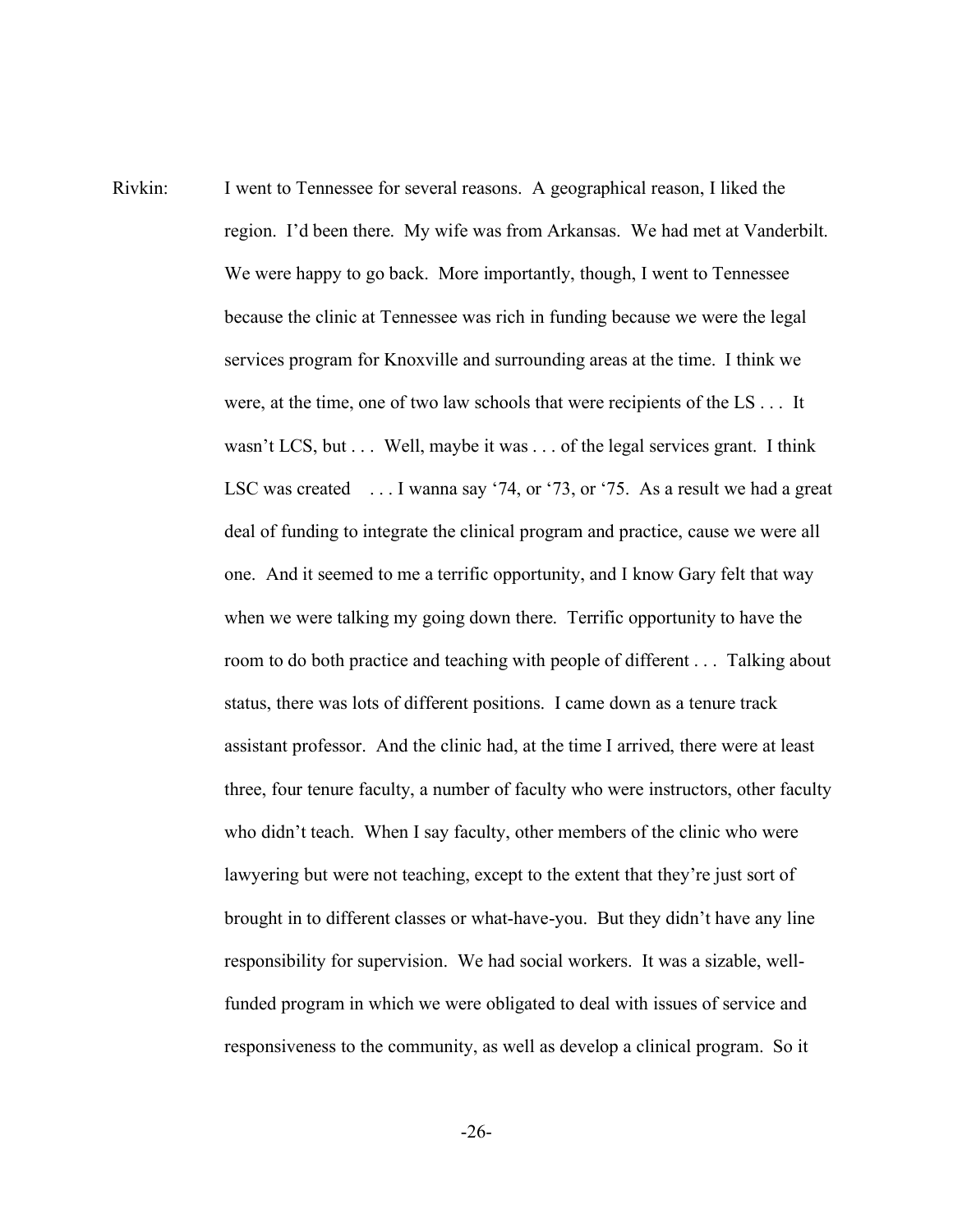was a terrific place to be, I felt. I left Harvard in '76 and joined the faculty at Tennessee.

- Hall: We will need probably sooner or later to start moving into some things like when the CLEPR money ran out. But tell me some highlights of your time at Tennessee. What were some of the significant things that happened?
- Rivkin: Wow. Well, there's no question that the tradition at Tennessee, of the clinic, made it . . . wasn't mandatory as I recall, although it could have been the first couple of years I was there having a clinical course. We were on a quarter system as opposed to a semester system, which we changes to in the early '80's. But it was just a tradition at the school that students were going to take a course in the clinic. There were civil . . . There were cases. We did both civil and criminal cases. That's because not only were we an LSC grantee, but we were also the de facto public defender. There was no public defender in the city, and we got the grant from the Law Enforcement Assistance Administration, LEAA, to essentially serve as public defenders also. So it was a wide ranging program. And that certainly was a highlight, I guess you might say.

The next thing that stands out most prominently for me was the extraordinary

-27-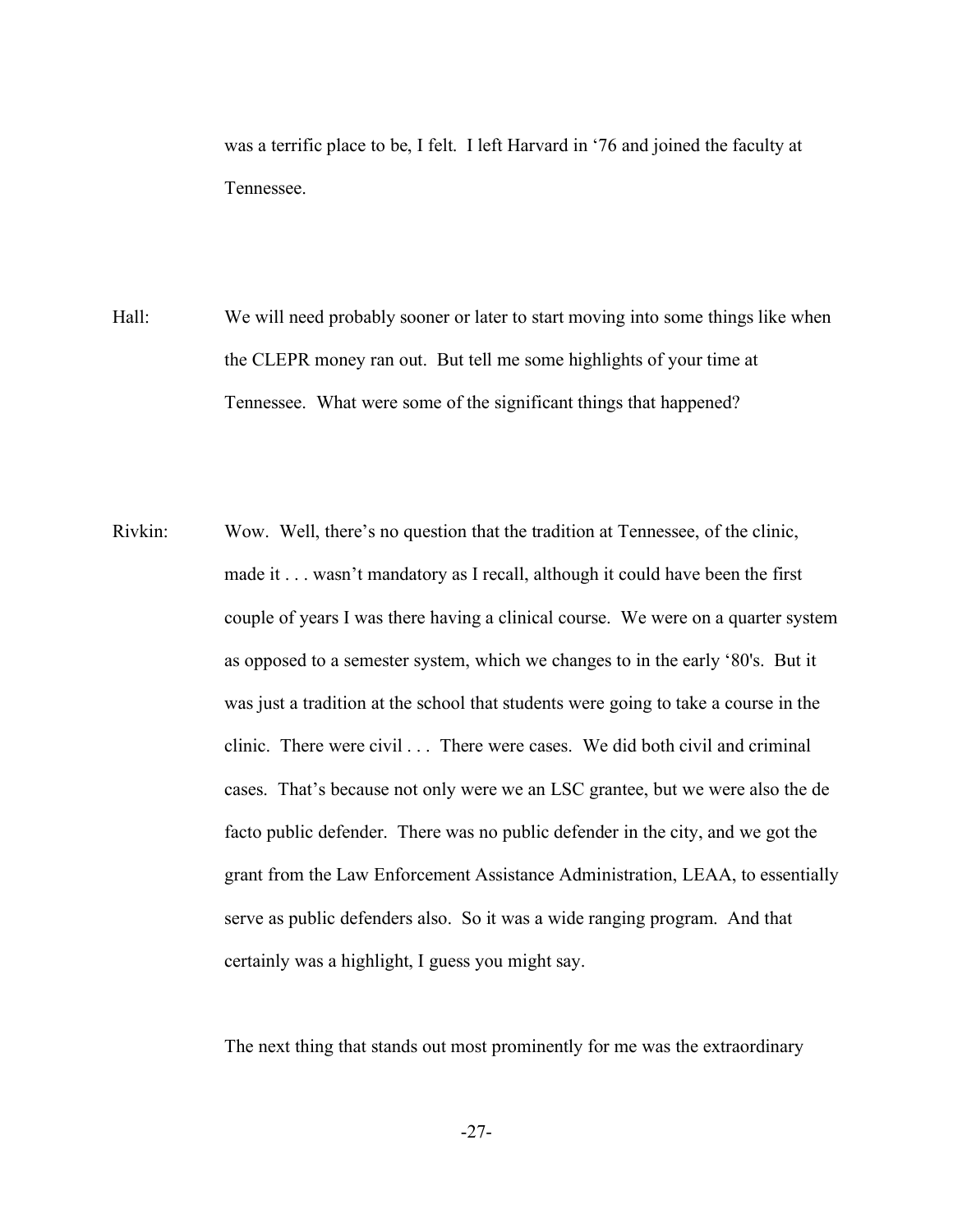conflagration over statutory attorneys' fees, and what people I guess now call political interference in our work. This was a major crisis in the clinic. Because we were the LSC grantee, we were doing a full range of litigation against the state, and there wasn't, as I recall when I arrived, there wasn't any restraints really, or much prudential thought about what we would take on if we felt it was a case that we wanted to take on. One of the lawyers in the program took on several prisoners' rights cases, sued the state, needless to say won the cases. Very nice decisions in the Sixth Circuit about discipline of prisoners. And we met and we said, well, we certainly should take advantage of the *then* relatively new Civil Rights Attorneys Fees Award Act and cover our statutory attorneys' fees. And I, to this day, feel as if that statute is a potential deterrent, although certainly one could argue that today, that it has fallen into a big pit of problems. So we did that. We filed a petition for fees, and 'all hell broke loose' is the fairest way of putting it. I mean, this is a long story, so I'll give you the short story.

The attorney general's office, who was on the other side of the case, contacted the university. I think actually contacted some of the legislators. The legislators contacted the president of the university. The president of the university was none too sympathetic, directed the dean of the law school to direct us to withdraw the petition for fees. The dean of the law school refused initially to do it. Actually, it went from the president of the university to the chancellor of the university. The chancellor called us in for a meeting and said, 'I'm not gonna give you this order. I just as soon resign.' He was a wonderful . . . He was an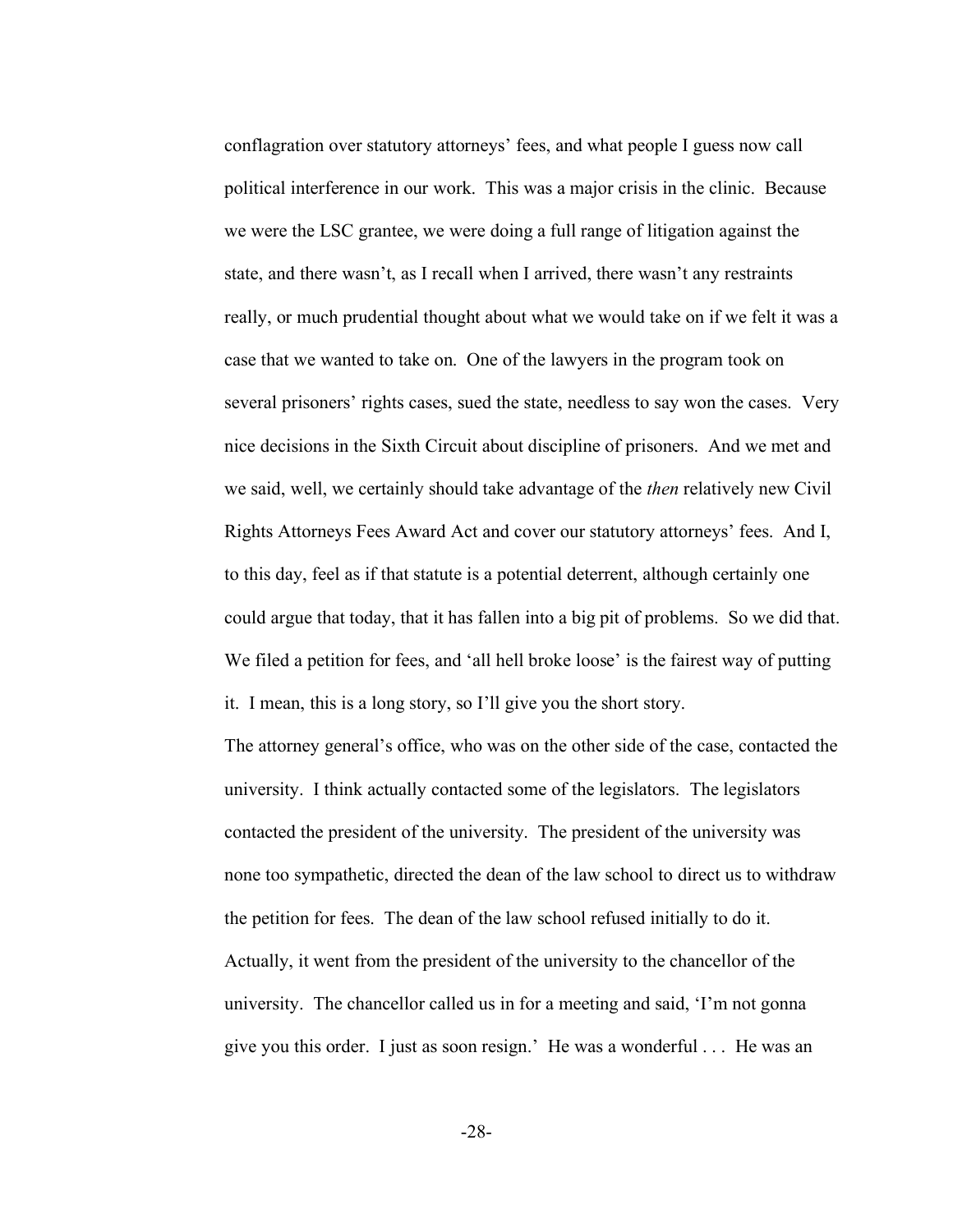English teacher. He was a wonderful guy. He said, you know, 'For me to tell you guys you can't do this is like telling one of our religion professors that he can't preach on Sundays, as far as I'm concerned. So I'm not gonna follow it.' We said, 'Follow it, because we need you as chancellor. We don't wanna risk,' you know, 'something happening.' There were real threats coming from the state and the president's office. So he said, 'Alright. I'll give you direction to the dean of the law school.' And we said to the dean of the law school, 'We don't wanna lose you either,' cause he didn't wanna tell us that we couldn't do this. And he told us that we shouldn't do it. And we said we'll take our chances. I was tenured at the time. I think I was. I'm positive I was tenured, but sort of newly tenured. So I felt quite comfortable sort of taking the lead on this. And we mobilized support among the Bar. We mobilized support among our students in the clinic who saw this unfold. There was an extraordinary hearing before one of the federal magistrates who was dealing with the fee petition in which we appeared, the state appeared, and representatives of the Bar who were with us sort of appeared. And all of a sudden came the general counsel of the university who was very much aligned with the president of the university, seeking to intervene in the case so that he could prevent us . . . ask the court to prevent us from having fees. And the federal magistrate said, 'Look. I want you folks to work this out.' He said, 'I'm not here in the position to rule on all of this, and certainly not today.' And he gave us some cooling off space and some breathing space. The upshot was that we felt that it was ultimately prudent to spin-off the legal services program, kind

-29-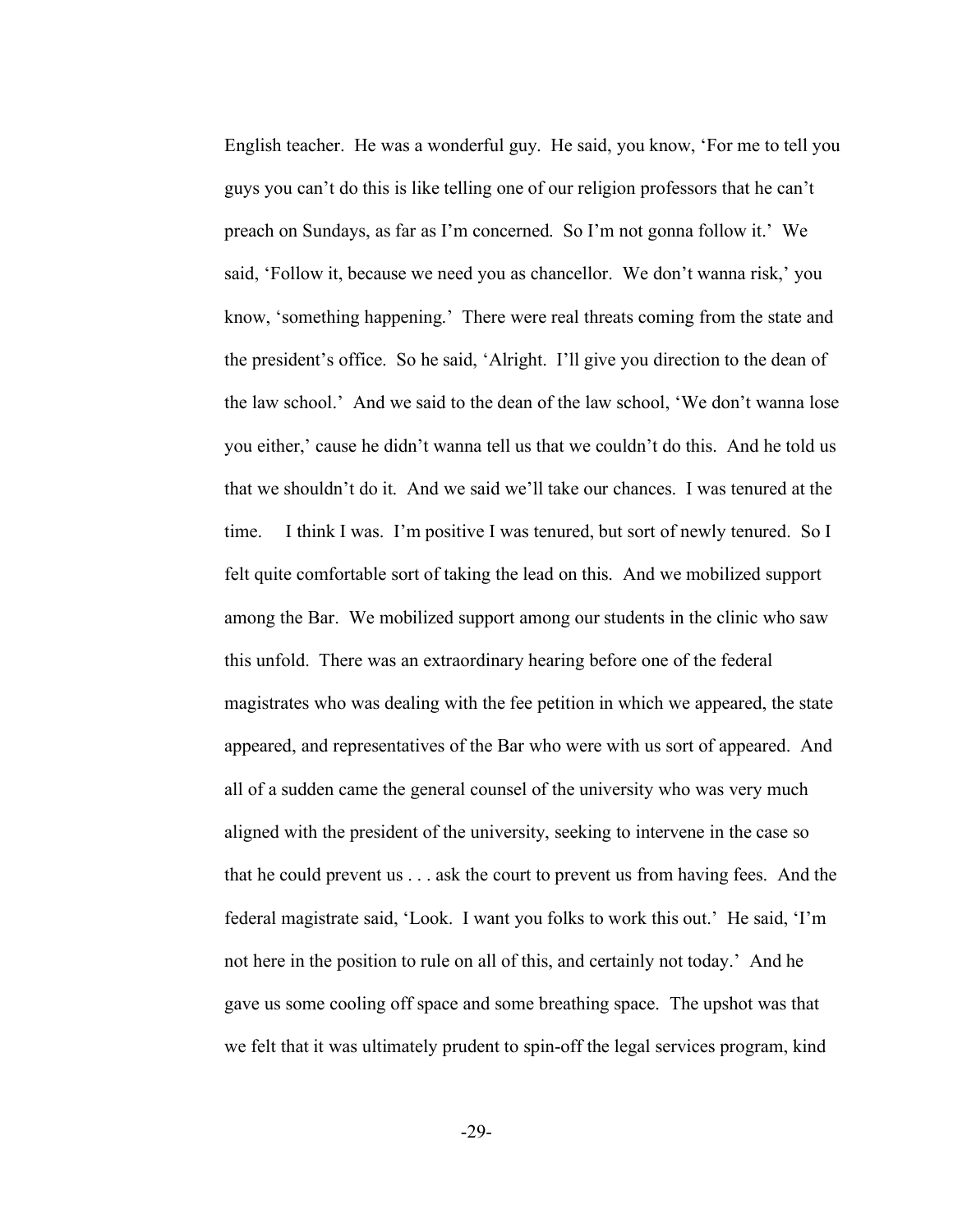of a reorganization, if you wanna call it a corporate reorganization. And this came about after lots of discussion and lots of meetings. One of my law school classmates and a very good friend of mine was the second in charge in the state attorney general's office. And we had a lot of talk about it. They understood very well our position and was sympathetic to it. On the other hand, they also were hearing the legislators say that we were circumventing the budget process of the state by having the university get money from the Department of Corrections, and this was not something that the state was gonna tolerate. Particularly since we were representing prisoners and winning cases and what-have-you. So we ultimately did develop a deal where the university would substitute the legal services funding that went to the clinical program into the law school's budget. LSC then separately funded a newly created Knoxville Legal Aid Society. And the Board of Trustees, who were none too sympathetic at *all* to what we were doing, passed a resolution saying that the clinic was barred from suing the state where statutory attorney's fees were available, which was a blow. I mean, it really was a blow. It forced us to re-think the kind of practice that we could do and wanted to do in the clinic. We had this vision initially that if we, which we *did*, confronted issues that involved litigation against the state where there were fees available . . . and of course, that's most cases against the state . . . we would simply sort of take them out of the clinic and bring them over to the legal aid society, which at the time was sort of our twin sister, although we were not siamese anymore. And for a variety of very complicated reasons, that just didn't

-30-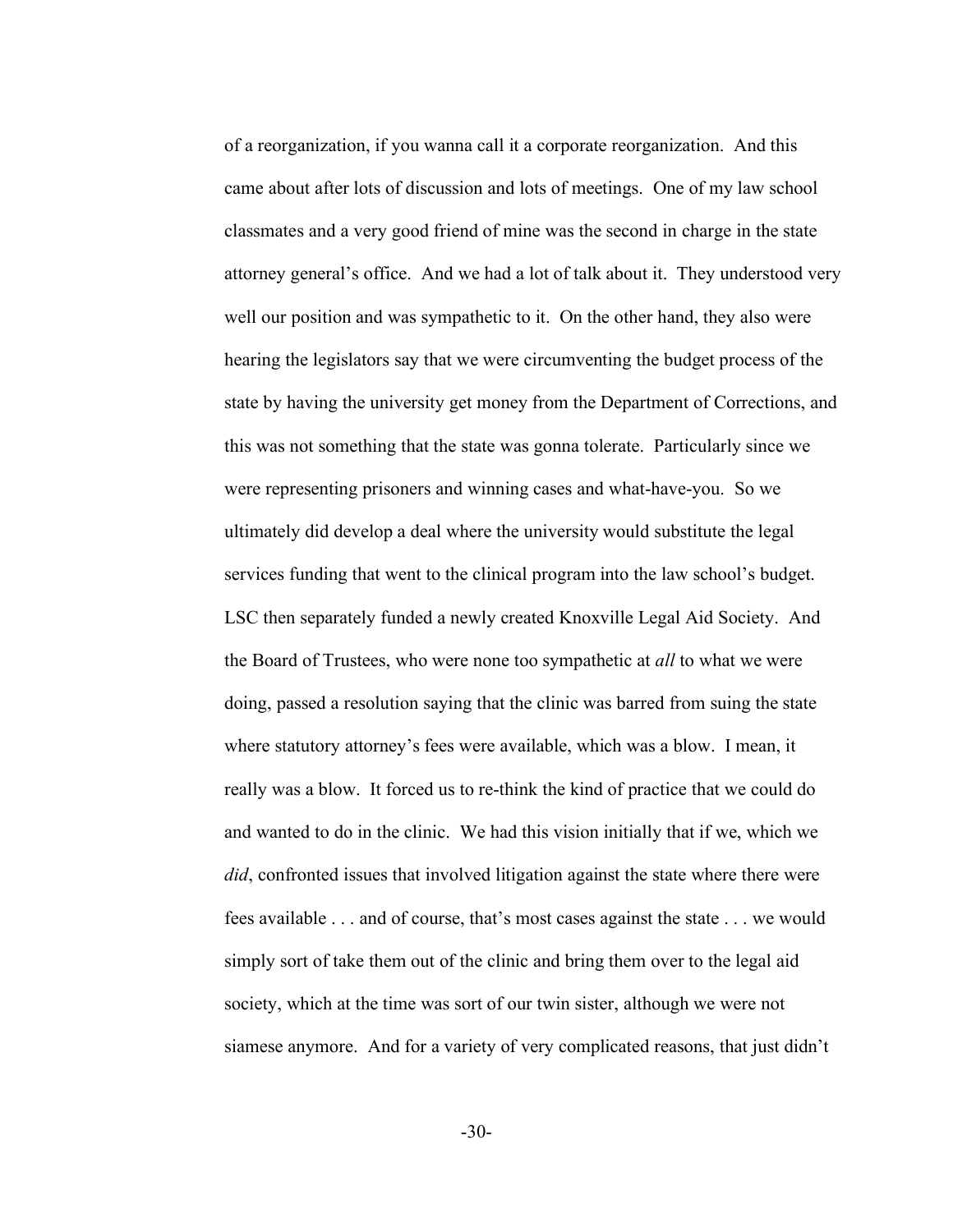work. So we really *did* rethink the areas of practice where we got involved. We did not have a ban on suing the county or the city, so we got involved in lots of cases involving public housing and the jails and other municipal entities, and collected fees. They were none to happy about it, but we weren't circumventing the state budget process at all. So there's a lot more to that episode, but certainly one that stands out.

I was director of the clinic from '88 to '93. And we went through some periods where our practice . . . where the course was not oversubscribed as it had been. The demand had slackened. We re-thought the practice areas where we . . . that we were doing. For example, we were doing a lot of gal practice at the time. And we were continuing these cases. I mean of course, we felt we had a responsibility to do that into the foster care system. But these were case files that started to grow and grow and grow, and we ultimately felt that that was an area where, number 1, was not conducive to student practice. And number 2, we immediately began to see places where the rules needed to be challenged, state rules needed to be challenged and what-have-you. So we pretty much transitioned away from *that* as a practice area and pretty much went to very short cause landlord/tenant cases and non-clinic comp cases. We brought back criminal practice into the clinic, cause a lot of our students go into practices in their communities where they're doing kind of a general practice which includes criminal work. Public housing, I know we did an awful lot of that and other selected areas. Social

-31-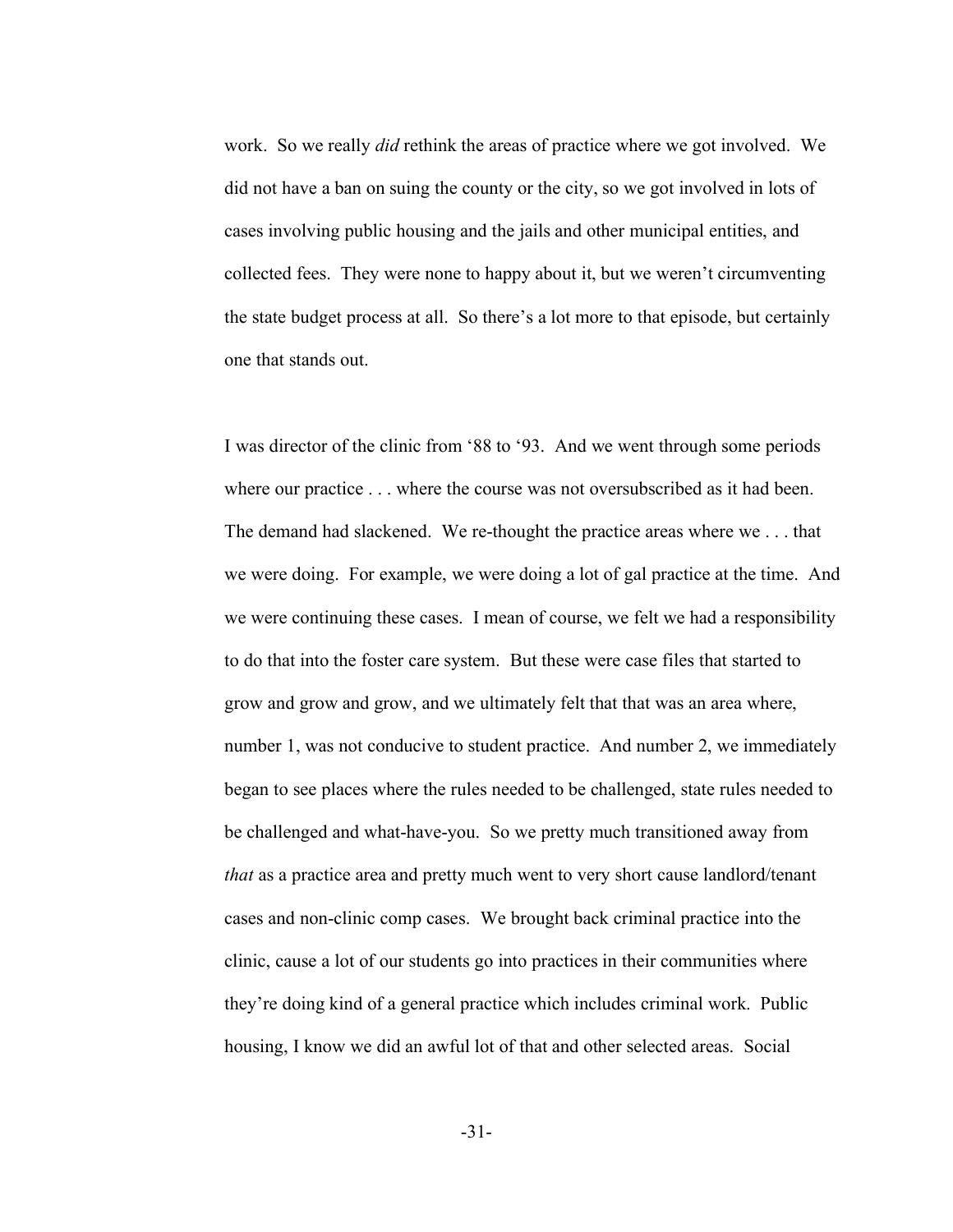security and the like. Now I . . . . To sort of close this picture, about four years or so ago, after a lot of discussion and talk, I had been teaching in the clinic pretty much full time for years, although I had taught other courses from time to time, that I felt I wanted to teach less in the clinic and try to develop some courses that had field components to them where the students were not under the student practice rule, which only allows third year students in Tennessee to practice. And to try to develop some public . . . what I've been calling public interest law courses that develop skills that were not available in the kind of shirt cause clinic cases that were being worked on. And that's what I've been doing for three or four years now.

Hall: more into like simulation type processes or something ...

Rivkin: (Interrupting) No, no. They're not simulation courses. They're courses where students are working with community organizations, but not on cases. On campaigns and on projects that have legal dimensions to them. And these are groups that I've worked with for some time. For example, one of the course that I taught was called . . . I developed as Environmental Justice and Community Lawyering where my students were working with groups that I've been involved with. I've taught environmental law courses ever since I arrived at Tennessee

-32-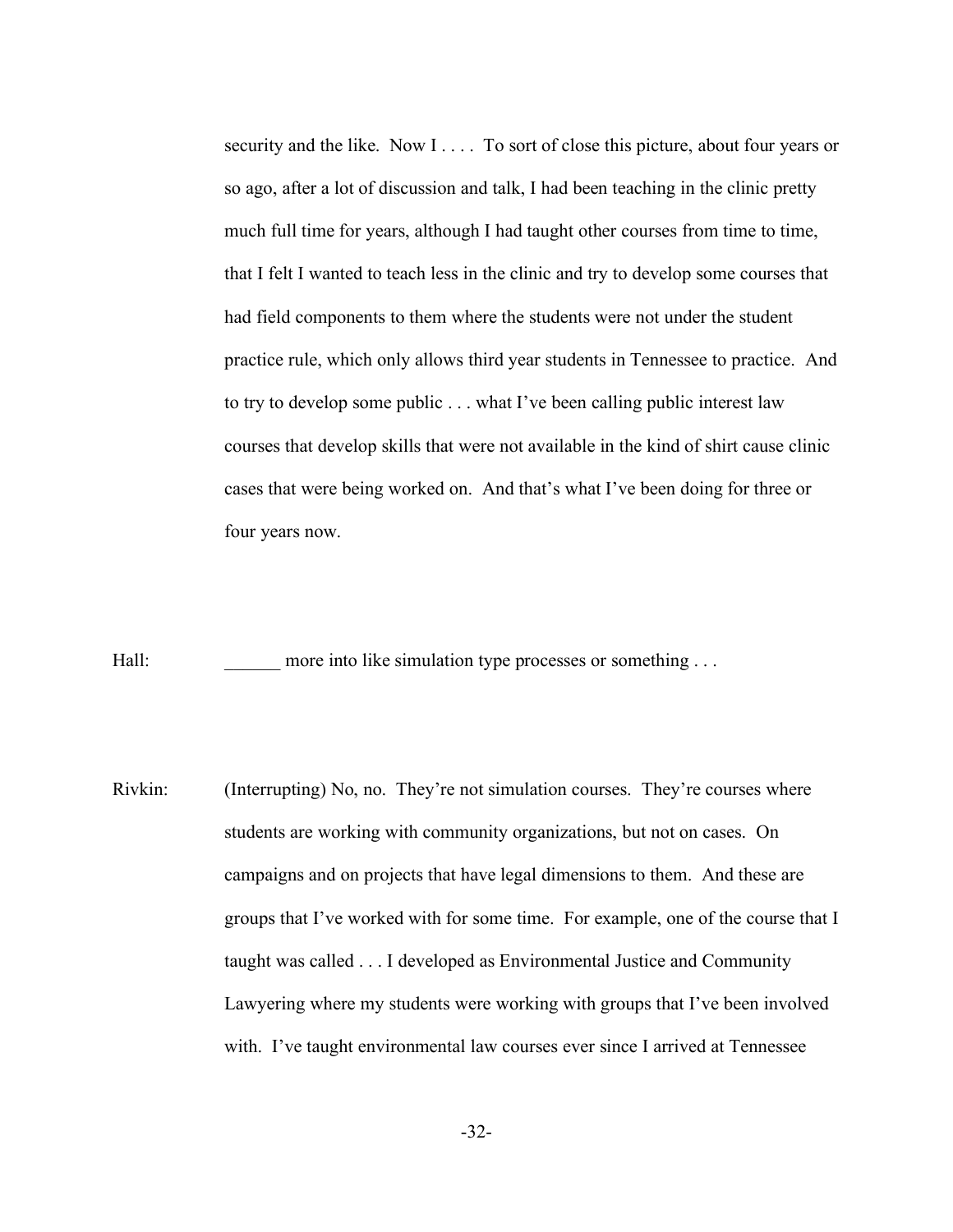when I could. And I've gone to teaching them more intensively since. But the students are doing work with clients who I've . . . grassroots groups that I've had longstanding relationships with, and working on issues of community education and organizing and a range of skills that the short cause model in the clinic is not conducive to. I mean, that's very panoramic.

- Hall: I need to shift into a slightly diff . . . or in a significantly different direction actually. One thing we're trying to track in our interviewing is some of the turning points in clinical legal education on the national level. It seems like within a few years after you arrived at Tennessee, CLEPR money was running out nationally. There was some discussion over Title IX money coming in. How actively engaged were you at that point in some of the national discussion?
- Rivkin: Well I was actually *very* engaged. I remember . . . because I read this question in your scheme . . . I remember being asked to give a paper at a conference that was held at Vanderbilt. And I think it was '77, just a very short time after I came to Tennessee. I was invited by the director of the clinic at Vanderbilt who was running the conferences. His name was Junius Allison. He was the former director.

-33-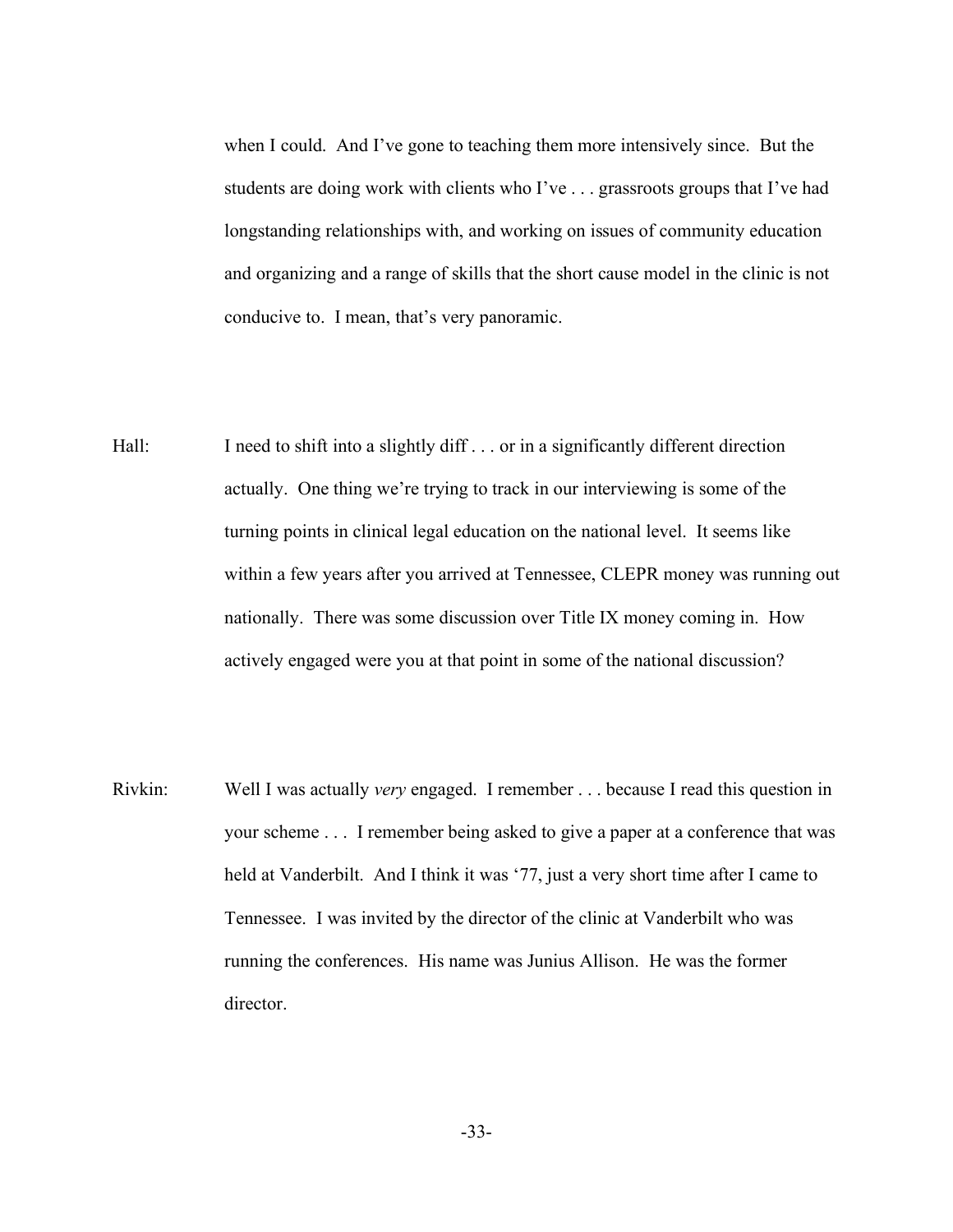. . . and CLEPR was funding this conference. I'd never been to a clinical conference or an *academic* conference, I guess, up to that time. And I remember he asked me to do a paper comparing clinical legal education to medical education. And I gave a . . . I did it. And there were proceedings, actually, for that conference. And it was a short paper, but I remember sort of making a call there for national . . . for federal funding for clinical education. Because medical education had tons of it, and I made a case as to why representing the poor as much . . . is infused with as much national interest and importance as medical education. And from that, I guess Bill Pincus . . . Well I had known Pincus, because I was at Harvard. I was invited to Key Biscayne, and it was there that the effort that the Key Biscayne group put together to raise the status of clinical education in the whole decision-making apparatus of the ABA and the AALS, and to equalize the status of clinicians in law schools.

Hall: Dean, it would be an understatement to say we've had varied recollections of the Key Biscayne meeting from people who profess virtually not have remembered it, to people who have given very detailed accounts. What are your recollections of that meeting?

Rivkin: Well, I remember that . . . I remember Joe Harbaugh and Gary Palm, and I'm

-34-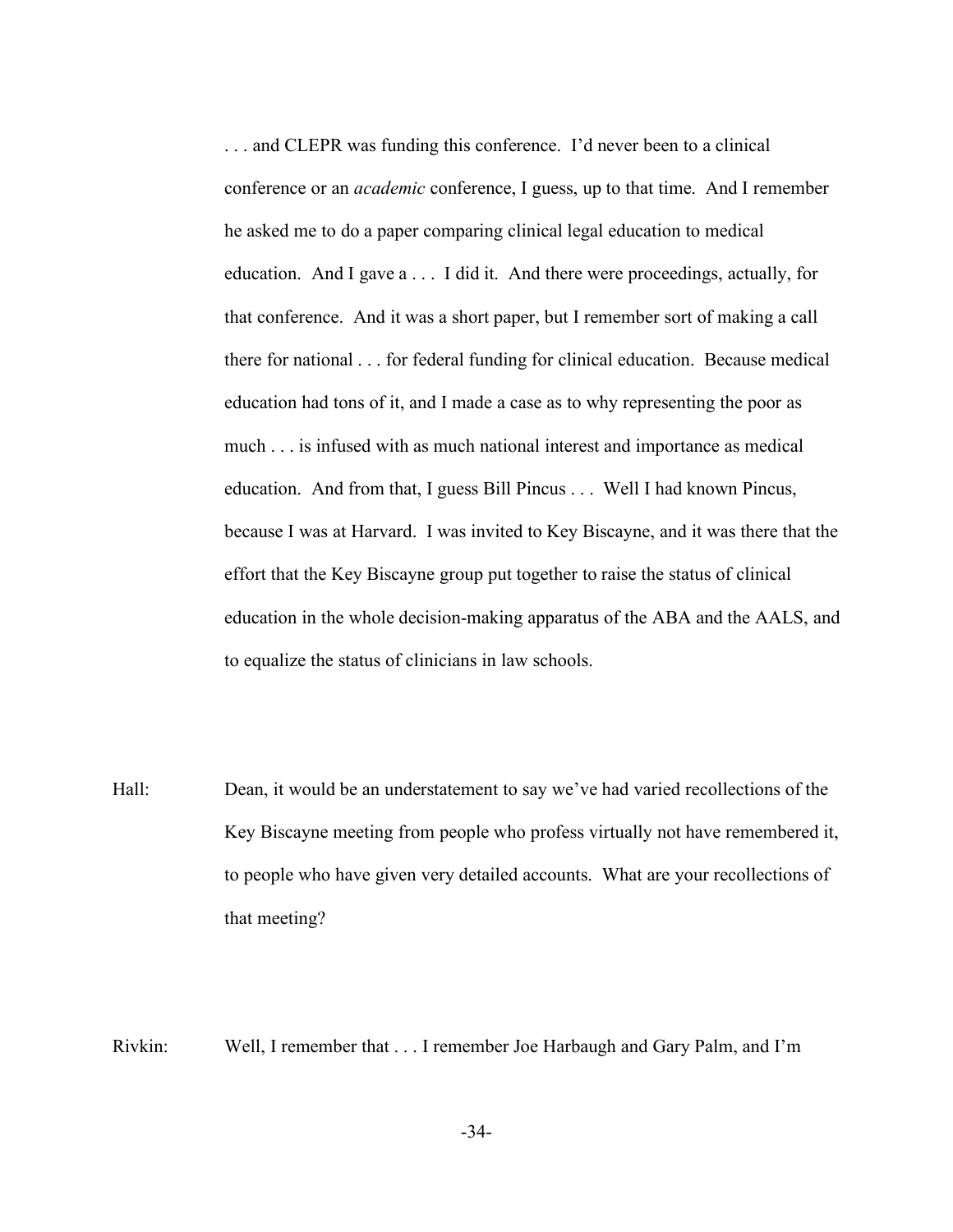quite sure Elliott Milstein was there, although I may be wrong. And I'm trying to remember who else, but I don't. Roy Stuckey I believe was there. But I recall we gathered, and we said, 'Look. We've got to take some political control of what's going on.' We saw this as a political arena that we were in. We felt that what we were doing was extremely important to the future of legal education. And we, as I recall, developed and agenda of some kind that called for greater inclusion of clinicians into the decision making arenas. We presented that agenda . . .

- Hall: Can I pause real quick? Just to put it in context, at this point, the CLEPR money was running out. Was it your fear that the clinical programs were just gonna flat out die if something wasn't done? Or . . .
- Rivkin: I don't think so. I mean, my recollection was that there was certainly a need for a funding source, and that's where Title IX . . . That's where this conference at Vanderbilt and the idea of some type of federal funding came in. But my recollection is that when Key Biscayne took place in '78 maybe, '77?

Hall: Seventy-eight as I recall.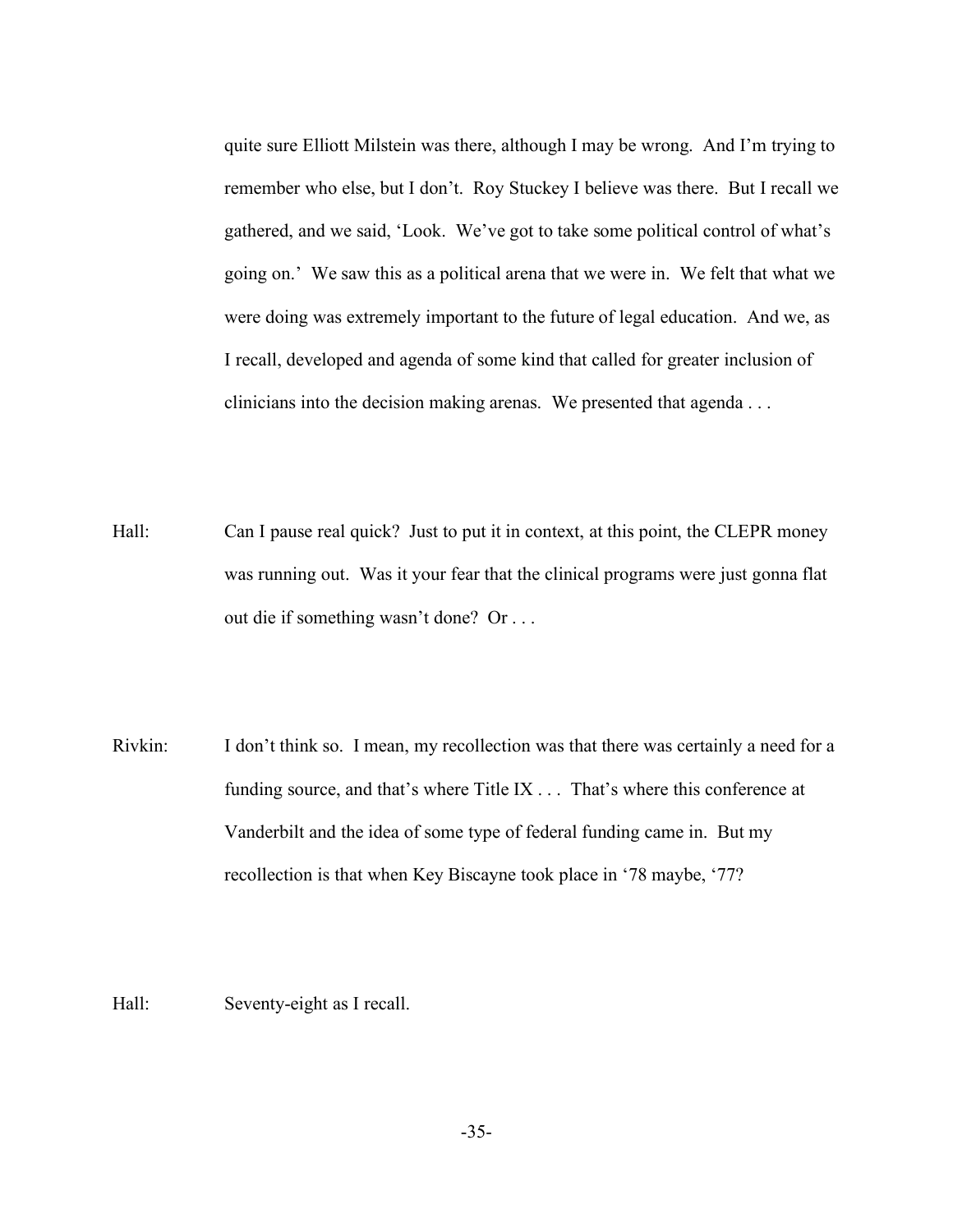- Rivkin: The clinics were, certainly at my school and in others, were pretty much a part of the law school, of the curriculum of the law schools and were supported that way and were gonna continue.
- Hall: So I guess the question is, in another way, when you all gathered and simply needed to take come political control of the situation, what exactly was the fear that you guys were rallying to prevent, as it were?
- Rivkin: I'm not so sure that it was a fear that we were rallying to prevent something. But it was certainly a sense that our movement was *not* going to grow and penetrate the way we felt it should without our participation, active participation, and acknowledgment of that participation by the legal education establishment. And my recollection is that some of the early demands were we need clinicians on committees and accreditation teams. If this segment of legal education is as important as the rhetoric around it in the establishment of legal education said it was, there should be participation in the decision-making corridors. That's my *main* recollection. The whole second class citizenship rhetoric was also very powerful at the time, I felt. Now I personally wasn't affected by that, because I was at a school that had a tenure track system that was . . . that made clinicians

-36-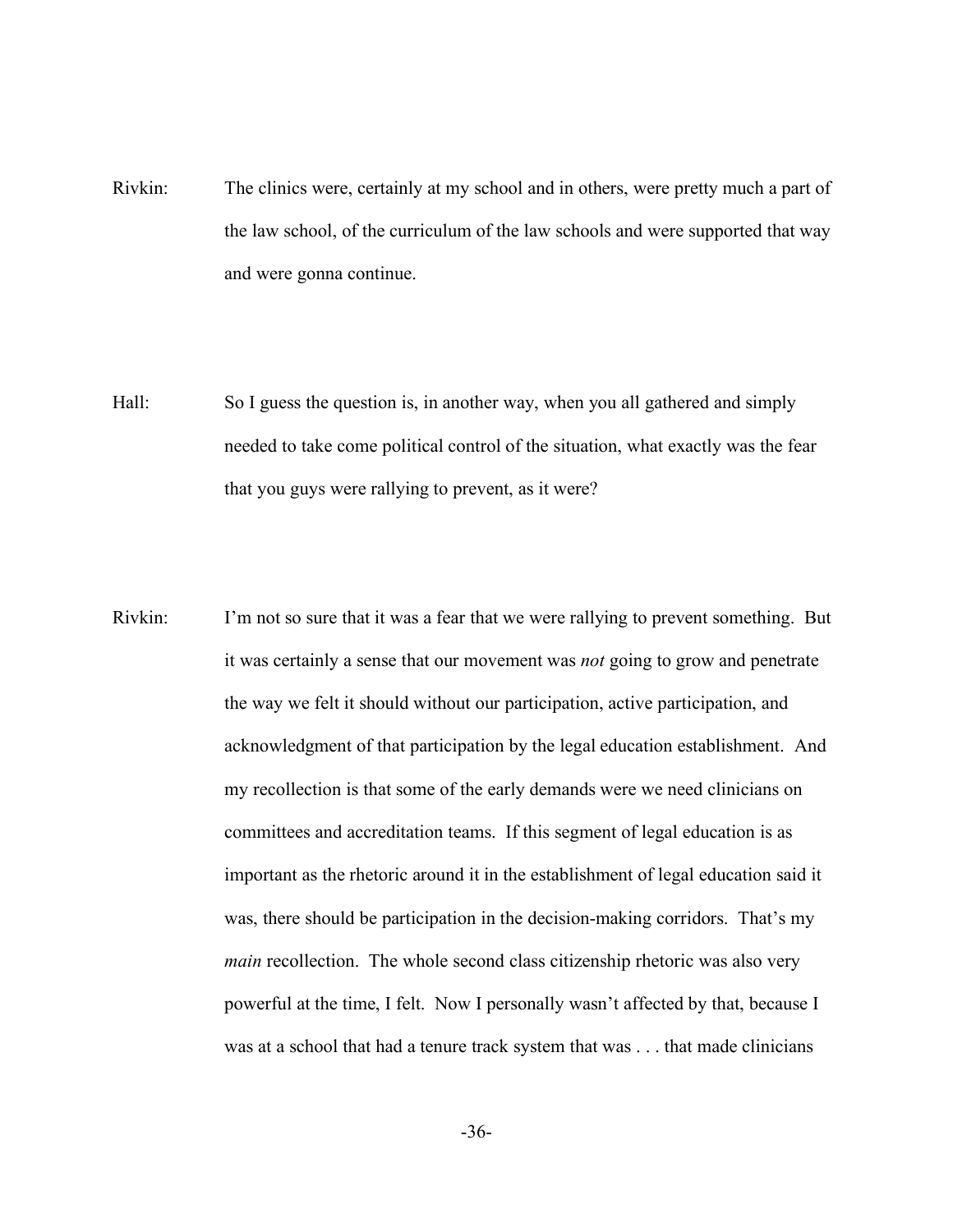full citizens in the law school. But there were so many of my colleagues that were not in that situation, and it was *so grossly* unfair to see people disenfranchised from voting on issues that affected them and their teaching, and their work at the law school. The salary issue is certainly one that was prominent, the differential in salaries at the time . . . And still today from clinicians from non-clinical faculty made no sense whatsoever, given the roles that clinical people were playing in the curriculum and in scholarship and in the life of the law school. So that was a real motivating drive. It was a guild type action. There's no question about it. But it was one that, again, we felt was justified certainly, because going back to what were discussing before. Because we felt that the politics that we were able to bring into the law schools through our clinical programs were politics that law schools needed, and our students needed, and the subject-matter of law school needed to broaden those horizons and dimensions of what was going on. So it was easy to embrace it.

Hall: Dean, physically, do you remember where the Key Biscayne group, or the socalled Gang of Eight first met?

Rivkin: It was a room at the Sunesta Beach Hotel, right? I think that's where it was. I mean, I remember at the time, I had never . . . There was the Vanderbilt

-37-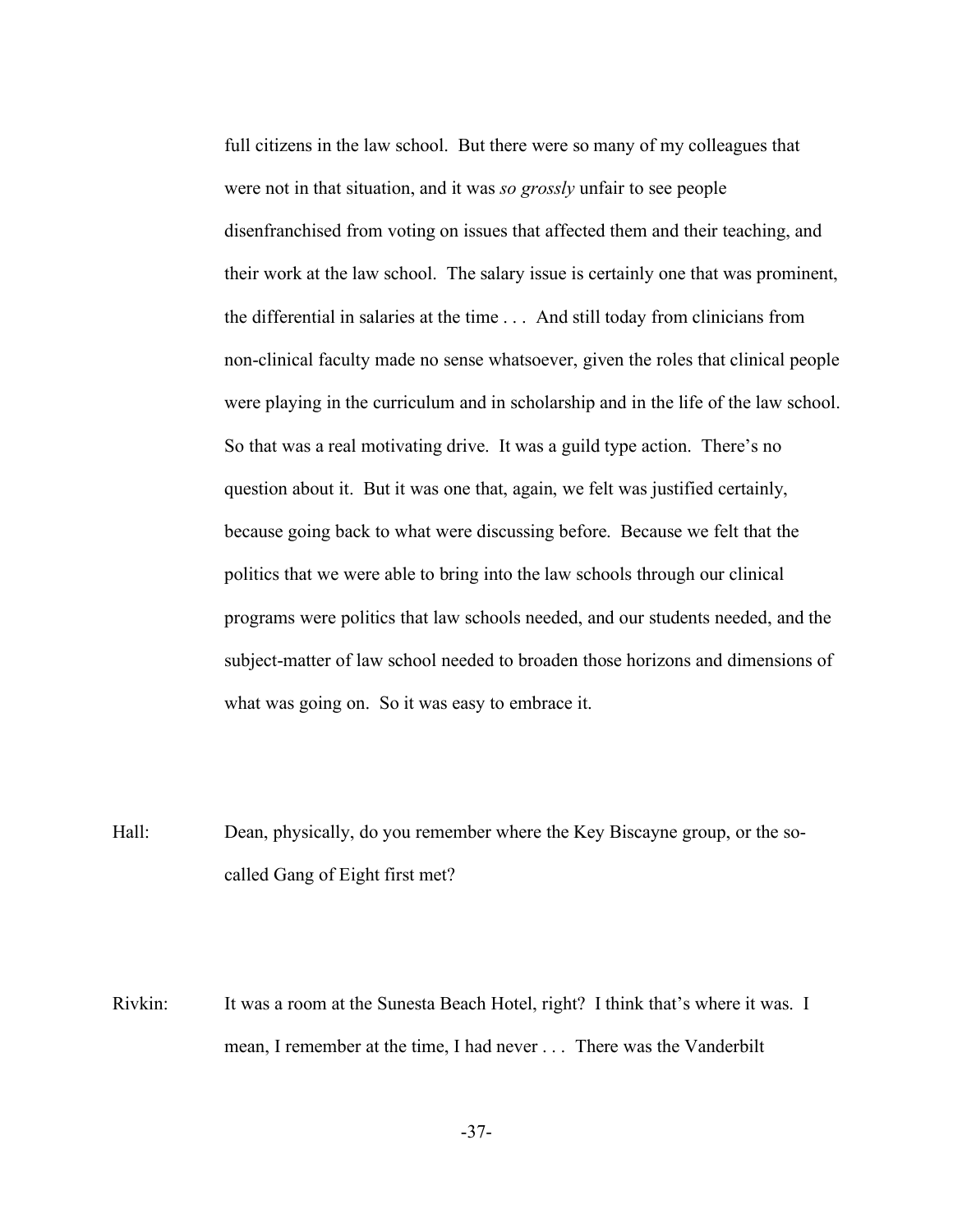conference, but all of a sudden I was invited and I was gonna get my way paid to Florida. I mean, it was really well beyond my experience as a legal services lawyer or what-have-you. And you're talking physically, it was in . . . It was around the breakfast tables and what-have-you.

Hall: I gotta keep you with this for a few more minutes

Rivkin: There's a lot more to talk about. I'm sorry.

Hall: But I'd like to hold you with it for a few minutes.

Rivkin: Sure.

Hall: I think it's a worthwhile topic.

Rivkin: It's what, 12:30 now?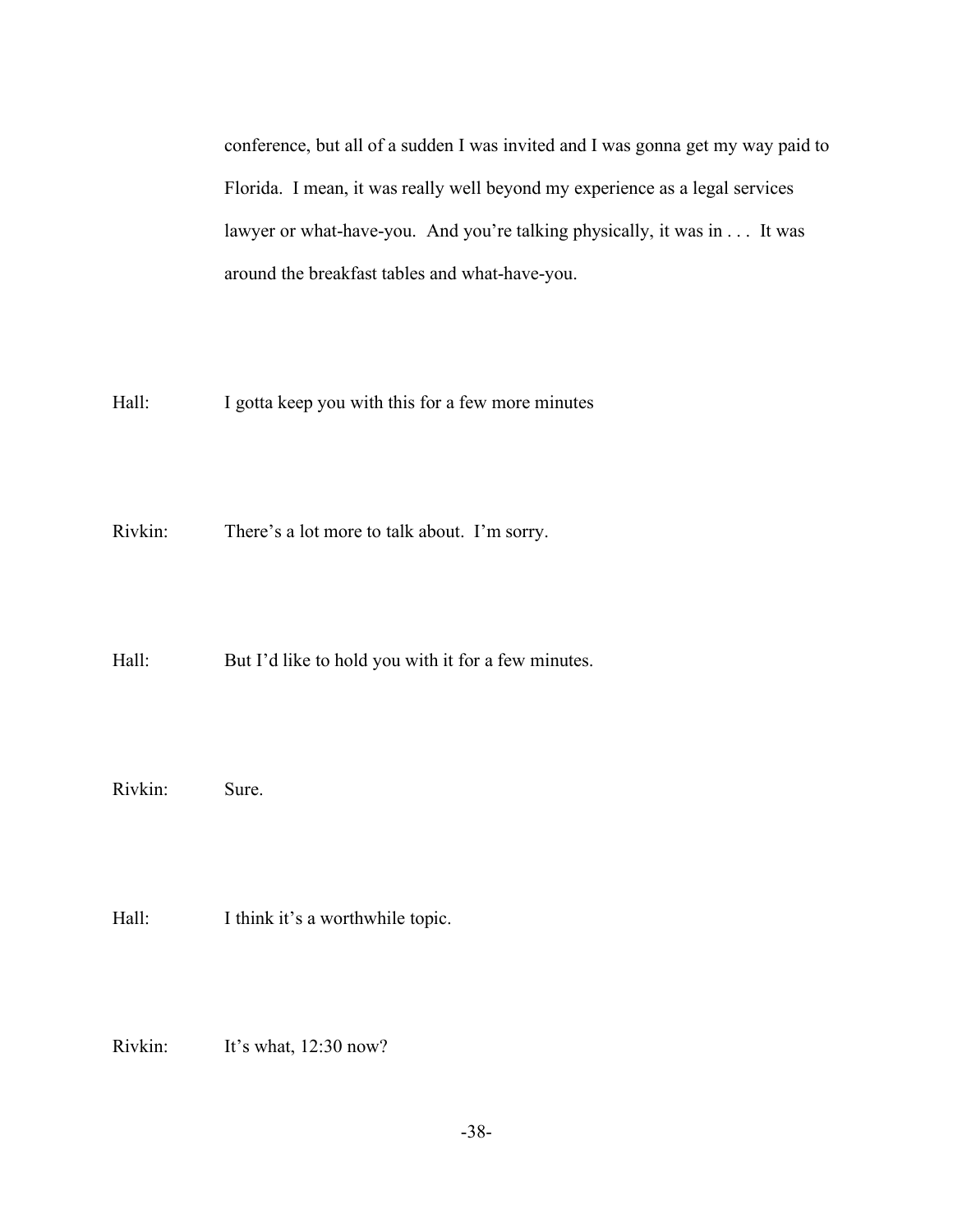Hall: Yeah, just about.

Rivkin: Just about? Okay. I need to . . . I'm fine. I can . . .

Hall: Don, can you \_\_\_\_\_\_\_\_\_ about 15 minutes?

Don: Sure.

Hall: Great. Tell me, after this initial meeting, were there any sort of strategies or sort of different areas that each of you guys were gonna take on? How did it work? What \_\_\_\_\_\_\_\_\_\_\_\_\_ of some of those early meetings?

Rivkin: I don't remember any . . . Not that it didn't happen, but I don't remember any specific delegation. One thing I *do* remember very vividly was we . . . The ABA was receptive, and they asked those of us who were at the meeting in Key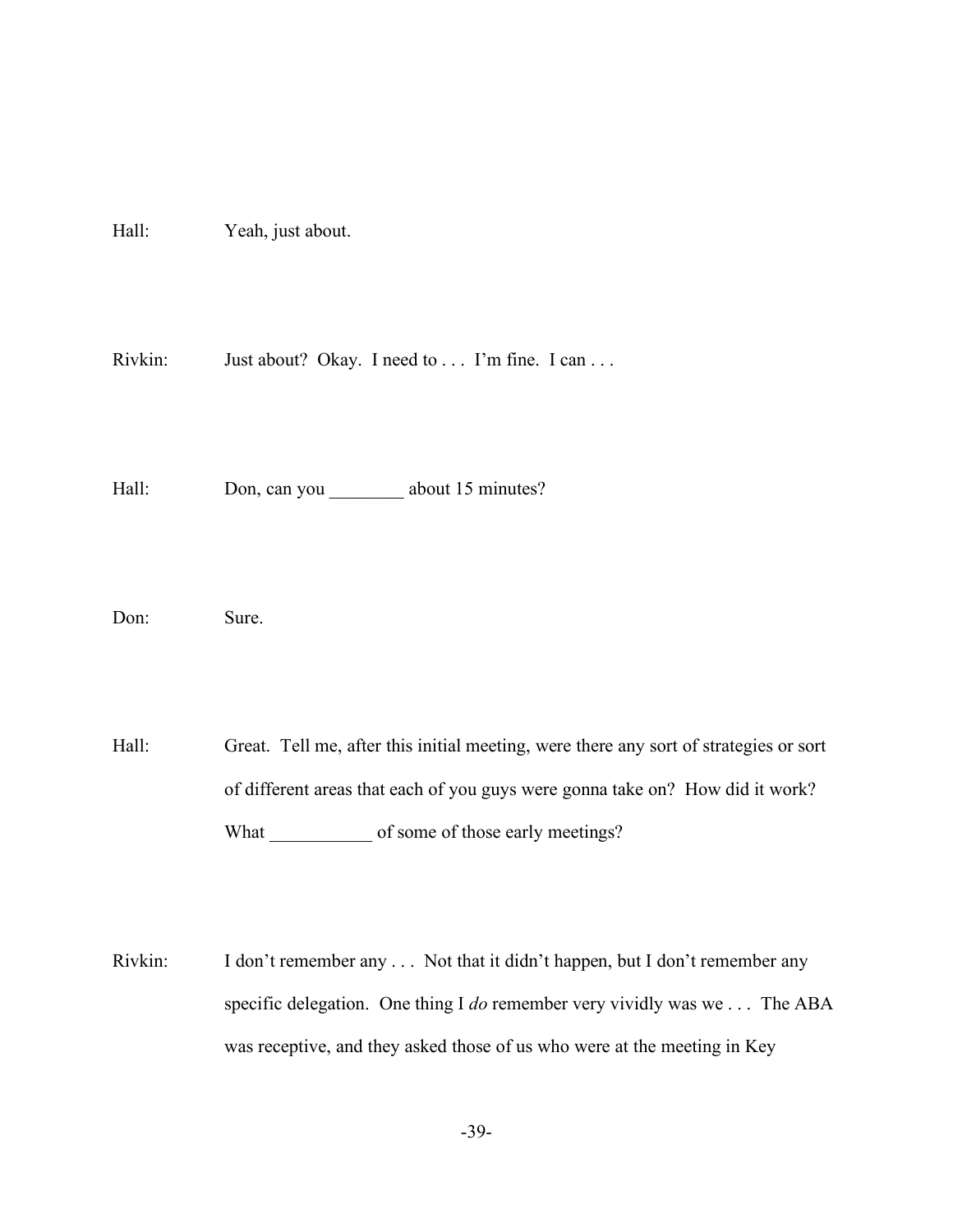Biscayne to come to New York to meet with the person who was either the *then* chair or the incoming chair of the ABA section, Max Kempner. May be wrong, but a New York white shoe lawyer who understood, I felt anyway, that what we were saying about this new field and it's importance. And I remember at that meeting, I remember it very vividly because my dad was having bypass . . . quadruple bypass surgery at a nearby hospital in Manhattan, and I was kind of going back and forth. But it was at that meeting where there were some demands, as I recall, that we had drafted up that were presented to a very small group of ABA people. And there were some understandings reached that this was . . . that some of the demands were gonna be met. I mean, they were not . . . they were demands that were more sort of demands for participation and acknowledgment that, if in fact the legal education establishment was going to embrace this new field the way it seemed to be embracing and encouraging it, that clinicians had to be much an integral part of the decision making as possible.

Hall: Were there any other follow-up meetings of this group that you can think of? Gary mentioned one maybe at like the Yale Club in New York.

Rivkin: You know I don't remember. I don't remember that. I vaguely remember something being done there, but I don't remember any of the details of it. I'm

-40-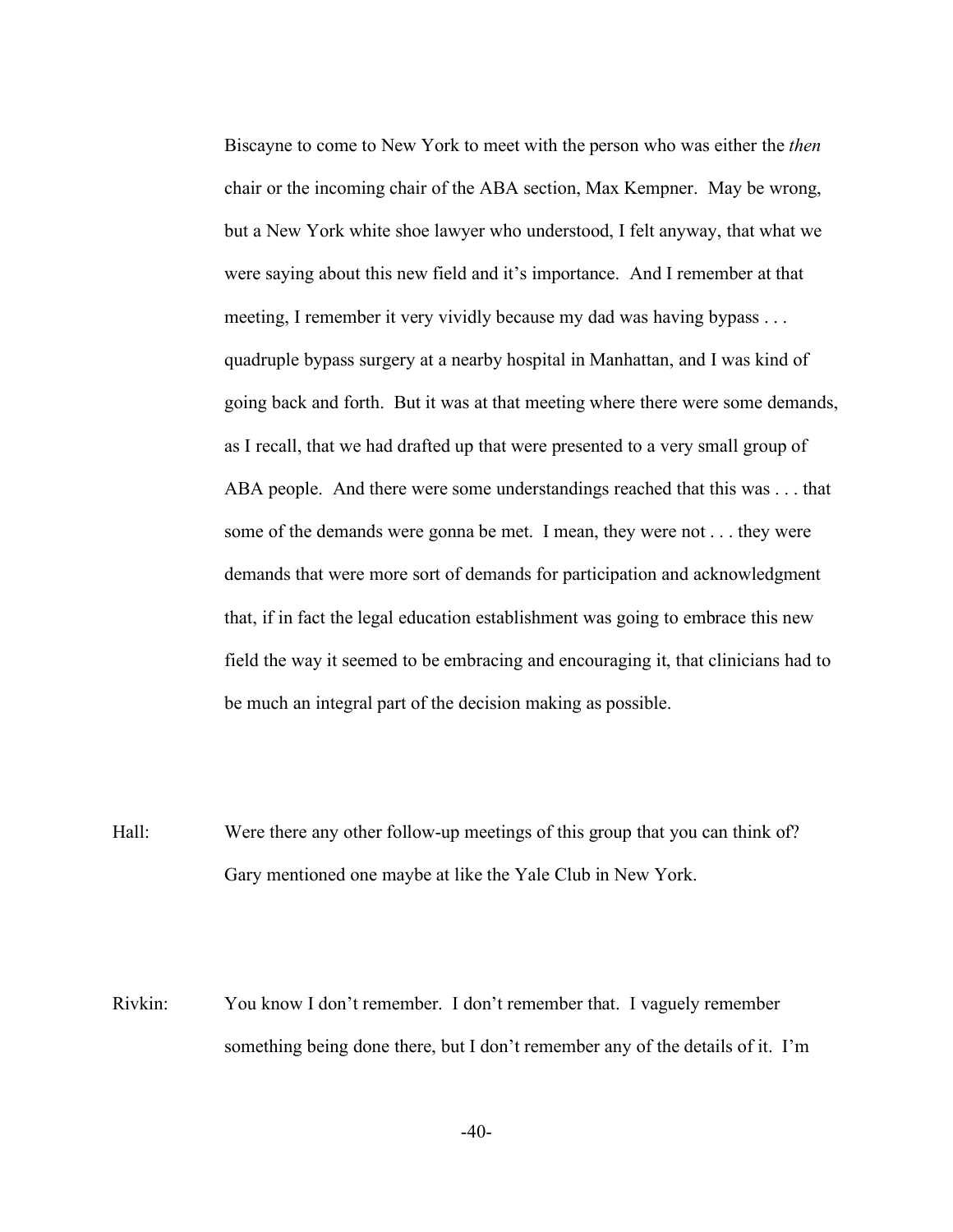sorry.

Hall: Do you physically remember being there, or ...

Rivkin: I think so. Was it Yale or Harvard Club? It was something ...

Hall: Some academic club.

Rivkin: Right. Something that took place in New York. I don't remember the meeting, though. I don't remember really anything about it. What I do *vaguely* remember, though, was clinicians started to be put on accreditation teams, started to be appointed to section committees, ultimately to the council. And . . .

Hall: Hold one second.

Rivkin: Sure.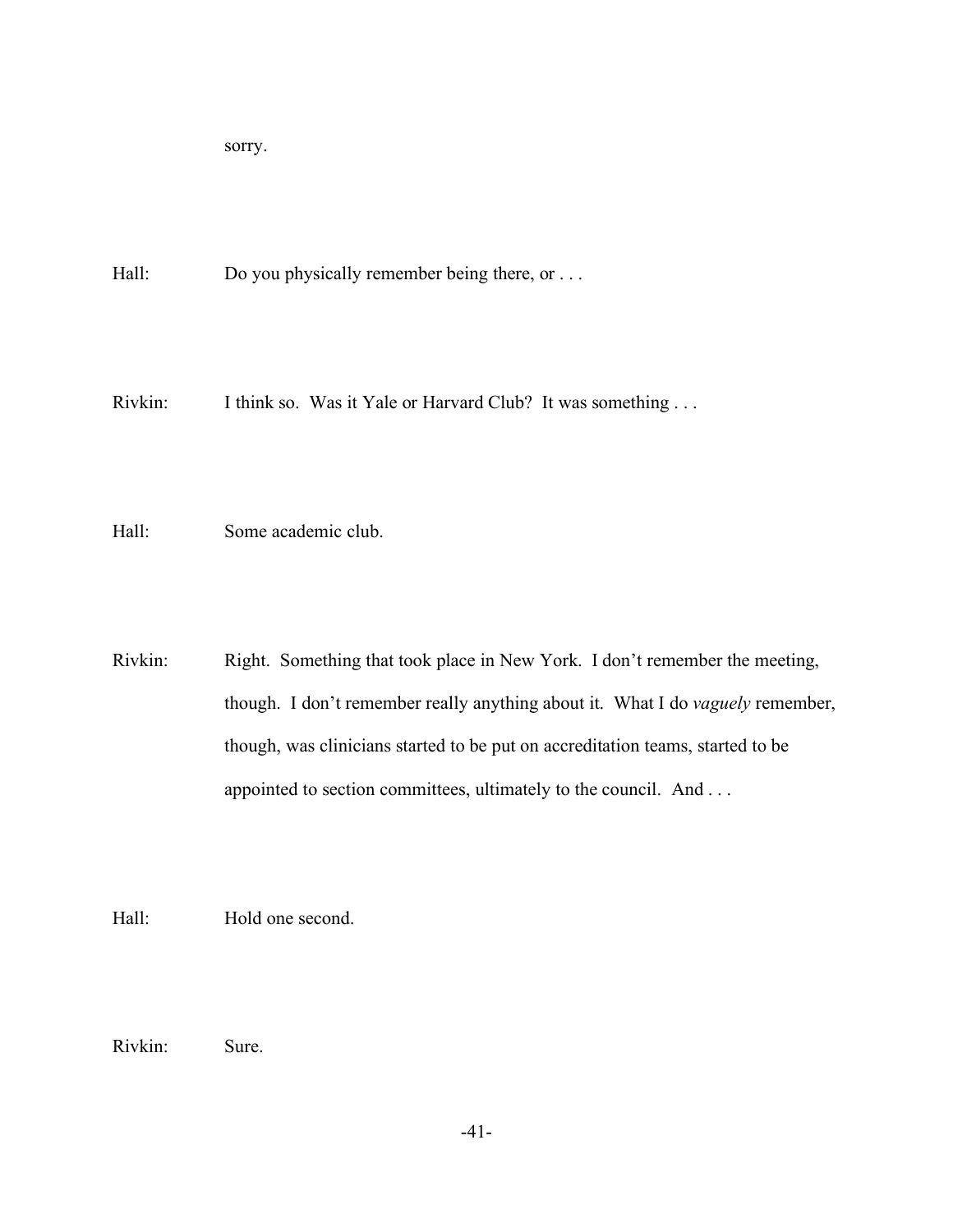- Hall: Okay, let me ask you . . . Or actually within this group of eight, did any of them, including yourself, play what you think was like a particularly central role in moving this advocacy forward?
- Rivkin: Well Joe Harbaugh played a very important role as I recall, both at the Key Biscayne meeting and afterwards. I mean, Joe was kind of the spokesperson, as I recall, who was respected by the ABA people, was a good negotiator as one may expect. And I recall Joe, and I recall Gary Palm being quite vocal. Roy Stuckey was heavily involved in a lot of sort of the background work. I mean, I contributed what I could contribute. I don't . . . That's about what I could remember about it.
- Hall: Dean, what do you remember about the AALS . . . Was it AALS or ABA that did the 405E? Was that ABA?

Rivkin: That was ABA, right.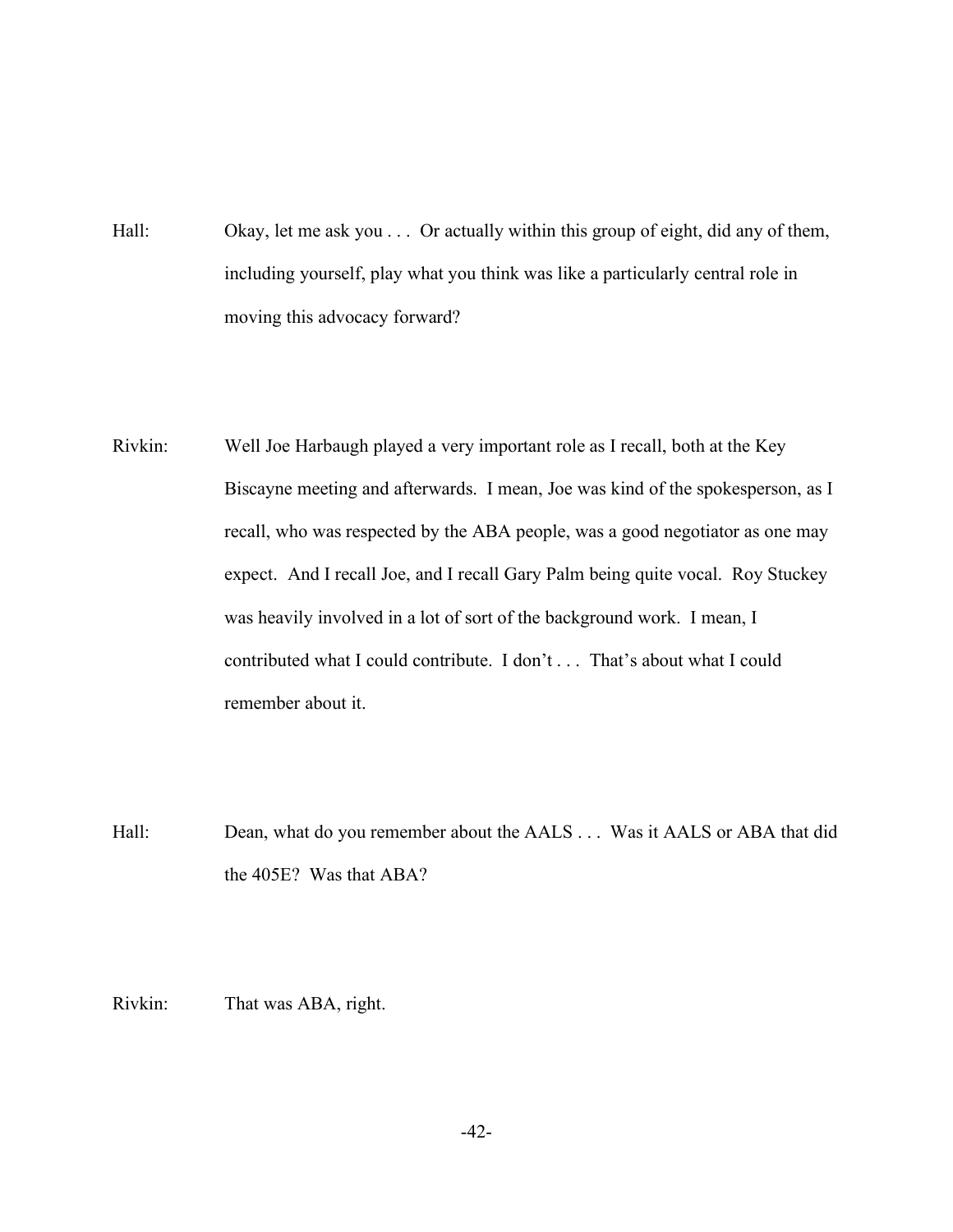Hall: Yeah, ABA. Okay, what do you remember about those ...

Rivkin: (Interrupting) Well I remember a lot about that cause, I actually was on the council at the time that the ABA adopted 405E. And I had been a member of the accreditation committee where issues of status were raised. I mean, the issue that I was talking about a minute ago about status I felt was an important one. And there's no question that I felt very comfortable advocating for my broader colleagues that they be a full partner in the enterprise of their institutions. There were just horror stories about clinicians being excluded from decision-making, and from equal treatment. And it just wasn't right. And actually, the lawyers on the council understood that as I recall. The lawyers from the larger firms understood that. The idea was, if you had two lawyers in the firm doing pretty much the same kind of work and contributing equally to the enterprise, arbitrarily having one a partner and another one not, just didn't cause for terrific moral and was not right. And I remember that. So that was sort of the argument that went into the 405E fight. And it *was* a fight, because there was a lot of resistance from the legal educators, the non-clinical legal educators on the council about what this . . . opening up this sort of pandora's box of substantial equality would do. But ultimately, a compromise was reached. I mean, it was a compromise that talked about substantial equivalency in the perquisites of employment that seemed to me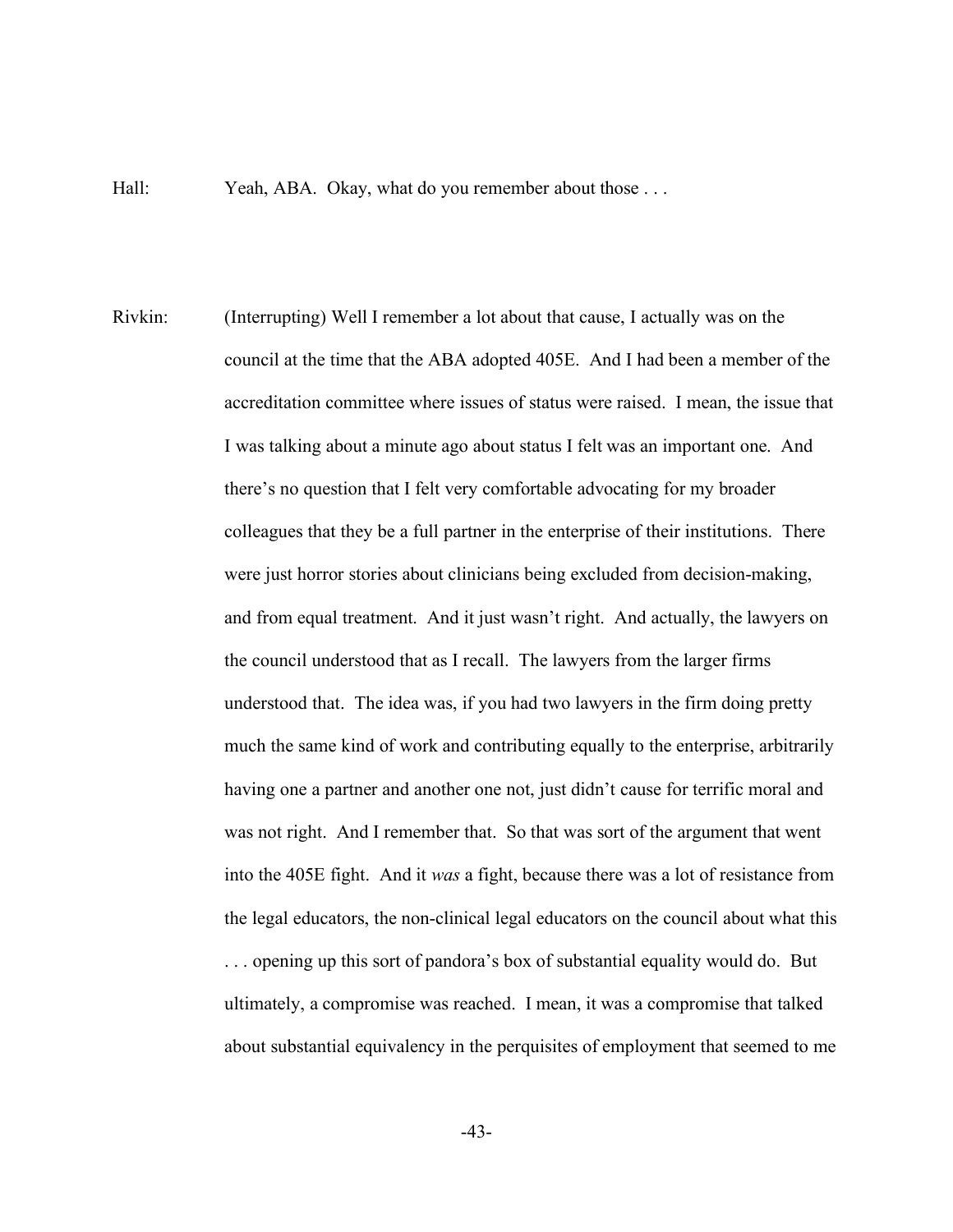to be acceptable at the time, because it was a decent leap from the present circumstances of clinicians, and I felt it was gonna take some time to be implemented. There were some fears, and I think those fears were born out, ultimately, that this kind of standard was not a full equality standard, that it was still going to create dual citizenship in the law schools. And my sense is that just like any political compromise you make, you're taking a risk that down the line, that's gonna happen. And I think it did.

Now, let me say one other thing about 405E and about the drive toward equality. I also feel that today, I think clinical education would be better off *not* seeking full equality for every clinician on the faculty or in the clinic. I really *do* think that there have been some down sides to that that have retarded thinking about clinics' strategic sort of role in delivery of legal services in their communities that would be better served by an explicit acknowledgment that clinics can have people, a variety of hierarchies of status and what-have-you. But that's a long conversation and beyond the scope of . . .

Hall: (Interrupting) One question. How do you feel that the focus on equivalency has hurt the delivery of the ?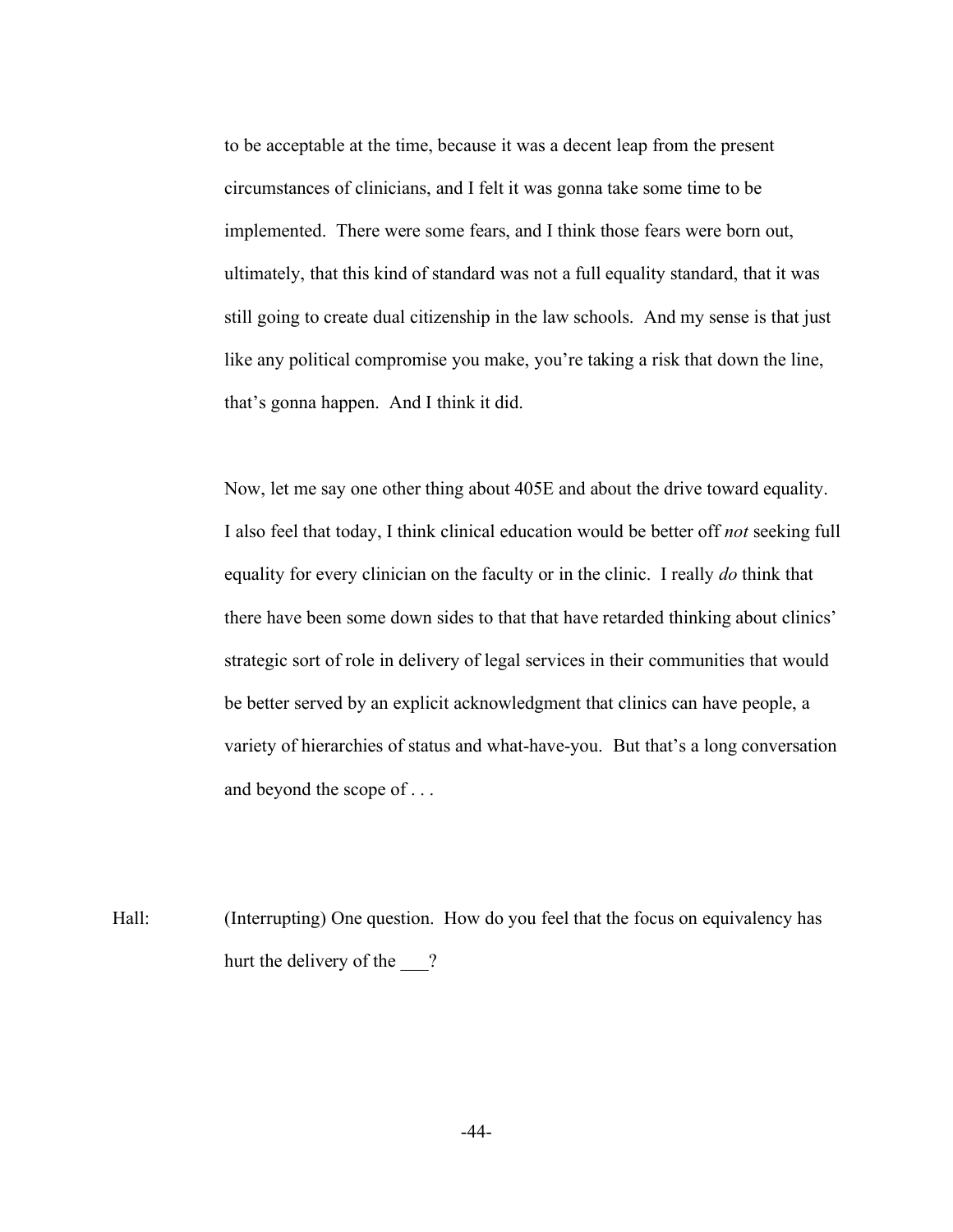- Rivkin: Yeah well, I really *do* think that by creating tenure standards, and even long-term contract standards in some places that have required substantial commitments to scholarship and to institutional governance, that clinical faculty have not . . . and this is a big generalization . . . had the time to practice and to think about issues of service in the clinic as opposed to pedagogy, that I think would happen more if there were faculty in the clinic who were without those kinds of responsibilities that I mentioned before, but who could work hand-in-hand with clinicians who did. And under the present model, at least as I understand it . . . I haven't been that involved in recent years in the accreditation process and how it's all played out . . . that's a model that's discouraged by the substantial equivalency sort of idea. So, that's a very general statement.
- Hall: I have one last question on status, and then I'll wrap up. In your mind, was the primary issue just fairness and equality, or did you see this two-tiered process as actually somehow thwarting the progress of clinical legal education in some broader way?
- Rivkin: Well, both. Both. I think that the fact that it wasn't fair as a guild matter was certainly a driver to this. But also, as I think I mentioned, I think we felt that we had some power, some intellectual power to bring to legal education that also had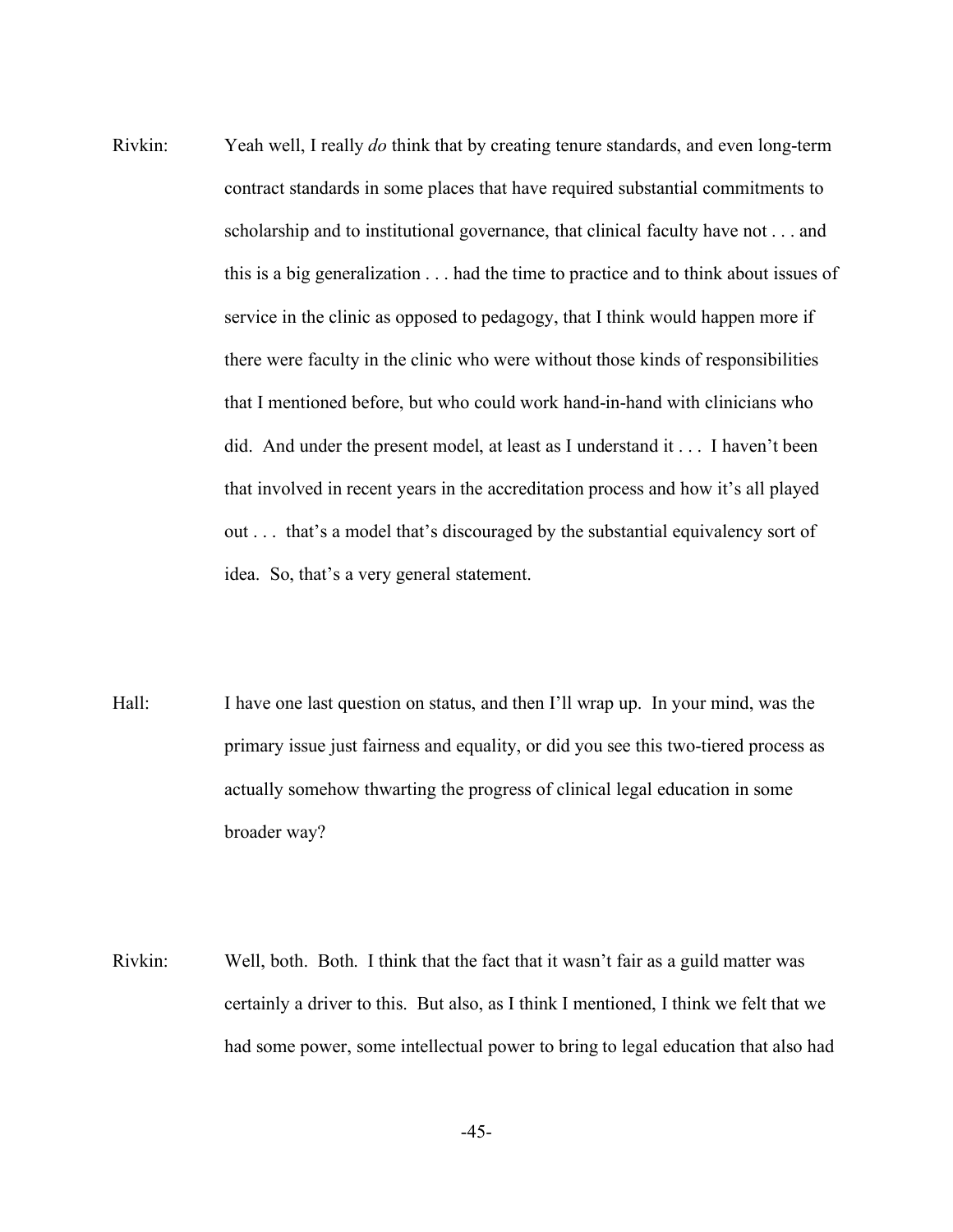with it a normative component that we've talked about earlier on . . . at least I felt that way . . . that was extremely important. It's very interesting. I taught at UCLA in 19 . . . in the fall of 1980 as a visitor. And I taught with David Binder and Paul Bergman. And Paul Bolen was there and Gary Meadow was there. And it exposed me to sort of a whole wing of clinical education that was so analytically focused . . . it was like analytical philosophy . . . that didn't have the normative component to it, that it was quite startling. I mean, it was very powerful as an intellectual model. But there was not the kind of socially conscious aspect of their model of clinical education, what they were publishing about fact investigation, interviewing and counseling and negotiation. And it fit much more into the traditional faculty's . . . at least there, and I think other places . . . their view of what being an academic was. So . . .

- Hall: I'm gonna ask you two last questions, one of which was on that list of six questions that Sandy gave to you. In your mind, what is the relationship between the social justice mission of clinical education versus the skill teaching mission?
- Rivkin: Well in my view, the two can't and shouldn't be divorced. I mean, I would say that clinical education without the two infused shouldn't be called clinical education. It could be called something else, skills education or what-have-you,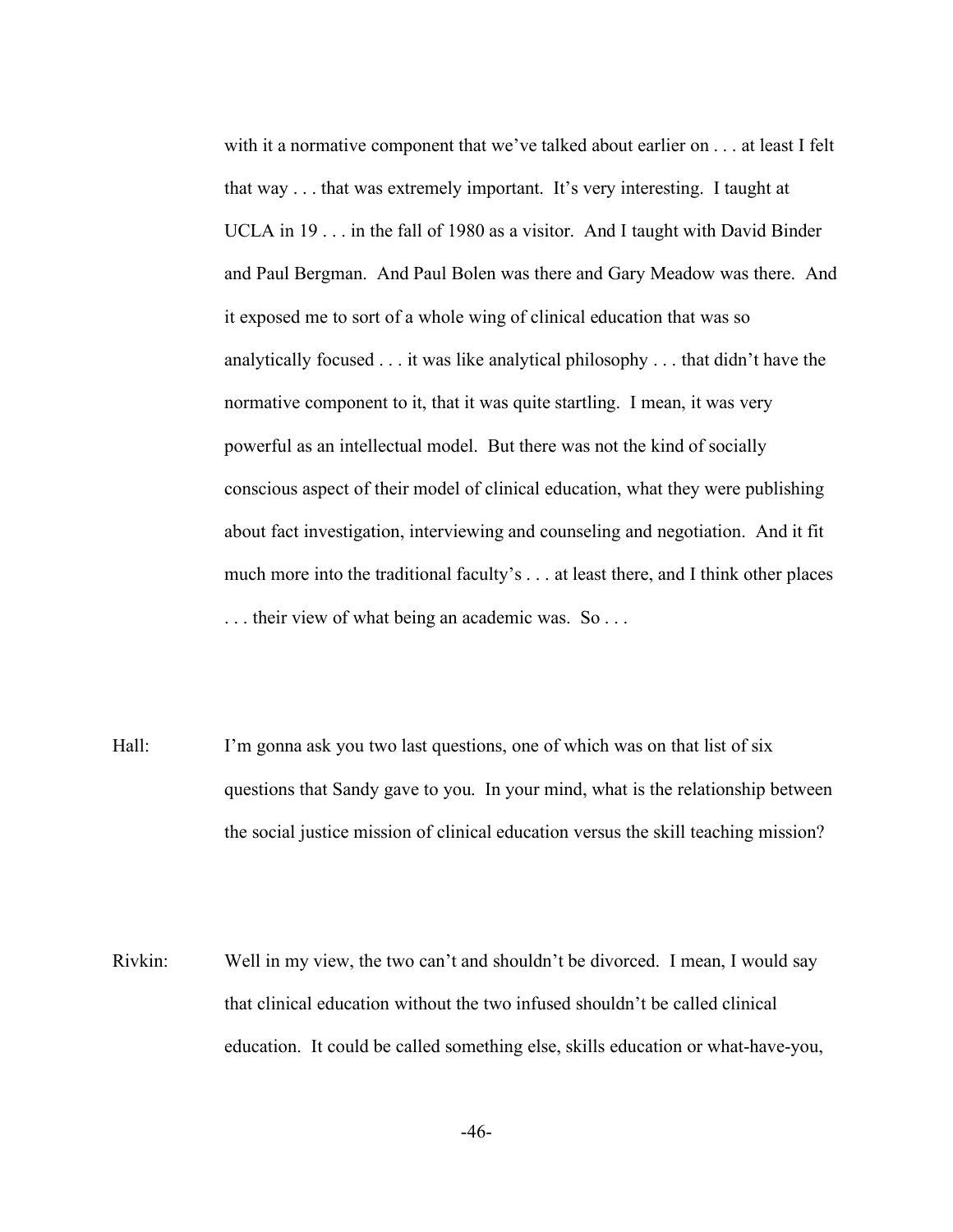but to me, the ferment that started clinical education was a ferment that grew out of a recognition of the social justice mission that lawyers should carry and should transmit and teach about and write about and think about and work with clients on, and students of course. And a simulation model, even if the simulations are focused on social justice issues or public law issues, doesn't strike me as being what the original sort of undertaking at least contemplated.

- Hall: My last question is, you've obviously been in from quite early on in this. What do you consider to be the biggest successes of clinical legal education, and where do you see its future headed?
- Rivkin: *Boy*. I'm not sure we have enough time to do that. I don't wanna hold anybody up. But as I talked about earlier, I think that the development of this field of lawyering has been both an extraordinary intellectual development and also a very powerful sort of force in expanding the horizons of legal education. It has been extraordinarily heartening to me just to read the clinical law review, and to read Sandy's bibliographies, to see how people have taken issues that were simply issues without much flesh about lawyering, and about clients, and about teaching, and develop them into wonderfully path breaking pieces, and that are both useful to those of us who are teachers, and just develop the field. I mean, that is an

-47-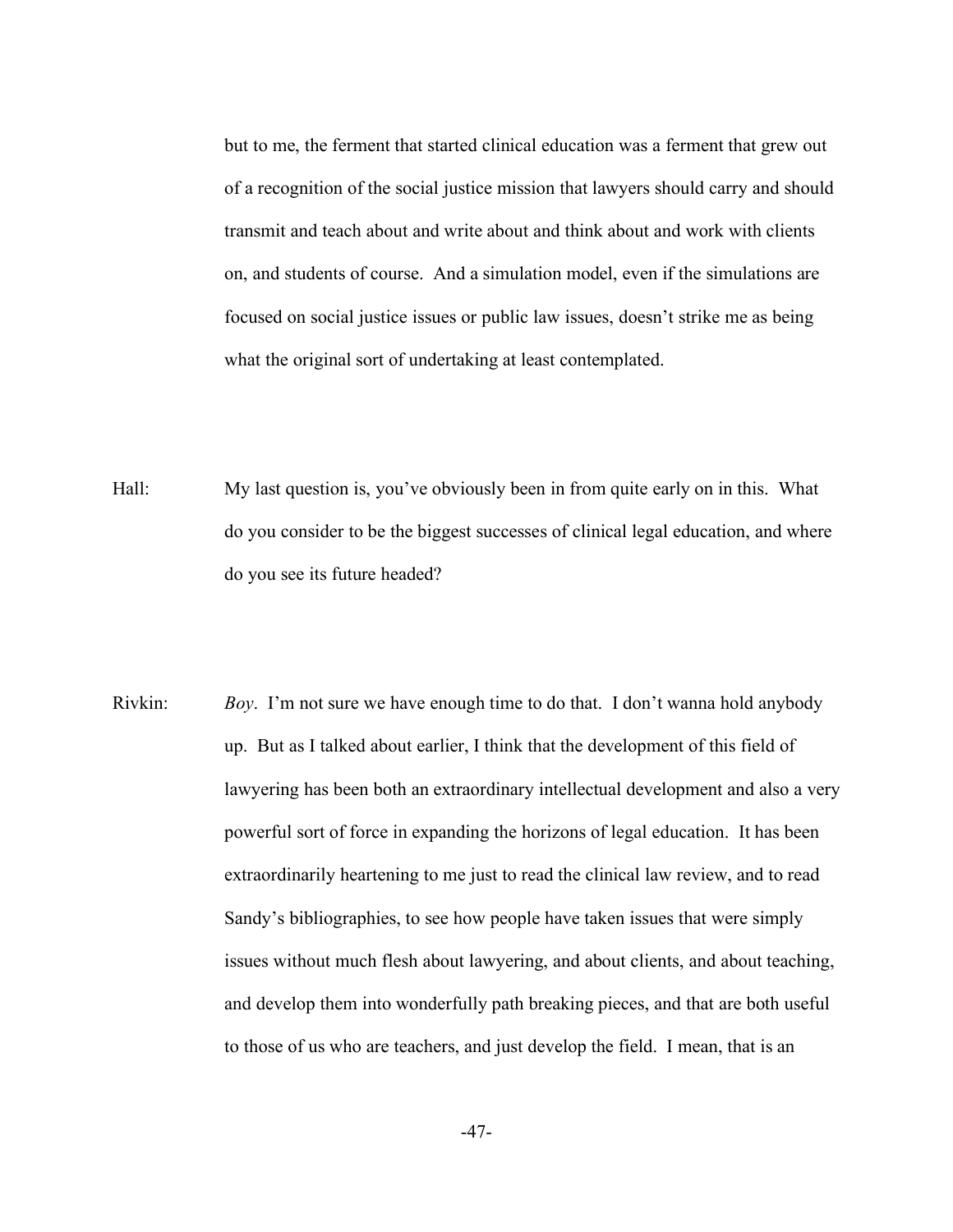extraordinary achievement to me. And I have to put that kind of right up there. I think clinical education has certainly brought in a much more diverse group of people into legal education over the years . . . many, many, many more women than were joining non-clinical faculties. Clinicians of color, although I think we've not . . . I think legal education across the board has not done a very good job of assuring diversity in our faculties. And that's just a very short response to your question.

Hall: What about the less pressing future issue?

Rivkin: You know, I haven't given that much thought. I think as a result of the work I've been doing on the equal justice project, I'd like to see clinical programs think a whole lot more strategically along with the equal justice communities in their cities or states or regions where they deal about how they can become a much more useful part of a delivery system for poor people. And I'd like to see those conversations really begin soon. And I think the next four years of the Bush presidency are gonna crystalize those issues even more.

> I'd like to see clinical programs look at issues of delivery, something that in a systematic sort of way, that clinics haven't done yet. So I think there's rich resources. I *know* there's rich resources in the clinical community and in clinics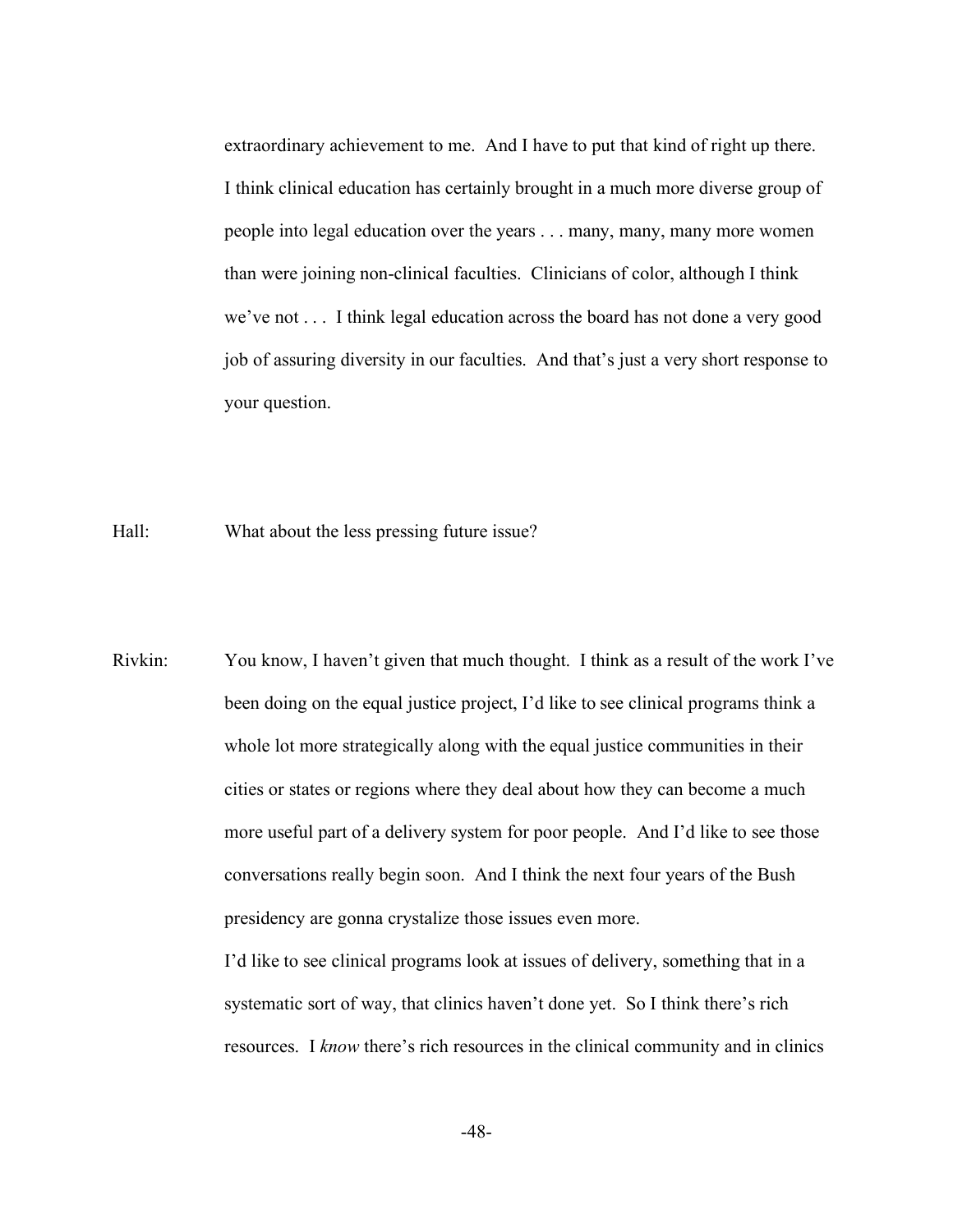to be able to do that. And I think it has to be done in conjunction, strategically. It's gonna take some time. I'd like to see those conversations begin. And to me anyway, that's a major future sort of challenge.

- Hall: One last question. Were you on the accreditation committee or on the council when 405 was gonna be amended the first time?
- Rivkin: I was on the council when it was enacted.

Hall: Okay. Do you know what brought that *to* the council? What was the impetus?

Rivkin: Initially?

Hall: Yeah.

Rivkin: Well, it grew out of the Key Biscayne discussions. The issue of status was one